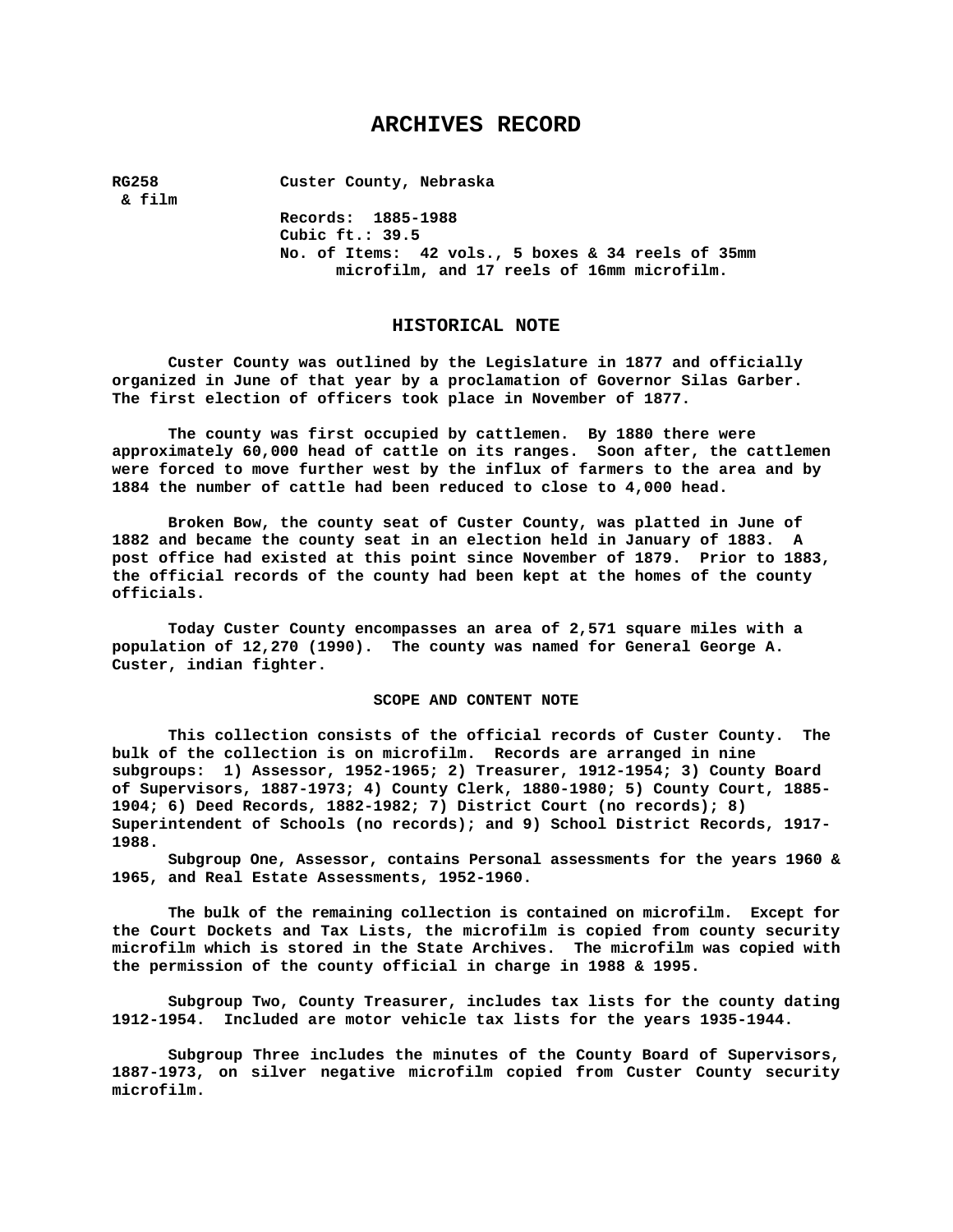**& film** 

# **RG258 Custer County, Nebraska**

**ADDED ENTRIES:** 

**Armour, Josiah A., 1854-1940 Benjamin, John Slosson, 1839-1918 COUNTY COURTS--NEBRASKA--CUSTER COUNTY COUNTY GOVERNMENT--RECORDS AND CORRESPONDENCE ELECTIONS--NEBRASKA--CUSTER COUNTY LAND PATENTS--NEBRASKA--CUSTER COUNTY LAND TITLES--NEBRASKA--CUSTER COUNTY MARRIAGES--NEBRASKA--CUSTER COUNTY PERSONAL PROPERTY--NEBRASKA--CUSTER COUNTY REAL PROPERTY--VALUATION--CUSTER COUNTY Reese, John, 1845- Rhodes, John R., 1859-1933 School Dist. #234 (Berwyn, Custer, Neb.) Shinn, H. J. [County Judge] TAXATION--NEBRASKA--CUSTER COUNTY TAXATION OF PERSONAL PROPERTY--NEBRASKA--CUSTER COUNTY**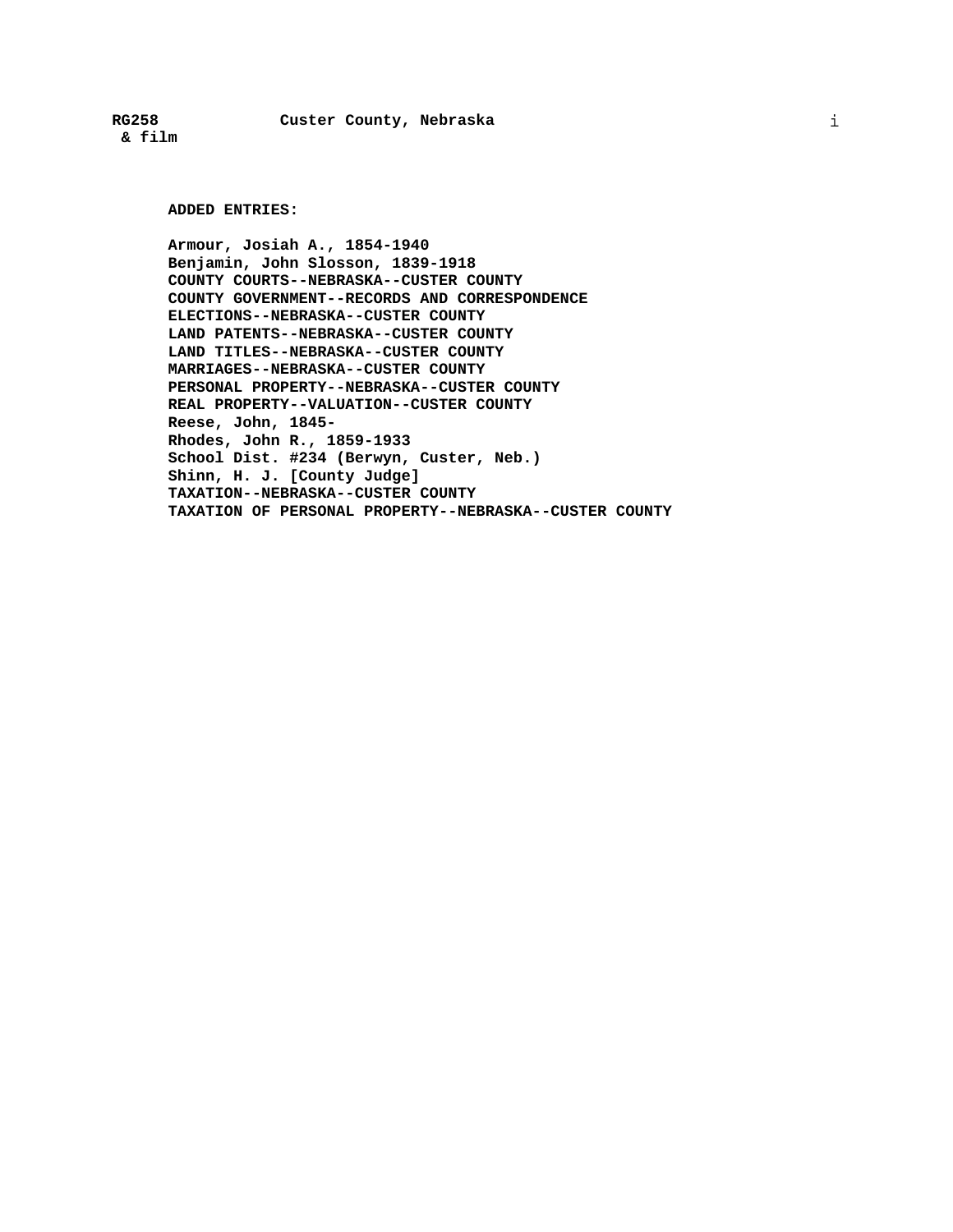**RG258 Custer County, Nebraska & film** 

**Subgroup Four, County Clerk, is divided into two series: 1) Election Records, 1886-1980; and 2) Marriage Records, 1878-1972. Series One, Election Records, contains abstracts of votes cast at primary, general, and township elections, 1886-1980.** 

**Series Two, includes the marriage records for Custer County, c.1878-1972. Included on roll #A is an index to marriages, 1880-1941, giving the names of the bride and groom, witnesses, person officiating, and the residences of each. Later sections of the book are arranged A-Z and give book and page number. This microfilm are copies from security microfilm of the county stored at the State Archives. Marriages, volumes 3 & 4, (1891-1898) are missing as well as volumes 8 through 12 (1909-1927). Patrons will need to contact the Custer County Clerk's office to determine if their office still retains the missing volumes for these marriage records.** 

**Subgroup Five, County Court, includes county judges' dockets, 1885-1904 and an index to county court docket, 1885-1888.** 

**Subgroup Six, Deed Records, is divided into two series: 1) Patent books, 1884-1892; and 2) General Index to Deeds, 1880-1944. The Patent books include certificates for land patents under the Act of Congress, 1820; Homestead certificates under the Act of Congress, 1862 and 1892; Railroad Land Grants under the Pacific Railroad Acts of 1862 & 1864; and timber culture certificates under the Acts of Congress, 1873-1878. Also included are military land grants given for war service.** 

**There are currently no record in storage for Subgroups Seven and eightof the collection.** 

**Subgroup Nine contains one series, School Dist. #234 records, 1917-1988, received by the Archives in 1999.**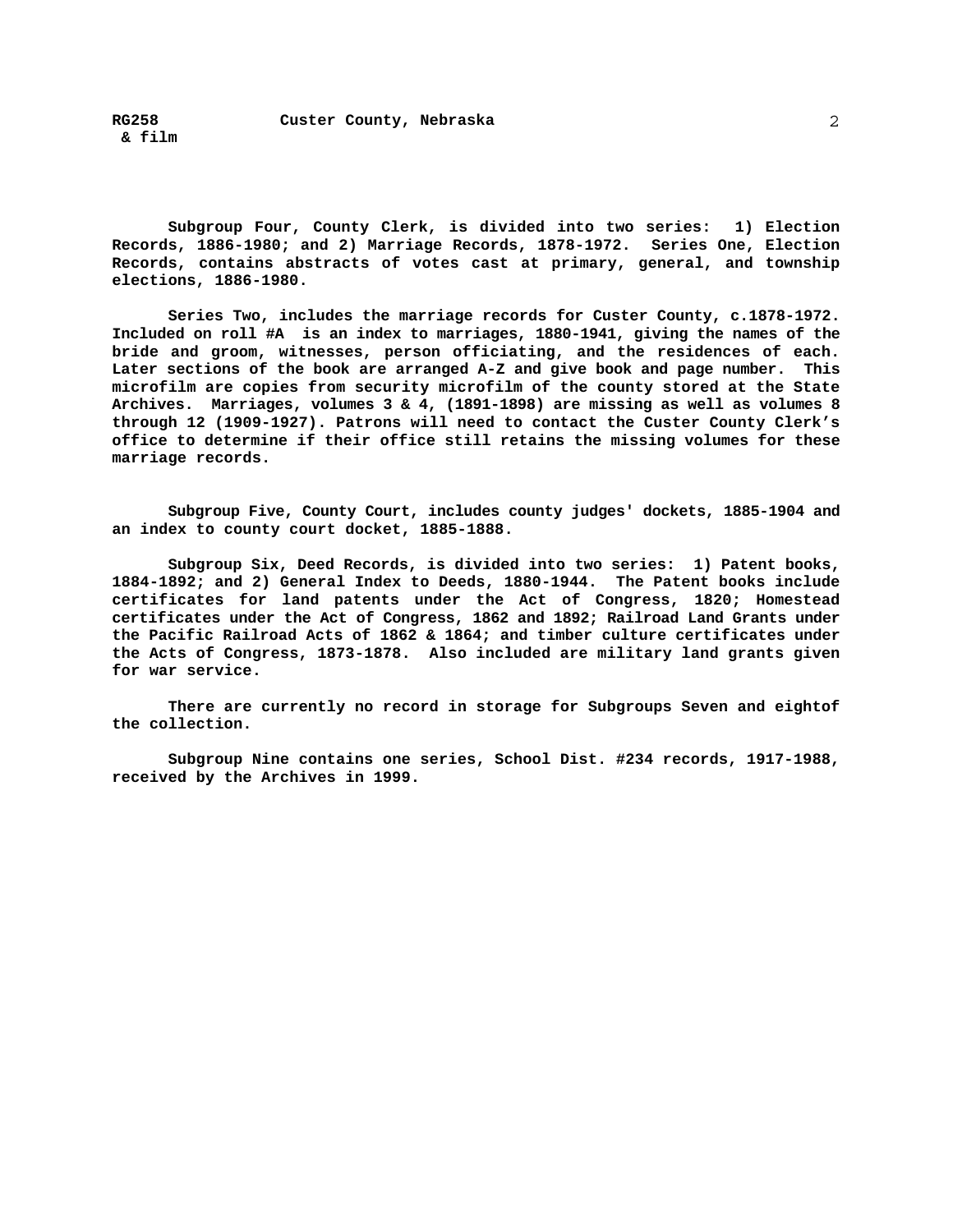**DESCRIPTION** 

|                        | SUBGROUP ONE ASSESSMENT RECORDS, 1960, 1965                            |                                                  |
|------------------------|------------------------------------------------------------------------|--------------------------------------------------|
| Vol. 1–32<br>$B.01-03$ | Personal Assessments, 1960, 1965<br>Real Estate Assessments, 1952-1960 |                                                  |
| SUBGROUP TWO<br>& film | <b>TREASURER, 1912-1954</b>                                            |                                                  |
| film                   |                                                                        |                                                  |
|                        |                                                                        |                                                  |
| <b>SERIES ONE</b>      | TAX LISTS, 1912-1954                                                   |                                                  |
| v. 1–6                 | 1912 — 1912                                                            | Personal & Real Estate                           |
| $V. 7-12$              | 1913 — 1913                                                            | Personal & Real Estate                           |
| $V. 13-18$             | 1914 — 1914                                                            | Personal & Real Estate                           |
| $V. 19-24$             | 1915                                                                   | Personal & Real Estate                           |
| $V. 25-30$             | 1916                                                                   | Personal & Real Estate                           |
| $V. 31-36$             | 1917                                                                   | Personal & Real Estate                           |
| $V. 37-42$             | 1918                                                                   | Personal & Real Estate                           |
| $V. 43-48$             | 1919                                                                   | Personal & Real Estate                           |
| $V.49-54$              | 1920                                                                   | Personal & Real Estate                           |
| $V. 55-60$             | 1921                                                                   | Personal & Real Estate                           |
| $V. 61-66$             | 1922                                                                   | Personal & Real Estate                           |
| $V. 67-73$             | 1923                                                                   | Personal & Real Estate                           |
| $V.74-80$              | 1924                                                                   | Personal & Real Estate                           |
| $V. 81-88$             | 1925                                                                   | Personal & Real Estate                           |
| $V. 89-94$             | 1926                                                                   | Personal & Real Estate                           |
| $V. 95-100$            | 1927                                                                   | Personal & Real Estate                           |
| $V.101 - 106$          | 1928                                                                   | Personal & Real Estate                           |
| $V.107-112$            | 1929                                                                   | Personal & Real Estate                           |
| $V.113 - 118$          | 1930                                                                   | Personal & Real Estate                           |
| $V.119-123$            | 1931                                                                   | Personal & Real Estate                           |
| $V.124-128$            | 1932                                                                   | Personal & Real Estate                           |
| $V.129-133$            | 1933                                                                   | Personal & Real Estate                           |
| $V.134-139$            | 1934 72                                                                | Personal & Real Estate                           |
| $V.140 - 144$          | 1935                                                                   | Personal & Real Estate                           |
| $V.145 - 149$          | 1936                                                                   | Personal & Real Estate                           |
| $V.150 - 154$          | 1937                                                                   | Personal & Real Estate                           |
| $V.155 - 159$          | 1938                                                                   | Personal & Real Estate                           |
| $V.160 - 164$          |                                                                        | Personal & Real Estate                           |
| $V.165 - 169$          | 1939                                                                   |                                                  |
|                        | 1940<br>1941                                                           | Personal & Real Estate<br>Personal & Real Estate |
| $V.170 - 174$          |                                                                        |                                                  |
| $V.175 - 179$          | 1942                                                                   | Personal & Real Estate                           |
| $V.180 - 184$          | 1943                                                                   | Personal & Real Estate                           |
| $V.185 - 189$          | 1944                                                                   | Personal & Real Estate                           |
| $V.190 - 194$          | 1945                                                                   | Personal & Real Estate                           |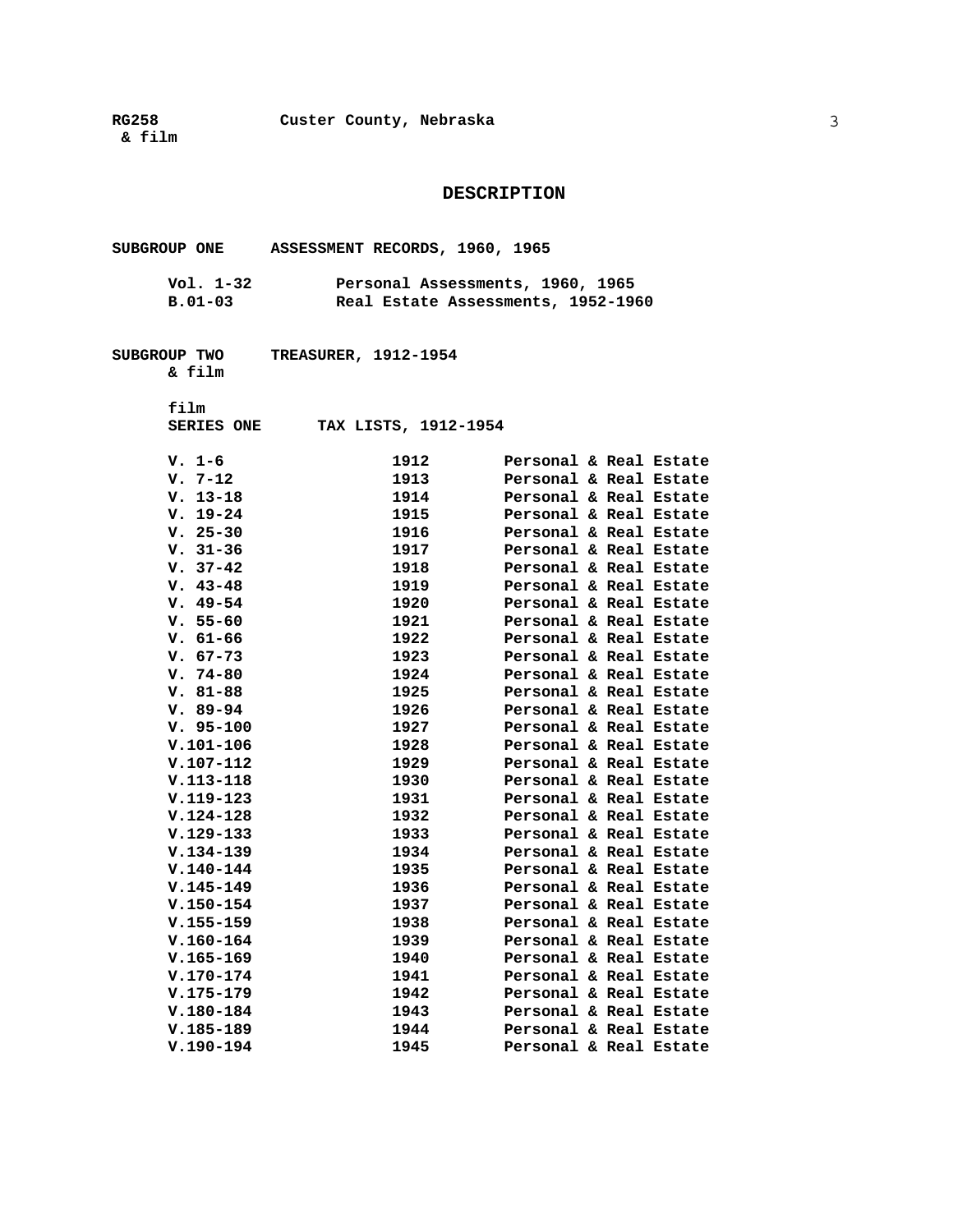| <b>RG258</b>      |                             | Custer County, Nebraska |                                             |        |
|-------------------|-----------------------------|-------------------------|---------------------------------------------|--------|
| & film            |                             |                         |                                             |        |
|                   |                             |                         |                                             |        |
| SUBGROUP TWO      | <b>TREASURER, 1912-1954</b> |                         |                                             |        |
| & film            |                             |                         |                                             |        |
| film              |                             |                         |                                             |        |
| <b>SERIES ONE</b> |                             | TAX LISTS, 1912-1954    |                                             |        |
| $V.195-199$       |                             | 1946                    | Personal & Real Estate                      |        |
| $V.200 - 204$     |                             | 1947                    | Personal & Real Estate                      |        |
| $V.205 - 209$     |                             | 1948                    | Personal & Real Estate                      |        |
| $V.210-214$       |                             | 1949                    | Personal & Real Estate                      |        |
| $V.215 - 219$     |                             | 1950                    | Personal & Real Estate                      |        |
| $V.220 - 224$     |                             | 1951                    | Personal & Real Estate                      |        |
| $V.225 - 229$     |                             | 1952                    | Personal & Real Estate                      |        |
| $V.230 - 234$     |                             | 1953                    | Personal & Real Estate                      |        |
| $V.235 - 239$     |                             | 1954                    | Personal & Real Estate                      |        |
|                   |                             |                         |                                             |        |
| film              |                             |                         |                                             |        |
|                   |                             |                         | SERIES ONE TAX LISTS - MICROFILM RECORD     | MP4226 |
| Roll #1           |                             |                         | Tax Lists, Vol. #1, 1912                    |        |
| 679               |                             |                         | p.1, Loup Precinct-Personal, "A"            |        |
| Images            |                             | thru                    |                                             |        |
| #26,313           |                             |                         | Tax Lists, Vol. #3, 1912                    |        |
|                   |                             |                         | p.188, Broken Bow Precinct                  |        |
|                   |                             |                         | Real Estate-Land, S33-T17-R20               |        |
| Roll #2           |                             |                         | Tax Lists, Vol. #3 cont., 1912              |        |
| 662               |                             |                         | p.189, Broken Bow Precinct                  |        |
| Images            |                             |                         | Real Estate-Land, S33-T17-R20               |        |
| #26,314           |                             | thru                    |                                             |        |
|                   |                             |                         | Tax Lists, Vol. #6, 1912                    |        |
|                   |                             |                         | Deducted Corrections                        |        |
|                   |                             |                         | RETAKE: Vol. #6, p.172 (frame #619), missed |        |
|                   |                             |                         | in filming. Retake spliced to END OF REEL.  |        |
| $Roll$ #3         |                             |                         | Tax Lists, Vol. #7, 1913                    |        |
| 671               |                             |                         | p.1, Loup Precinct-Personal, "A"            |        |
| Images            |                             | thru                    |                                             |        |
| #26,353           |                             |                         | Tax Lists, Vol. #9, 1913                    |        |
|                   |                             |                         | p.175, Broken Bow Precinct                  |        |
|                   |                             |                         | Real Estate-Land, S25-T16-R20               |        |
|                   |                             | <b>NOTE:</b>            | Frame counter omitted for first             |        |
|                   |                             | 356 shots.              |                                             |        |
|                   |                             |                         |                                             |        |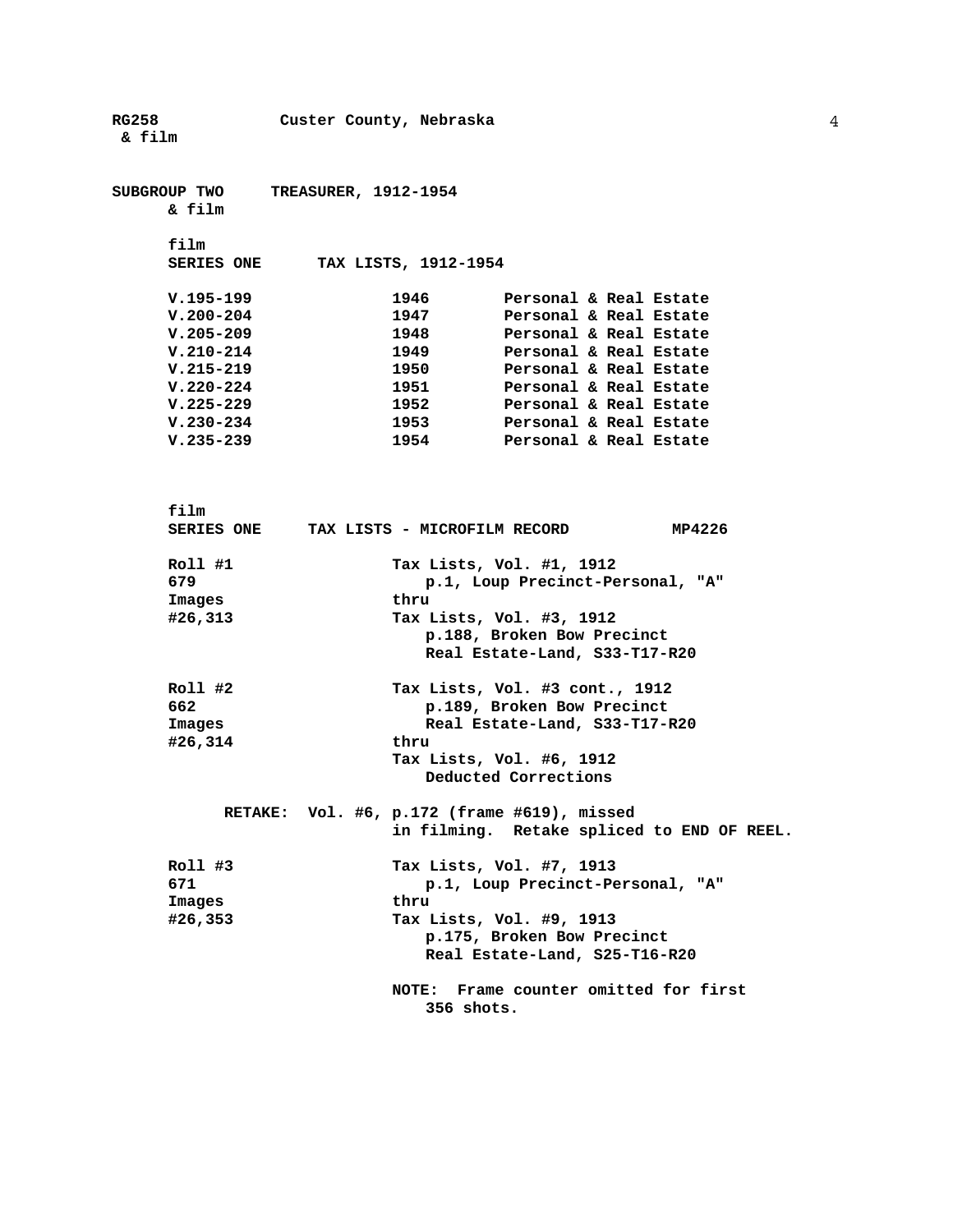**RG258 Custer County, Nebraska & film SUBGROUP TWO TREASURER, 1912-1954 & film film SERIES ONE TAX LISTS - MICROFILM RECORD MP4226 Roll #4 Tax Lists, Vol. #9 cont., 1913 671 p.176, Broken Bow Precinct Images Real Estate-Land, S25-T16-R20 #26,354 thru Tax lists, Vol. #12, 1913 p.190, Comstock Precinct, Real Estate-Land, S10-T19-R17 Roll #5 Tax Lists, Vol. #12 cont., 1913 668 p.191, Comstock Precinct cont., Images Real Estate-Land, S10-T19-R17 cont. #26,355 thru Tax Lists, Vol. #15, 1914 p.152, Broken Bow Precinct and County Grand Recapitulations Roll #6 Tax Lists, Vol. #15 cont., 1914 674 p.153, Broken Bow Precinct Images Personal "A" #26,356 thru Tax Lists, Vol. #18, 1914 p.172, Comstock Precinct Comstock, Block 8, Lot 6 Roll #7 Tax Lists, Vol. #18 cont., 1914 673 p.173, Comstock Precinct Images First Addition to Comstock. Blk 1, Lot 1 #26,357 thru Tax Lists, Vol. #21, 1915 p.149, Broken Bow City Real Estate-Lots, Recapitulation NOTE: Vol. #20, target in error, should read 1915 Roll #8 Tax Lists, Vol. #21 cont., 1915 662 p.150, Broken Bow Precinct Images Personal "A" #26,371 thru Tax Lists, Vol. #24, 1915 p.155, Wayne Precinct Real Estate-Land, S11-T13-R25 (SE1/4)**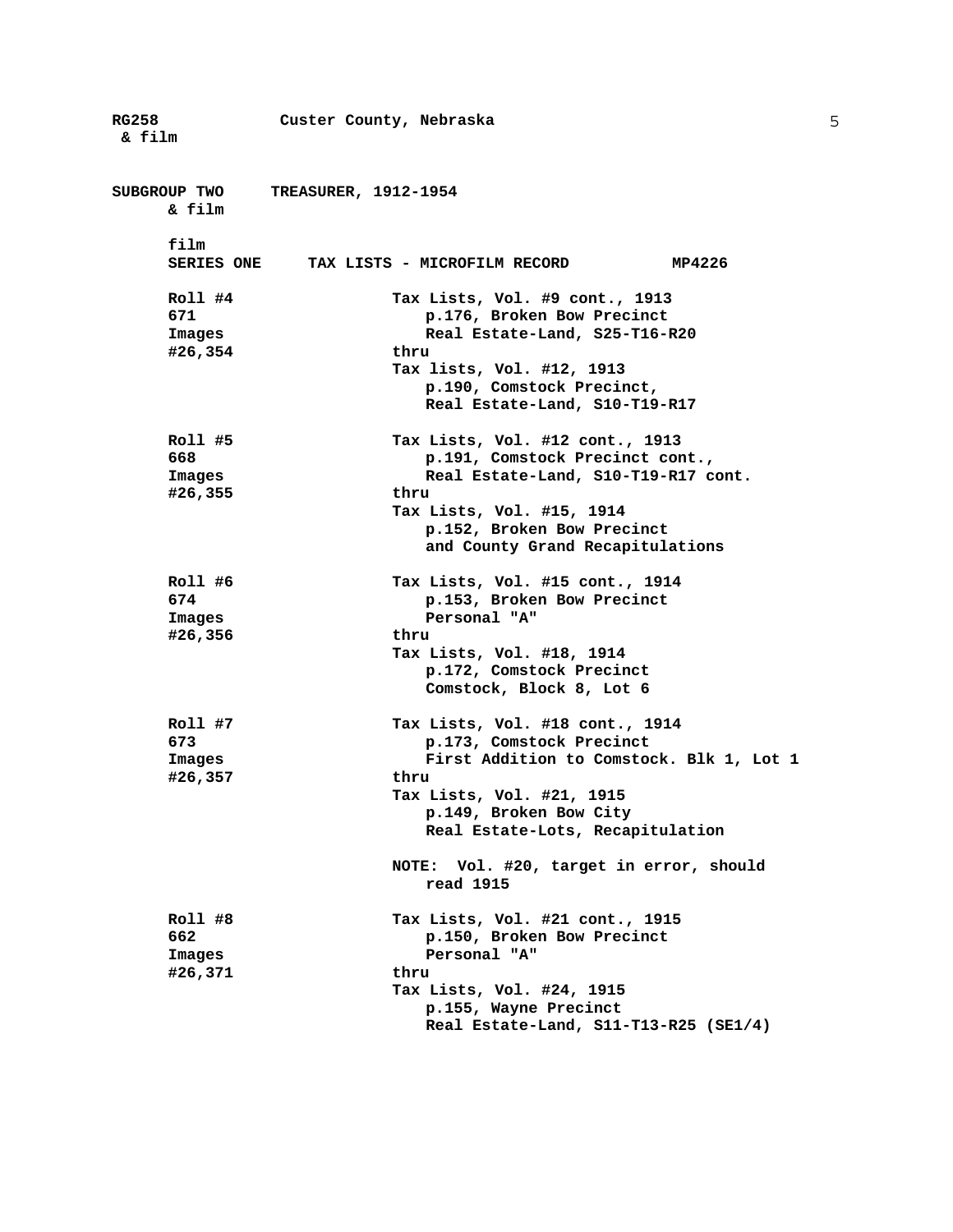| <b>RG258</b>      | Custer County, Nebraska                                               |
|-------------------|-----------------------------------------------------------------------|
| & film            |                                                                       |
|                   |                                                                       |
| SUBGROUP TWO      | <b>TREASURER, 1912-1954</b>                                           |
| & film            |                                                                       |
|                   |                                                                       |
| film              |                                                                       |
| <b>SERIES ONE</b> | MP4226<br>TAX LISTS - MICROFILM RECORD                                |
|                   |                                                                       |
| Roll #9           | Tax Lists, Vol. #24 cont., 1915                                       |
| 669               | p.156, Wayne Precinct cont.                                           |
| Images            | Real Estate-land, S11-T13-R25 (NW1/4)                                 |
| #26,412           | thru                                                                  |
|                   | Tax Lists, Vol. #27, 1916                                             |
|                   | p.103, Broken Bow City                                                |
|                   | Real Estate-Lots,                                                     |
|                   | J. P. Gandy Addition, Blk 32, Lot 8                                   |
|                   |                                                                       |
|                   | NOTE: Frame Counter omitted throughout roll                           |
|                   |                                                                       |
| Roll #10          | Tax Lists, Vol. #27 cont., 1916                                       |
| 668               | p.104, Broken Bow City                                                |
| Images            | Real Estate-Lots,                                                     |
| #26,413           | Levi's Addition, Block 1 (SW1/4)                                      |
|                   | thru                                                                  |
|                   | Tax Lists, Vol. #30, 1916                                             |
|                   | p.110, Hayes Precinct                                                 |
|                   | Real Estate-Lands, S29-T19-R23 (SE1/4)                                |
|                   | NOTE: Frame Counter omitted throughout roll.                          |
|                   | NOTE: Operator's Certificate, start of reel                           |
|                   | gives incorrect land description.                                     |
|                   |                                                                       |
|                   |                                                                       |
| Roll #11          | Tax Lists, Vol. #30 cont., 1916                                       |
| 665               | p.111, Hayes Precinct cont.<br>Real Estate-Lands, S29-T19-R23 (NW1/4) |
| Images<br>#26,414 | thru                                                                  |
|                   | Tax Lists, Vol. #33, 1917                                             |
|                   | p.79, Broken Bow City                                                 |
|                   | Personal, Insurance Companies                                         |
|                   |                                                                       |
|                   | Frame Counter omitted throughout reel<br><b>NOTE:</b>                 |
|                   | Operator's Certificate, end of reel,<br><b>NOTE:</b>                  |
|                   | in error.                                                             |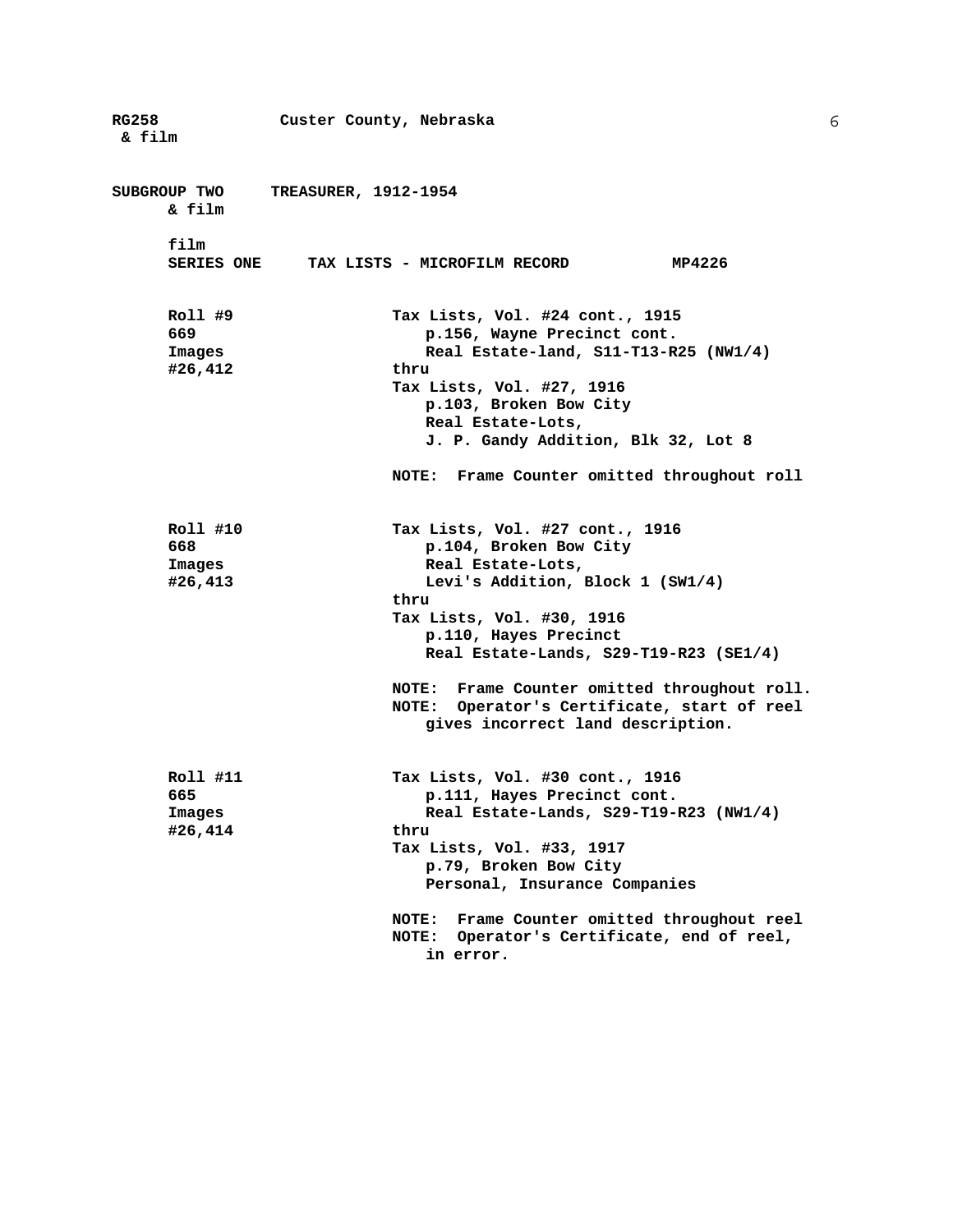**RG258 Custer County, Nebraska & film SUBGROUP TWO TREASURER, 1912-1954 & film film SERIES ONE TAX LISTS - MICROFILM RECORD MP4226 Roll #12 Tax Lists, Vol. #33 cont., 1917 663 p.80, Broken Bow City Images** Personal Recapitulation **#26,415 thru Tax Lists, Vol. #36, 1917 p.98, Garfield Precinct Recapitulation & County Grand Recap. NOTE: Frame Counter omitted throughout reel NOTE: Vol. #33, pp. 208-214 are blank Roll #13 Tax Lists, Vol. #36 cont., 1917 660 p.100, Hayes Precinct-Personal "A" Images thru #26,416 Tax Lists, Vol. #38, 1918 p.224, Comstock Precinct Real Estate-Lands, S10-T19-R17 NOTE: Frame Counter omitted throughout reel NOTE: Vol. #36, p.99 is blank RETAKE: Vol. #38, p.135, missed in filming, retake spliced to END OF REEL. Roll #14 Tax Lists, Vol. #38 cont., 1918 661 p.226, Comstock Precinct Images Real Estate-Lands, S10-T19-R17 cont. #26,425 thru Tax Lists, Vol. #42, 1918 p.103, Berwyn Precinct Real Estate-Lands, S20-T15-R19 (NW1/4) NOTE: Frame Counter omitted throughout reel RETAKE: Vol. #40, p.84, missed in filming, retake spliced to END OF REEL.**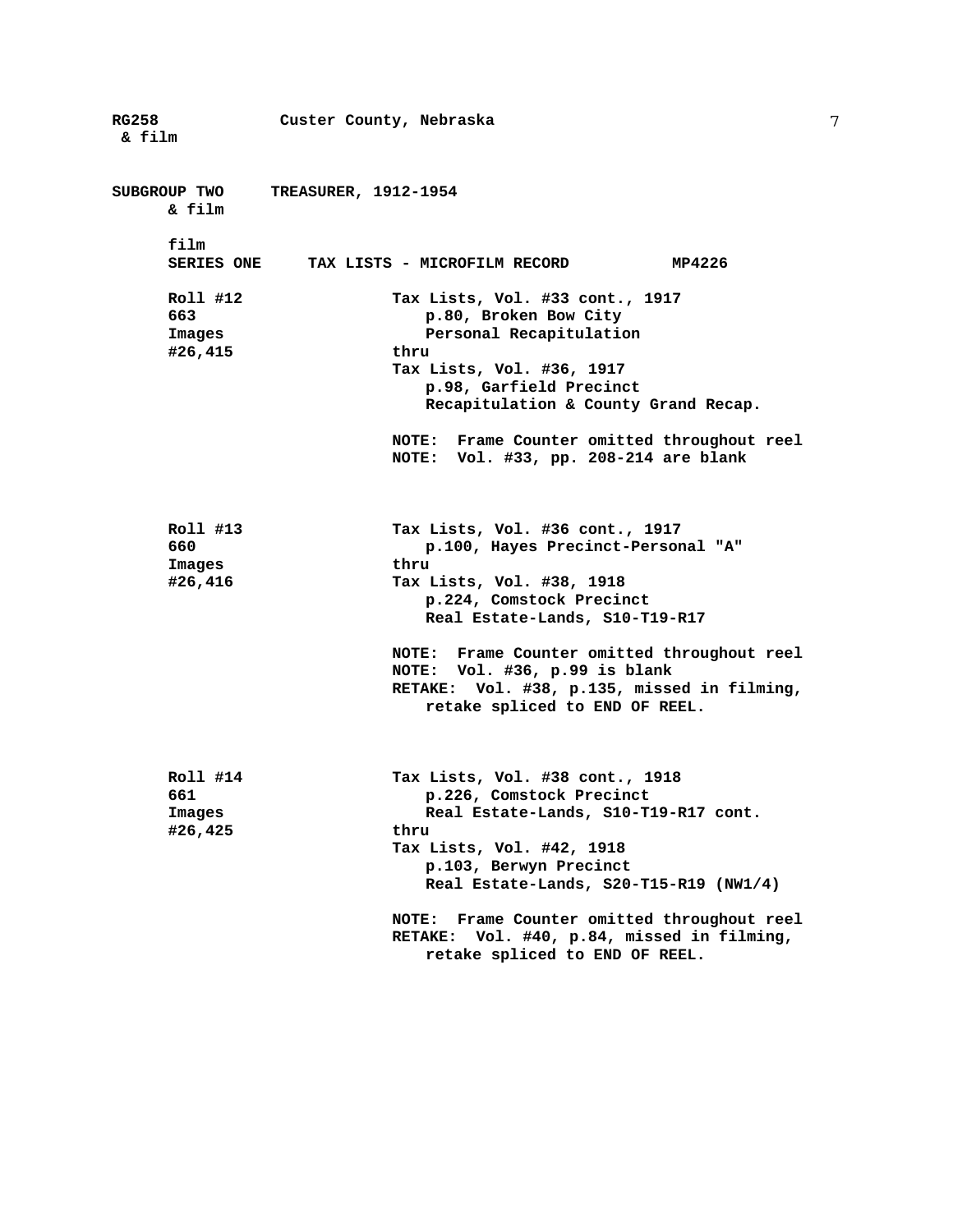| <b>RG258</b><br>& film               | Custer County, Nebraska                                                                                                                                                                                       |
|--------------------------------------|---------------------------------------------------------------------------------------------------------------------------------------------------------------------------------------------------------------|
| SUBGROUP TWO<br>& film               | <b>TREASURER, 1912-1954</b>                                                                                                                                                                                   |
| film<br><b>SERIES ONE</b>            | MP4226<br>TAX LISTS - MICROFILM RECORD                                                                                                                                                                        |
| Roll #15<br>612<br>Images<br>#26,430 | Tax Lists, Vol. #42 cont., 1918<br>p.104, Berwyn Precinct<br>Real Estate-Lands, S20-T15-R19 (SW1/4)<br>thru<br>Tax Lists, Vol. #44, 1919<br>p.241, Algernon Township<br>Personal & Real Estate Recapitulation |
| Roll #16<br>340<br>Images<br>#26,444 | Tax Lists, Vol. #45, 1919<br>p.1, Kilfoil Precinct<br>Personal "A"<br>thru<br>Tax Lists, Vol. #46, 1919<br>p.134, Arnold Precinct<br>Arnold, Real Estate-Lots, Blk 4, Lot 16                                  |
|                                      | NOTE: Operator's Certificate, end of reel,<br>incorrect. Reel ends with L9-16, Blk. 4                                                                                                                         |
| Roll #17<br>679<br>Images<br>#26,432 | Tax Lists, Vol. #46 cont., 1919<br>p.135, Arnold Precinct<br>Real Estate-Lands, S5-T16-R24<br>thru<br>Tax Lists, Vol. #49, 1920<br>p.148, Wood River Precinct<br>Personal "Ma-Mu"                             |
| Roll #18<br>668<br>Images<br>#26,433 | Tax Lists, Vol. #49 cont., 1920<br>p.149, Wood River Precinct<br>Personal "Mc"<br>thru<br>Tax Lists, Vol. #51, 1920<br>p.174, Broken Bow City<br>Real Estate-Lots<br>S. P. Groat's Addition, Block 108, Lot 8 |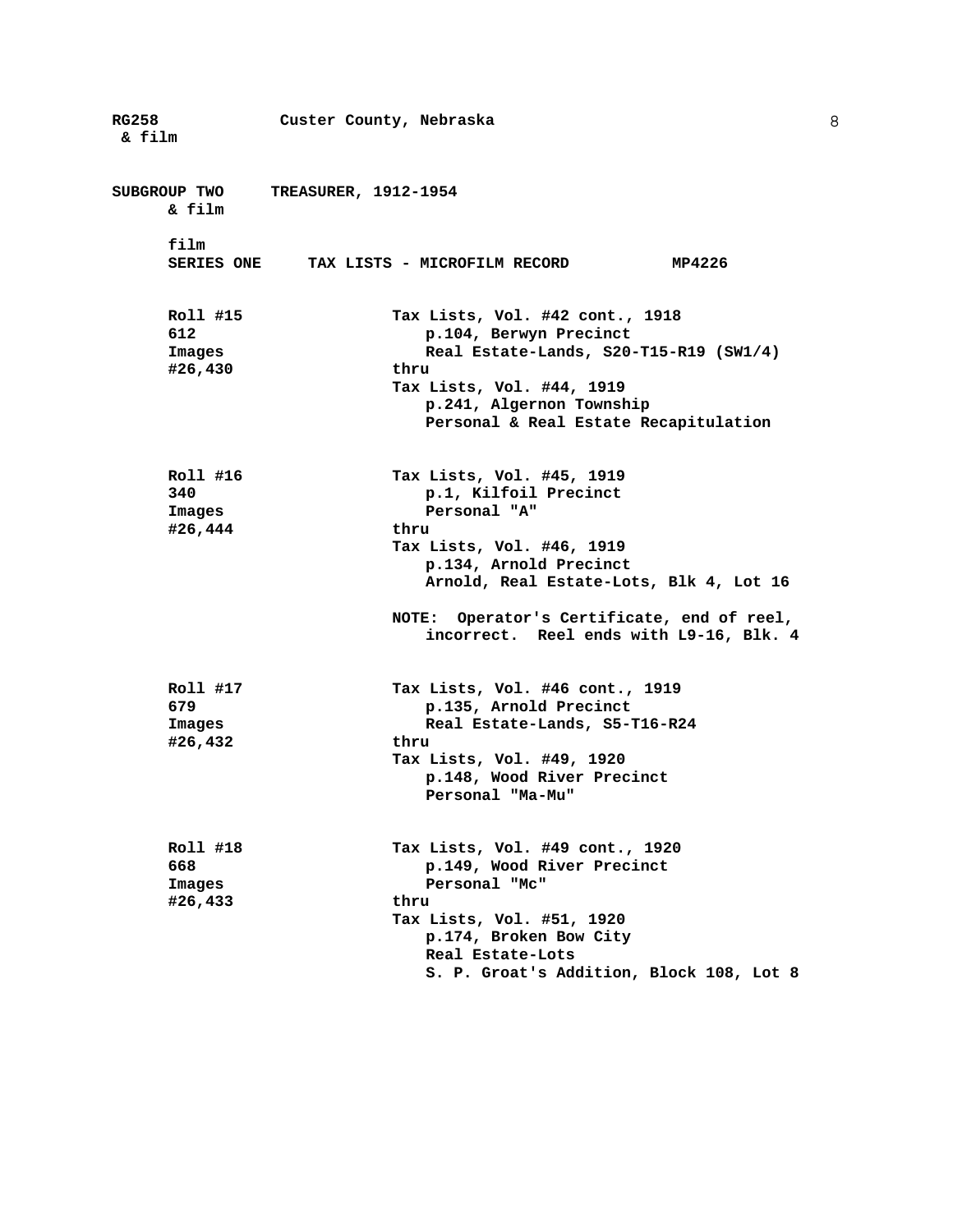**RG258 Custer County, Nebraska & film SUBGROUP TWO TREASURER, 1912-1954 & film film SERIES ONE TAX LISTS - MICROFILM RECORD MP4226 Roll #19 Tax Lists, Vol. #51 cont., 1920 660 p.175, Broken Bow Precinct Images Real Estate-Land, S29-T17-R20 #26,434 thru Tax Lists, Vol. #53, 1920 p.225, Ansley Village Real Estate-Lots, Blk 2 NOTE: Vol. #53, p.208 is blank RETAKE: Vol. #52, p.74, missed in filming Retake spliced to END OF REEL. Roll #20 Tax Lists, Vol. #53 cont., 1920 667 p.226, Ansley Village**  Images Real Estate-Lots **#26,435 Stevens & Wood Addition, Block 1 thru Tax Lists, Vol. #55, 1921 p.225, Wood River Precinct Real Estate-Lands, S9-T14-R22 (SW) Roll #21 Tax Lists, Vol. #55 cont., 1921 616 p.226, Wood River Precinct cont. Images Real Estate-Lands, S9-T14-R22 (NW) #26,447 thru Tax Lists, Vol. #57, 1921 p.200, West Union Precinct Real Estate-Land, S9-T19-R19, Lot 2 Roll #22 Tax Lists, Vol. #57 cont., 1921 656 p.201, West Union Precinct Images Real Estate-Land, S9-T19-R19, Lot 3 #26,448 thru Tax Lists, Vol. #59, 1921 p.240, Ansley Precinct Real Estate-Lands, S12-T15-R19 (SE) Roll #23 Tax Lists, Vol. #59 cont., 1921 660 p.241, Ansley Precinct Images Real Estate-Lands, S12-T15-R19 (SW) #26,449 thru Tax Lists, Vol. #61, 1922 p.250, Victoria Precinct Real Estate-Lands, S11-T20-R23 (SW)**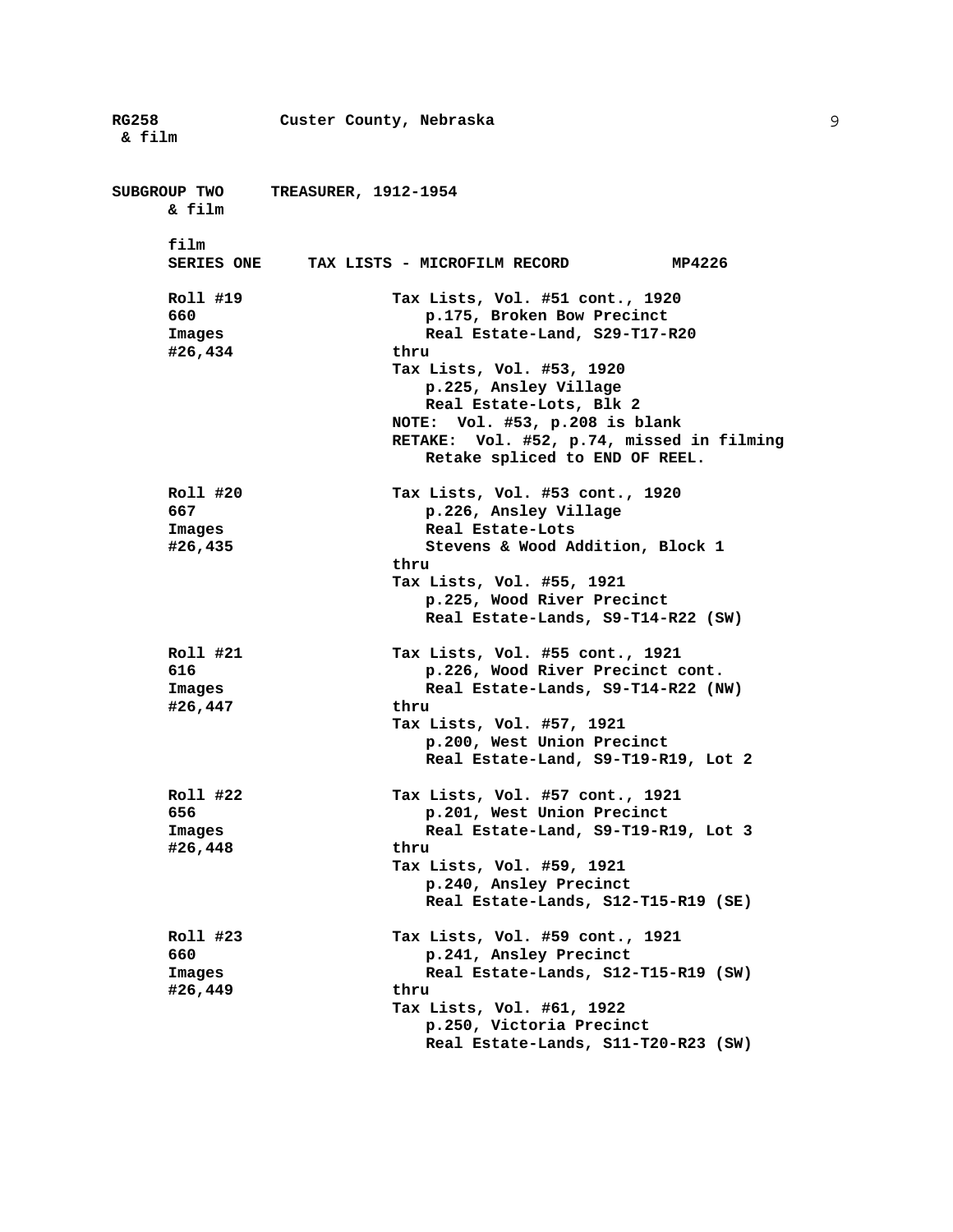| <b>RG258</b><br>& film               | Custer County, Nebraska                                                                                                                                                                                                                                     |
|--------------------------------------|-------------------------------------------------------------------------------------------------------------------------------------------------------------------------------------------------------------------------------------------------------------|
| SUBGROUP TWO<br>& film               | <b>TREASURER, 1912-1954</b>                                                                                                                                                                                                                                 |
| film                                 | SERIES ONE TAX LISTS - MICROFILM RECORD<br>MP4226                                                                                                                                                                                                           |
| Roll #24<br>660<br>Images<br>#26,453 | Tax Lists, Vol. #61 cont., 1922<br>p.251, Victoria precinct cont.<br>Real Estate-Lands, S12-T20-R23 (NE)<br>thru<br>Tax Lists, Vol. #64, 1922<br>p.210, Comstock Precinct<br>Personal & Real Estate Recapitulation                                          |
| Roll #25<br>662<br>Images<br>#26,454 | Tax Lists, Vol. #64 cont., 1922<br>p.211, Comstock Village<br>Real Estate-Lots, Block 1, Lot 1<br>thru<br>Tax Lists, Vol. #67, 1923<br>p.65, Loup Precinct<br>Real Estate-Lands, S3-T14-R20 (NW)                                                            |
| Roll #26<br>636<br>Images<br>#26,455 | Tax Lists, Vol. #67 cont., 1923<br>p.66, Loup Precinct cont.<br>Real Estate-Lands, S3-T14-R20 (SW)<br>thru<br>Tax Lists, Vol. #68, 1923<br>p.270, Algernon Precinct<br>Real Estate-Lands, S2-T14-R18                                                        |
| Roll #27<br>636<br>Images<br>#26,456 | Tax Lists, Vol. #68 cont., 1923<br>p.271, Algernon Precinct<br>Real Estate-Lands, S3-T14-R18<br>thru<br>Tax Lists, Vol. #70, 1923<br>p.270, Elim Precinct<br>Real Estate-Lands, S17-T15-R24                                                                 |
| Roll #28<br>635<br>Images<br>#26,457 | Tax Lists, Vol. #70 cont., 1923<br>p.271, Elim Precinct cont.<br>Real Estate-Lands, S18-T15-R24<br>thru<br>Tax Lists, Vol. #72, 1923<br>p.130, Berwyn Precinct-Personal "W"<br>Operator's Certificate in error.<br><b>NOTE:</b><br>Wrong reel number noted. |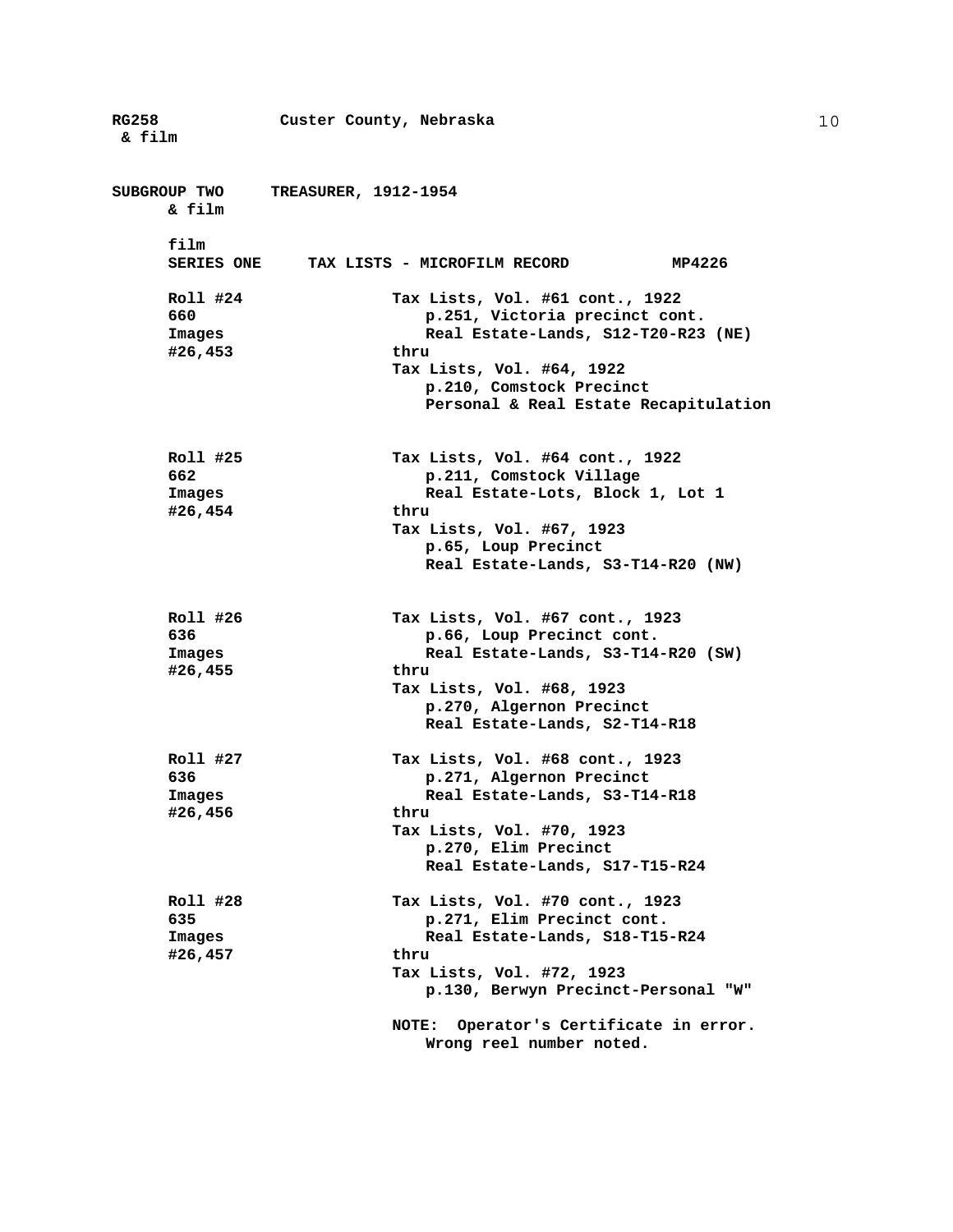**RG258 Custer County, Nebraska & film SUBGROUP TWO TREASURER, 1912-1954 & film film SERIES ONE TAX LISTS - MICROFILM RECORD MP4226 Roll #29 Tax Lists, Vol. #72 cont., 1923 692 p.131, Berwyn Precinct cont. Images Personal "W" cont. #26,458 thru Tax Lists, Vol. #74, 1924 p.140, Westerville Precinct Real Estate-Lands, S21-T16-R18 (NE) NOTE: Vol. #72, p.227 is blank Roll #30 Tax Lists, Vol. #74 cont., 1924 610 p.141, Westerville Precinct cont. Images Real Estate-Lands, S21-T16-R18 (NW) #26,459 thru Tax Lists, Vol. #76, 1924 p.260, East Custer Precinct Real Estate-Lands, S6-T15-R20 (SE) Roll #31 Tax Lists, Real Estate-Lands, V.76 (cont), 1924 549 images p.261, S06-T15N-R20, East Custer Pct cont. #26,916 thru Tax Lists, Real Estate-Lands, V.78, 1924 p.249, S14-T20N-R25, Hays Township Roll #32 Tax Lists, Real Estate-Lands, V.78 (cont), 1924 654 images p.250, S13-T30N-R25, Hays Township #25,893 thru Tax Lists, Real Estate-Lands, V.81, 1925 p.49, S09-T13N-R20, Loup Township Roll #33 Tax Lists, Real Estate-Lands, V.81 (cont), 1925 663 images p.50, S10-T13N-R20, Loup Township cont. #26,913 thru Tax Lists, Real Estate-Lands, V.83, 1925 p.169, S18-T18N-R20, Broken Bow Twnshp Roll #34 Tax Lists, Real Estate-Lands, V.83 (cont), 1925 659 images p.169, S18-T18N-R20, Broken Bow Township #26,914 thru Tax Lists, Real Estate-Lots, V.86, 1925 p.23, Arnold, Allen Addition, Blk 15, Lot 5**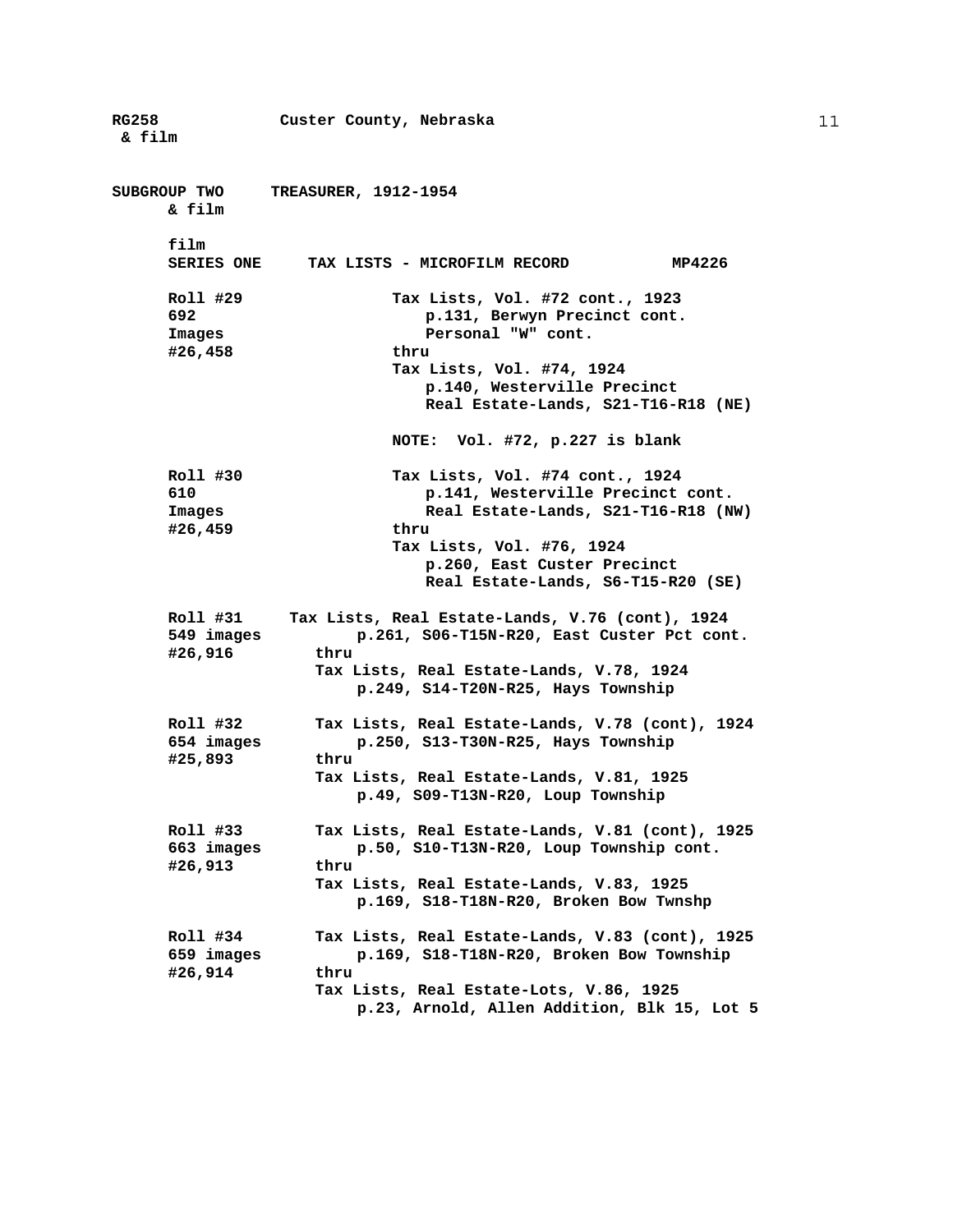**RG258 Custer County, Nebraska & film SUBGROUP TWO TREASURER, 1912-1954 & film film SERIES ONE TAX LISTS - MICROFILM RECORD MP4226 Roll #35 Tax Lists, Real Estate-Lots, V.86 (cont), 1925 664 images p.24, Arnold, Allen Addition, Blk 15, Lot 6 #26,915 thru Tax Lists, Real Estate-Lots, V.88, 1925 p.97, Berwyn Village, 1st Add., Blk E, Lot 6 Roll #36 Tax Lists, Real Estate-Lots, V.88 (cont), 1925 644 images p.98, Berwyn Village, Blk F, Lot 1 #19,594 thru Tax Lists, Real Estate-Lands, V.90, 1926 p.118, S10-T17N-R18 (NNW), Westerville Twnshp CORRECTION: Frame counter omitted 1st part of reel. Roll #37 Tax Lists, Real Estate-Lands, V.90 (cont), 1926 647 images p.119, S10-T17N-R18 (SE), Westerville Twnshp #26,923 thru Tax Lists, Real Estate Lands, V.92, 1926 p.249, S26-T16N-R25 (NE), Elim Township CORRECTION: Frame counter in error throughout Roll #38 Tax Lists, Real Estate-Lands, V.92 (cont), 1926 652 images p.250, S26-T16N-R26 (SE), Elim Township #26,924 thru Tax Lists, Real Estate-Lands, V.94, 1926 p.252, S30-T19N-R25, Hays Township CORRECTION: Frame counter in error throughout Roll #39 Tax Lists, Real Estate-Lands, V.94 (cont), 1926 664 images p.253, S31-T19N-R25, Hayes Township #26,930 thru Tax Lists, Real Estate-Lots, V.96, 1927 p.199, Mason City, 1st Add., Blk 3, Lot 12 Roll #40 Tax Lists, Real Estate-Lots, V.96 (cont), 1927 398 images p.200, Mason City, 1st Add., Blk 4, Lot 1 #26,958 thru Tax Lists, Real Estate-Lots, V.98, 1927 p.35, Callaway Village, Blk 43, Lot 24**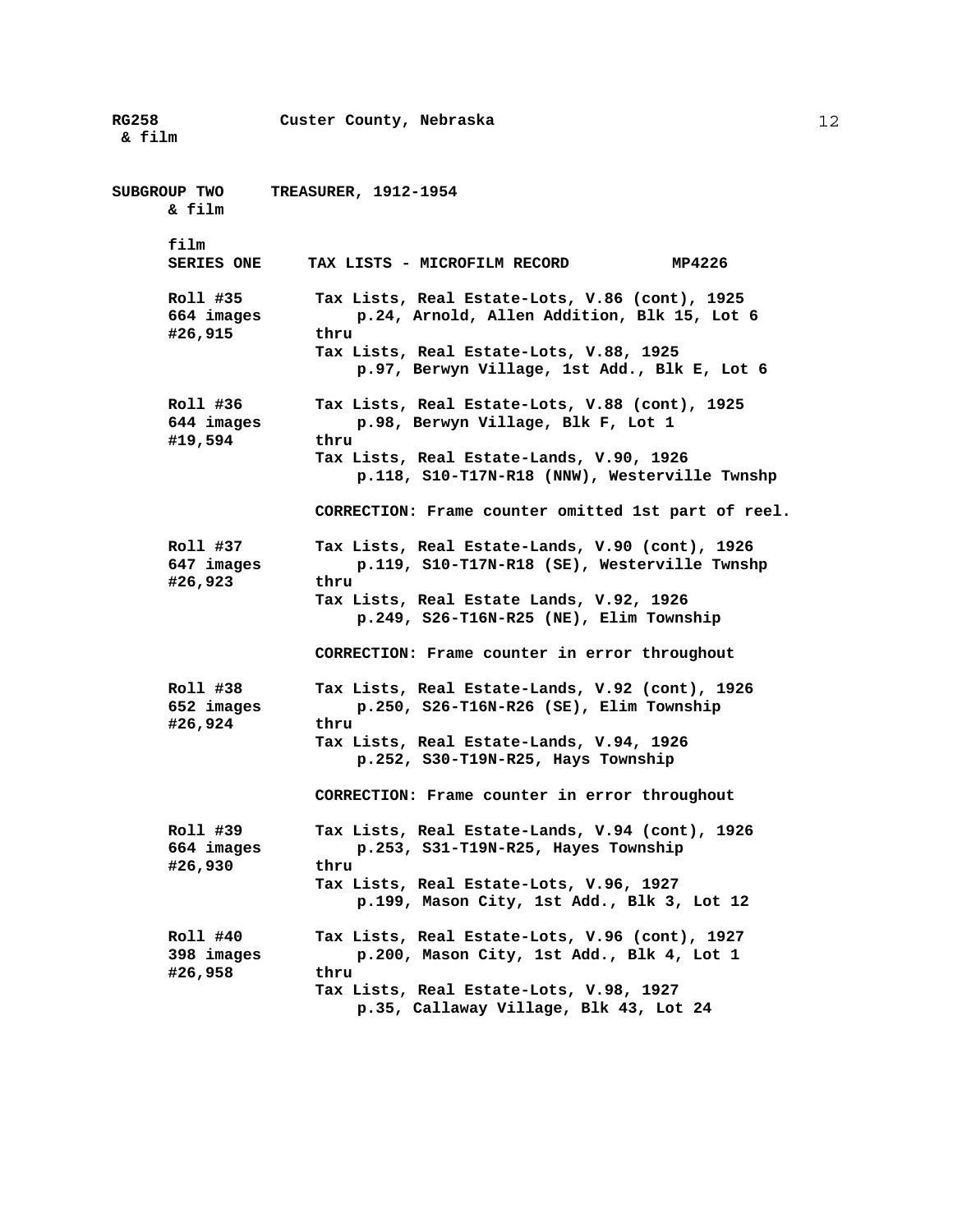**RG258 Custer County, Nebraska & film SUBGROUP TWO TREASURER, 1912-1954 & film film SERIES ONE TAX LISTS - MICROFILM RECORD MP4226 Roll #41 Tax Lists, Real Estate-Lots, V.98 (cont), 1927 655 images p.36, Callaway Village, Blk 44, Lot 1 #19,856 thru Tax Lists, Real Estate-Lands, V.100, 1927 p.58, S20-T18N-R24, Arnold Township NOTE: Target Card omitted first part of reel CORRECTION: V.98, p.270 missed in filming. Retake spliced to end of reel. Roll #42 Tax Lists, Real Estate-Lands, V.100 (cont), 1927 669 images p.59, S20-T18N-R24, Arnold Township #19,857 thru Tax Lists, Real Estate-Lots, V.102, 1928 p.12, Westerville Village, Blk 4, Lot 18 Roll #43 Tax Lists, Real Estate-Lots, V.102 (cont), 1928 657 images p.13, Westerville Village, Blk 4, Lot 19 #26,940 thru Tax Lists, Real Estate-Lands, V.104, 1928 p.97, S17-T15N-R23 (SE), Delight Township Roll #44 Tax Lists, Real Estate-Lands, V.104 (cont), 1928 605 images p.98, S17-T15N-R23 (NE), Delight Township #27,218 thru Tax Lists, Personal Property, V.106, 1928 p.43, Arnold Village Recaps Roll #45 Tax Lists, Real Estate-Lots, V.106 (cont), 1928 650 images p.44, Arnold, Cleveland Add., Blk 1, Lot 1 #27,216 thru Tax Lists, Real Estate-Lands, V.107, 1929 p.340, S34-T20N-R22 (SW/NE), Victoria Township Roll #46 Tax Lists, Real Estate-Lands, V.107 (cont), 1929 647 images p.341, S34-T20N-R22 (NE/NE), Victoria Township #27,219 thru Tax Lists, Real Estate-Lots, V.110, 1929 p.60, Callaway, Blk 16, Lot 12**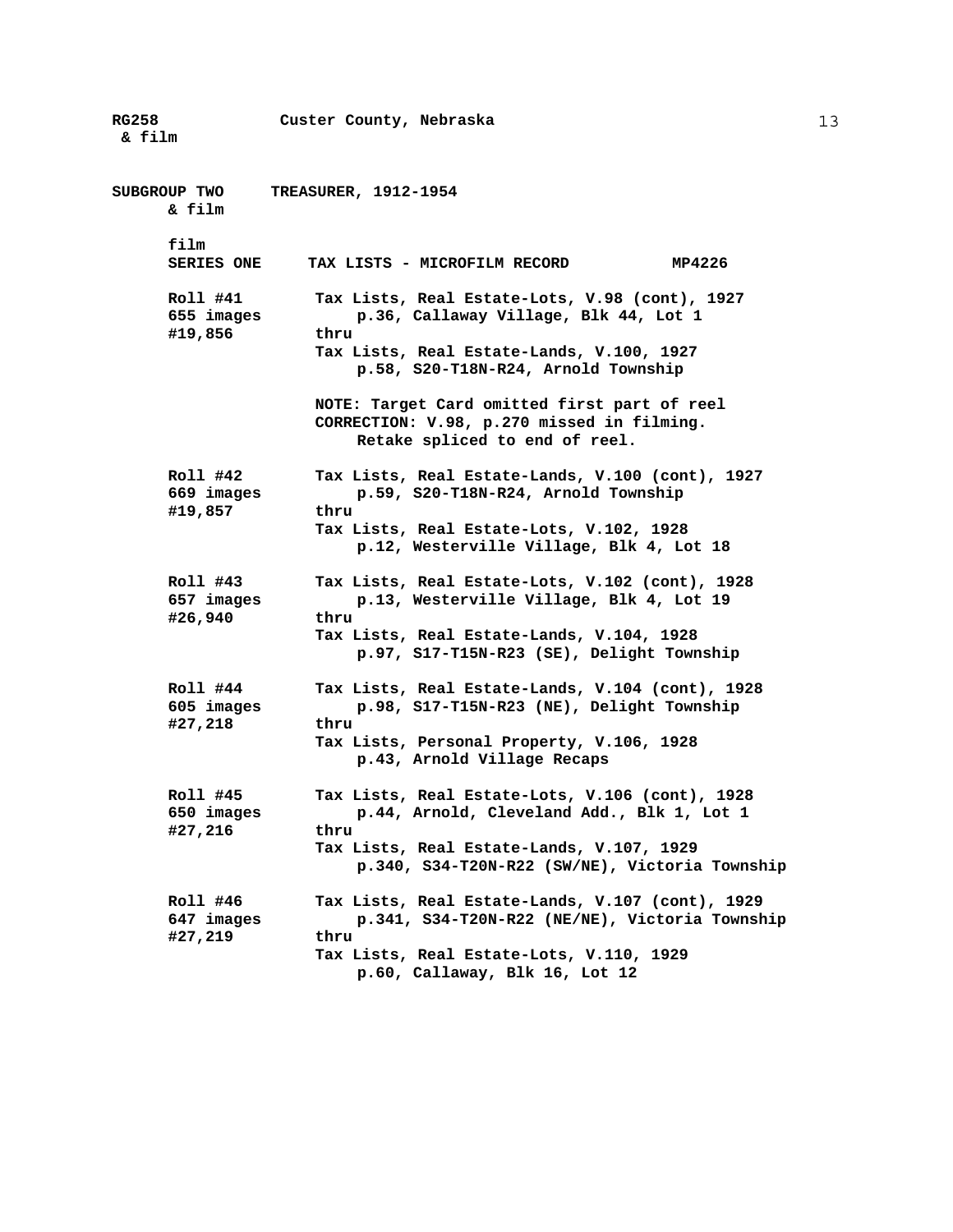**RG258 Custer County, Nebraska & film SUBGROUP TWO TREASURER, 1912-1954 & film film SERIES ONE TAX LISTS - MICROFILM RECORD MP4226 Roll #47 Tax Lists, Real Estate-Lots, V.110 (cont), 1929 674 images p.61, Callaway, Blk 17, Lot 1 #27,220 thru Tax Lists, Real Estate-Lands, V.112, 1929 p.60, S07-T18N-R24, Arnold Precinct Roll #48 Tax Lists, Real Estate-Lands, V.112 (cont), 1929 647 images p.61, S08-T18N-R24 (NW/NE), Arnold Precinct #27,221 thru Tax Lists, Personal Property, V.114, 1930 p.120, "E", Algernon Precinct Roll #49 Tax Lists, Personal Property, V.114 (cont), 1930 649 images p.121, "F", Algernon Precinct #27,222 thru Tax Lists, Real Estate-Lots, V.117, 1930 p.20, Ansley Village, Blk 16, Lot 21 Roll #50 Tax Lists, Real Estate-Lots, V.117 (cont), 1930 647 images p.21, Ansley Village, Blk 17, Lot 1 #27,223 thru Tax Lists, Personal Property, V.119, 1931 p.167, "C", Victoria Precinct Roll #51 Tax Lists, Personal Property, V.119 (cont), 1931 650 images p.167, "C", Victoria Precinct #27,225 thru Tax Lists, Real Estate-Lands, V.121, 1931 p.216, SW/SE, S02-T19N-R19, West Union Pct Roll #52 Tax Lists, Real Estate-Lands, V.121 (cont), 1931 654 images p.217, SW, S02-T19N-R19, West Union Pct #27,226 thru Tax Lists, Real Estate-Lands, V.123, 1931 p.275, SE, S11-T18N-R20, Garfield Precinct Roll #53 Tax Lists, Real Estate-Lands, V.123 (cont), 1931 608 images p.276, NW, S11-T18N-R20, Garfield Precinct #27,239 thru Tax Lists, Personal Property, V.125, 1932 p.250, "O", Sargent Precinct**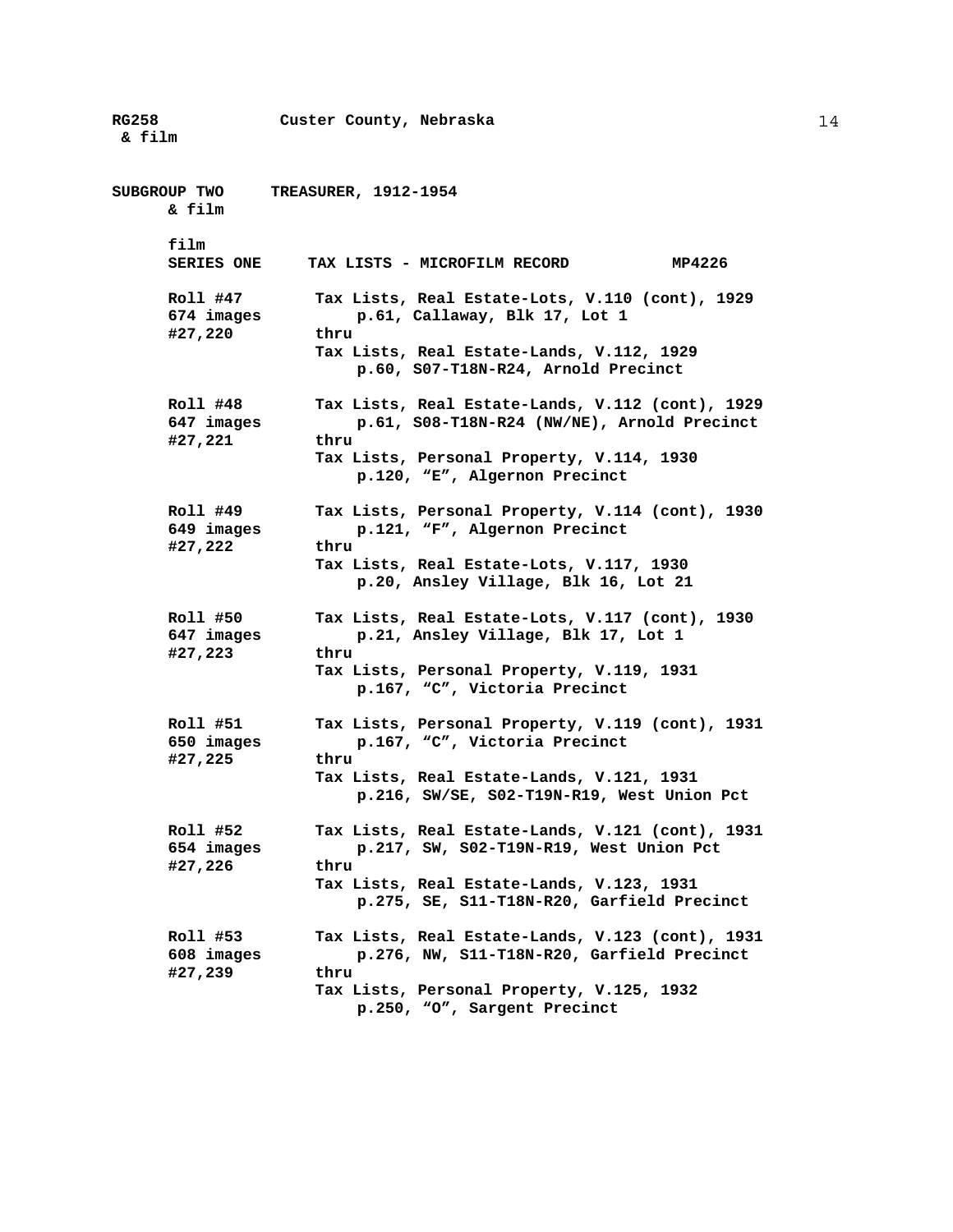**RG258 Custer County, Nebraska & film SUBGROUP TWO TREASURER, 1912-1954 & film film SERIES ONE TAX LISTS - MICROFILM RECORD MP4226 Roll #54 Tax Lists, Personal Property, V.125 (cont), 1932 651 images p.251, "P", Sargent Precinct #27,240 thru Tax Lists, Real Estate-Lands, V.127, 1932 p.305, S24-T13N-R25, Wayne Precinct Roll #55 Tax Lists, Real Estate-Lands, V.127 (cont), 1932 659 images p.306, S25-T13N-R25, Wayne Precinct #27,241 thru Tax Lists, Real Estate-Lands, V.130, 1933 p.33, Westerville Precinct Recaps Roll #56 Tax Lists, Personal Property, V.130 (cont), 1933 622 images p.34, "A", Algernon Precinct #27,252 thru Tax Lists, Real Estate-Lands, V.132, 1933 p.95, NW-S23-T15N-R23, Delight Precinct Roll #57 Tax Lists, Real Estate-Lands, V.132 (cont), 1933 641 images p.96, SE-S23-T15N-R23, Delight Precinct #27,243 thru Tax Lists, Real Estate-Lands, V.134, 1934 p.110, SE-S32-T18N-R18, Douglas Grove Precinct Roll #58 Tax Lists, Real Estate-Lands, V.134 (cont), 1934 635 images p.111, NE-S32-T18N-R18, Douglas Grove Precinct #27,279 thru Tax Lists, Real Estate-Lots, V.136, 1934 p.106, Broken Bow, Blk 96, Lot 20 Roll #59 Tax Lists, Real Estate-Lots, V.136 (cont), 1934 626 images p.107, Broken Bow, Blk 97, Lot 1 #27,290 thru Tax Lists, Real Estate-Lands, V.138, 1934 p.65, NE-S16-T17N-R22, Kilfoil Precinct Roll #60 Tax Lists, Real Estate-Lands, V.138 (cont), 1934 659 images p.66, SE-S16-T17N-R22, Kilfoil Precinct #27,291 thru Tax Lists, Real Estate-Lands, V.140, 1935 p.95, S11-T18N-R17, Lot 6, Douglas Grove Pct**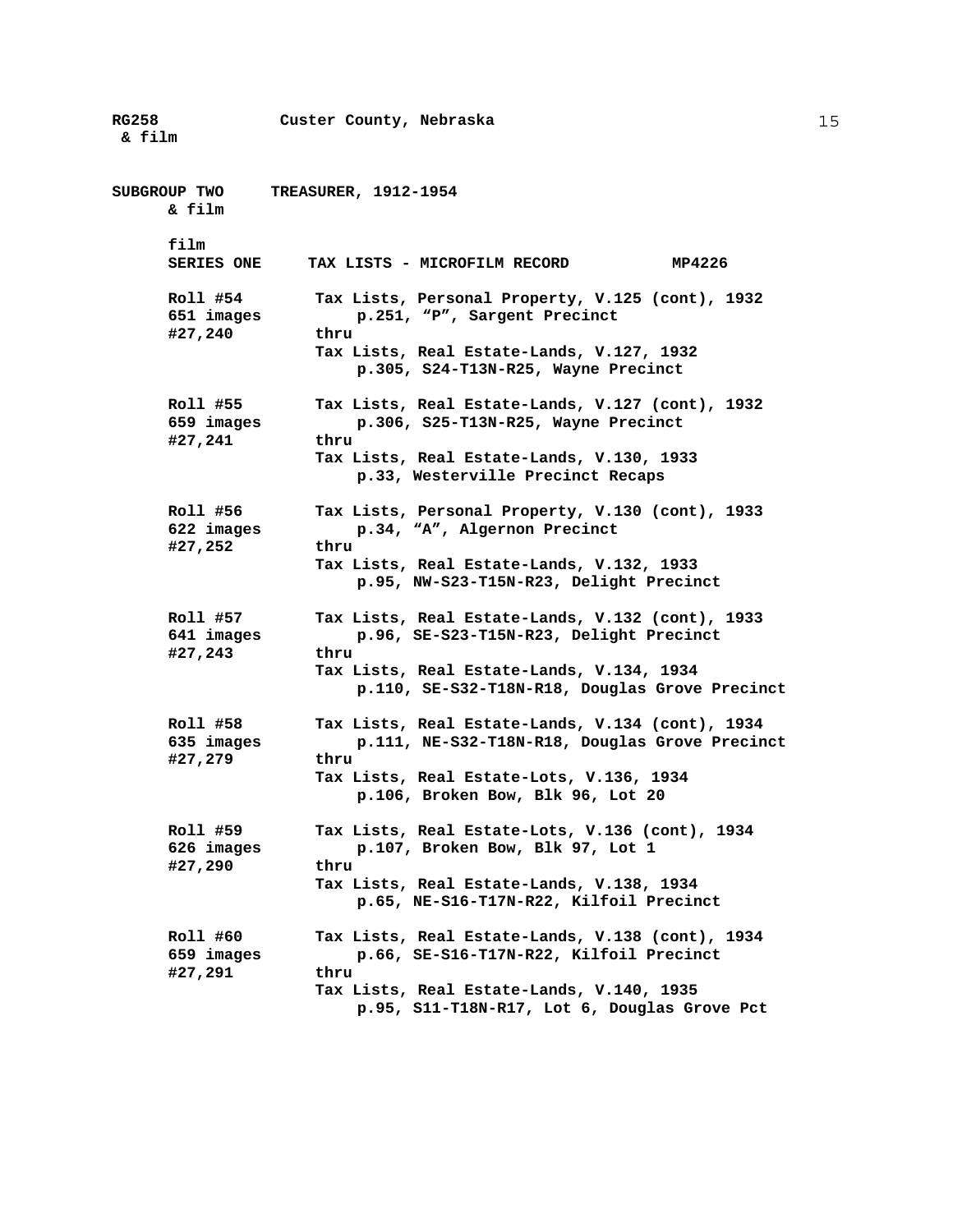**RG258 Custer County, Nebraska & film SUBGROUP TWO TREASURER, 1912-1954 & film film SERIES ONE TAX LISTS - MICROFILM RECORD MP4226 Roll #61 Tax Lists, Real Estate-Lands, V.140 (cont), 1935 650 images p.96, S15-T18N-R17, Douglas Grove Precinct #27,292 thru Tax Lists, Real Estate-Lands, V.142, 1935 p.105, S32-T17N-R20, Broken Bow City Roll #62 Tax Lists, Real Estate-Lands, V.142 (cont), 1935 658 images p.106, S32-T17N-R20, Broken Bow City #27,293 thru Tax Lists, Personal Property, V.144, 1935 p.110, Recapitulations, Garfield Precinct CORRECTION: Target card and operator's certificate in error, should read V.142 & 1935, not 141 and 1925. Roll #63 Tax Lists, Real Estate-Lands, V.144 (cont), 1935 659 images p.115, S03-T17N-R19, Garfield Precinct #27,304 thru Tax Lists, Personal Property, V.146, 1936 p.100, "B", Sargent Precinct NOTE: V.144, pp.111-114 were blank and not filmed Roll #64 Tax Lists, Personal Property, V.146 (cont), 1936 660 images p.101, "B" cont., Sargent Precinct #27,305 thru Tax Lists, Personal Property, V.148, 1936 p.95, "N", Comstock Precinct Roll #65 Tax Lists, Personal Property, V.148 (cont), 1936 414 images p.96, "O", Comstock Precinct #27,308 thru Tax Lists, Real Estate-Lands, V.149, 1936 p.184, S35-T18N-R17, Spring Creek Precinct Roll #66 Tax Lists, Personal Property, V.149 (cont), 1936 682 images p.185, "A", Kilfoil Precinct #27,309 thru Tax Lists, Real Estate-Lands, V.151, 1937 p.200, NE-S13-T19N-R17, Comstock Precinct**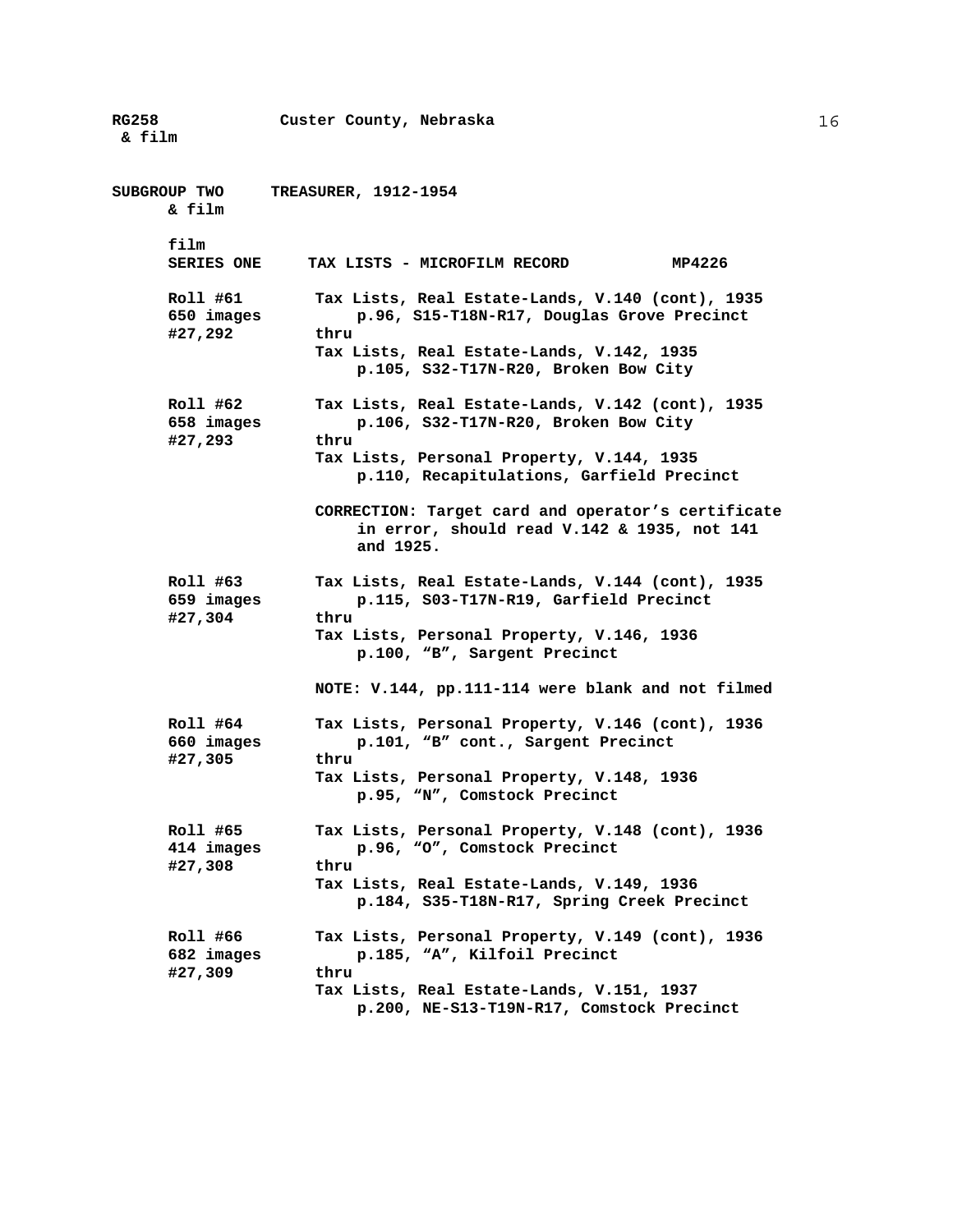**RG258 Custer County, Nebraska & film SUBGROUP TWO TREASURER, 1912-1954 & film film SERIES ONE TAX LISTS - MICROFILM RECORD MP4226 Roll #67 Tax Lists, Real Estate-Lands, V.151 (cont), 1937 664 images p.201, SE-S01-T19N-R17, Comstock Precinct #27,323 thru Tax Lists, Real Estate-Lands, V.153, 1937 p.205, S28-T14N-R18, Elk Creek Precinct NOTE: Frame counter omitted Roll #68 Tax Lists, Real Estate-Lands, V.153 (cont), 1937 664 images p.206, S29-T14N-R18, Elk Creek Precinct #27,324 thru Tax Lists, Real Estate-Lands, V.155, 1938 p.225, NE-S35-T13N-R17, Elk Creek Precinct NOTE: Frame counter omitted Roll #69 Tax Lists, Real Estate-Lands, V.155 (cont), 1938 669 images p.226, SE-S35-T13N-R17, Elk Creek Precinct #27,456 thru Tax Lists, Real Estate-Lands, V.157, 1938 p.268, Custer Precinct recapitulations NOTE: Frame Counter omitted V.157, pp.127-130 were blank and not filmed CORRECTION: V.156, pp.216-228 filmed out of order Refilmed & spliced to end of reel. Roll #70 Tax Lists, Personal Property, V.157 (cont), 1938 646 images p.269, "A", Garfield Precinct #27,471 thru Tax Lists, Real Estate-Lands, V.159, 1938 p.240, NW-S28-T19N-R22, Victoria Precinct Roll #71 Tax Lists, Real Estate-Lands, V.159 (cont), 1938 659 images p.241, SW-S28-T19N-R22, Victoria Precinct #27,472 thru Tax Lists, Personal Property, V.161, 1939 p.251, "Z", West Union Precinct CORRECTION: Micrographics Project Registration in error.**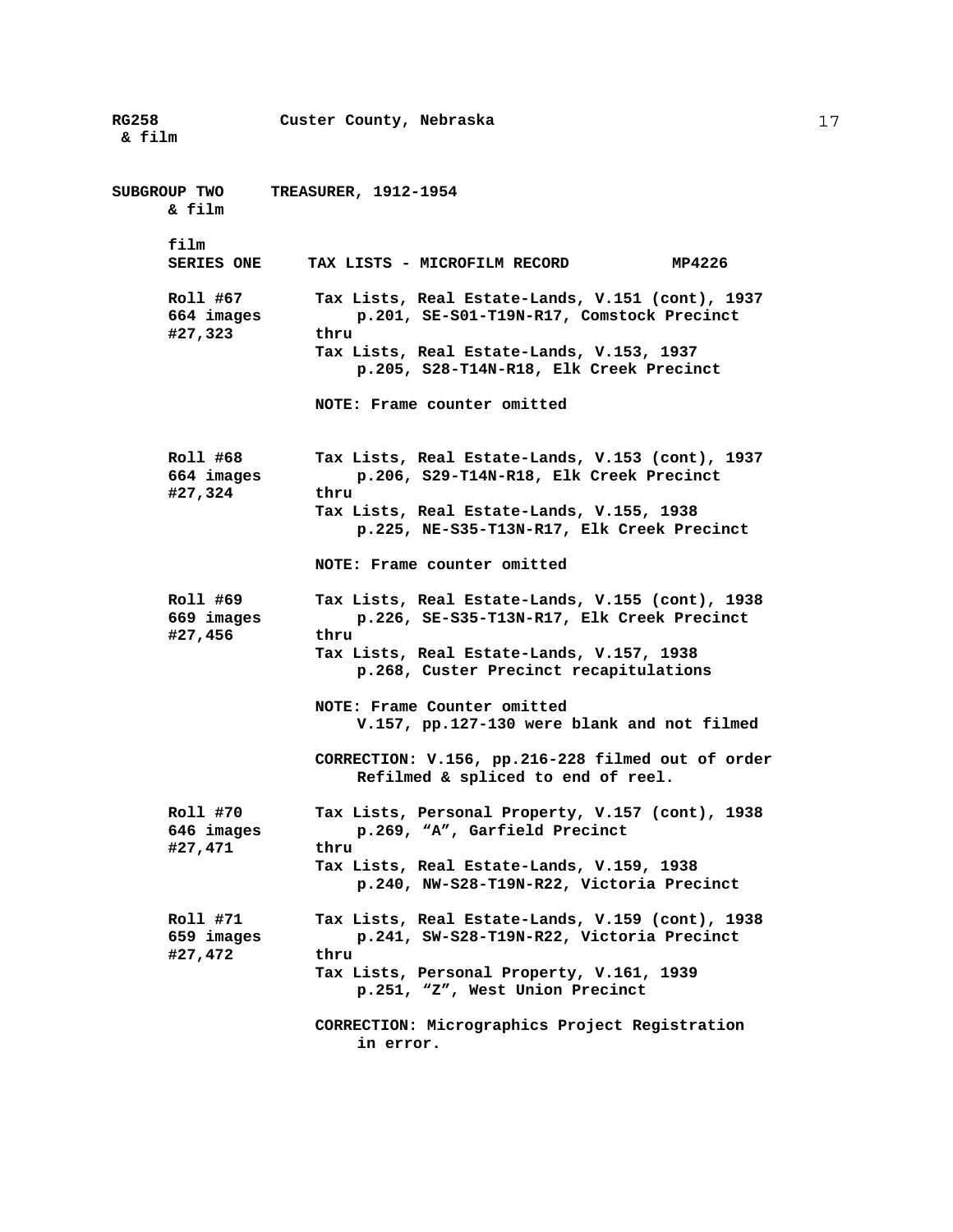**RG258 Custer County, Nebraska & film SUBGROUP TWO TREASURER, 1912-1954 & film film SERIES ONE TAX LISTS - MICROFILM RECORD MP4226 Roll #72 Tax Lists, Real Estate-Lands, V.161 (cont), 1939 613 images p.253, West Union Pct, Orvis Addition #27,473 thru Tax Lists, Real Estate-Lots, V.163, 1939 p.248, Arnold Village recapitulations Roll #73 Tax Lists, Real Estate-Lots, V.163 (cont), 1939 672 images p.251, Arnold, Cleveland Add., Blk 1, Lot 1 #27,474 thru Tax Lists, Real Estate-Lands, V.165, 1940 p.240, SE-S14-T13N-R18, Elk Creek Precinct Roll #74 Tax Lists, Real Estate-Lands, V.165 (cont), 1940 667 images p.241, NE-S14-T13N-R18, Elk Creek Precinct #27,475 thru Tax Lists, Real Estate-Lands, V.167, 1940 p.260, S35-T15N-R22, Custer Precinct Roll #75 Tax Lists, Real Estate-Lands, V.167 (cont), 1940 668 images p.261, Real Estate recaps, Custer Precinct #27,486 thru Tax Lists, Real Estate-Lands, V.169, 1940 p.260, S13-T20N-R23, Victoria Precinct Roll #76 Tax Lists, Real Estate-Lands, V.169 (cont), 1940 668 images p.261, S15-T20N-R23, Victorial Precinct #27,487 thru Tax Lists, Real Estate-Lands, V.171, 1941 p.269, S04-T19N-R19, West Union Precinct Roll #77 Tax Lists, Real Estate-lands, V.171 (cont), 1941 259 images p.170, S05-T19N-R19, West Union Precinct #27,503 thru Tax Lists, Real Estate-Lands, V.172, 1941 p.215, S05-T16N-R19, Berwyn Precinct Roll #78 Tax Lists, Real Estate-Lands, V.172 (cont), 1941 669 images p.216, S02-T16N-R19, Berwyn Precinct #27,502 thru Tax Lists, Real Estate-Lands, V.174, 1941 p.230, NE-S16-T20N-R21, Victoria Precinct**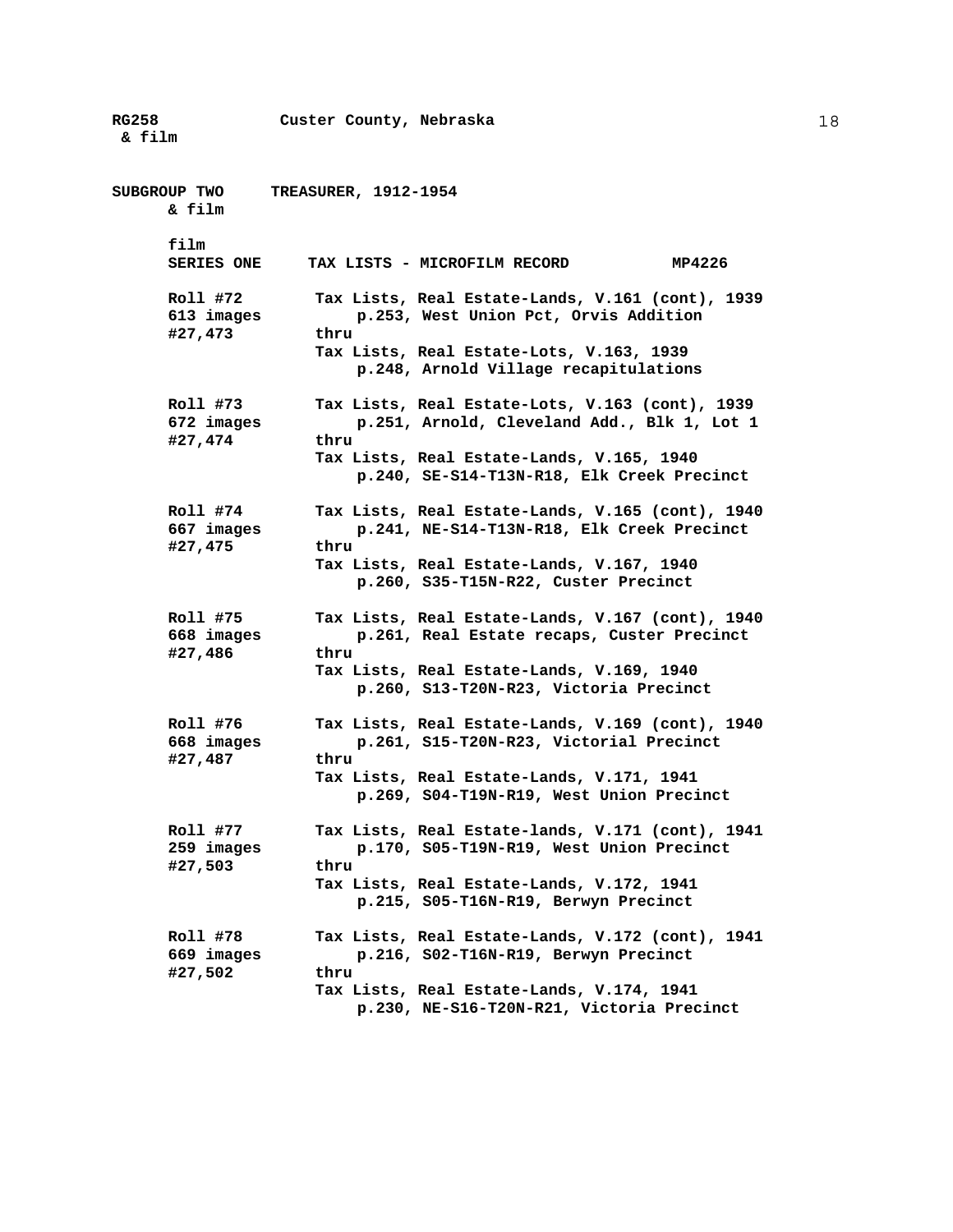**RG258 Custer County, Nebraska & film SUBGROUP TWO TREASURER, 1912-1954 & film film SERIES ONE TAX LISTS - MICROFILM RECORD MP4226 Roll #79 Tax Lists, Real Estate-Lands, V.174 (cont), 1941 286 images p.231, NW-S16-T20N-R21, Victoria Precinct #27,526 thru Tax Lists, Real Estate-Lands, V.175, 1942 p.192, Ansley Village recaps Roll #80 Tax Lists, Real Estate-Lands, V.175 (cont), 1942 651 images p.193, S1/3 Custer Addition, Ansley Precinct #27,523 thru Tax Lists, Real Estate-Lots, V.177, 1942 p.197, Berwyn Village 3rd Add., Blk 6, Lot 3 Roll #81 Tax Lists, Real Estate-Lots, V.177 (cont), 1942 627 images p.198, Berwyn Village 3rd Add., Blk 7, Lot 1 #27,524 thru Tax Lists, Real Estate-Lands, V.179, 1942 p.165, S08-T18N-R23, Cliff Precinct Roll #82 Tax Lists, Real Estate-Lands, V.179 (cont), 1942 653 images p.165, S04-T18N-R23, Cliff Precinct #27,525 thru Tax Lists, Real Estate-Lands, V.181, 1943 p.160, NW-S22-T19N-R17, Comstock Township NOTE: V.179, p.165 repeated this reel Roll #83 Tax Lists, Real Estate-Lands, V.181 (cont), 1943 653 images p.161, S15-T19N-R17, Comstock Precinct #27,528 thru Tax Lists, Personal Property, V.183, 1943 p.190, "H", Arnold Precinct Roll #84 Tax Lists, Personal Property, V.183 (cont), 1943 468 images p.191, "H" cont., Arnold Precinct #27,543 thru Tax Lists, Corrections, V.184, 1943 p.13, corrections, real & personal property Roll #85 Tax Lists, Personal Property, V.185, 1944 670 images p.1, "A", Loup Precinct #27,544 thru Tax Lists, Personal Property, V.187, 1944 p.35, "W", Broken Bow City**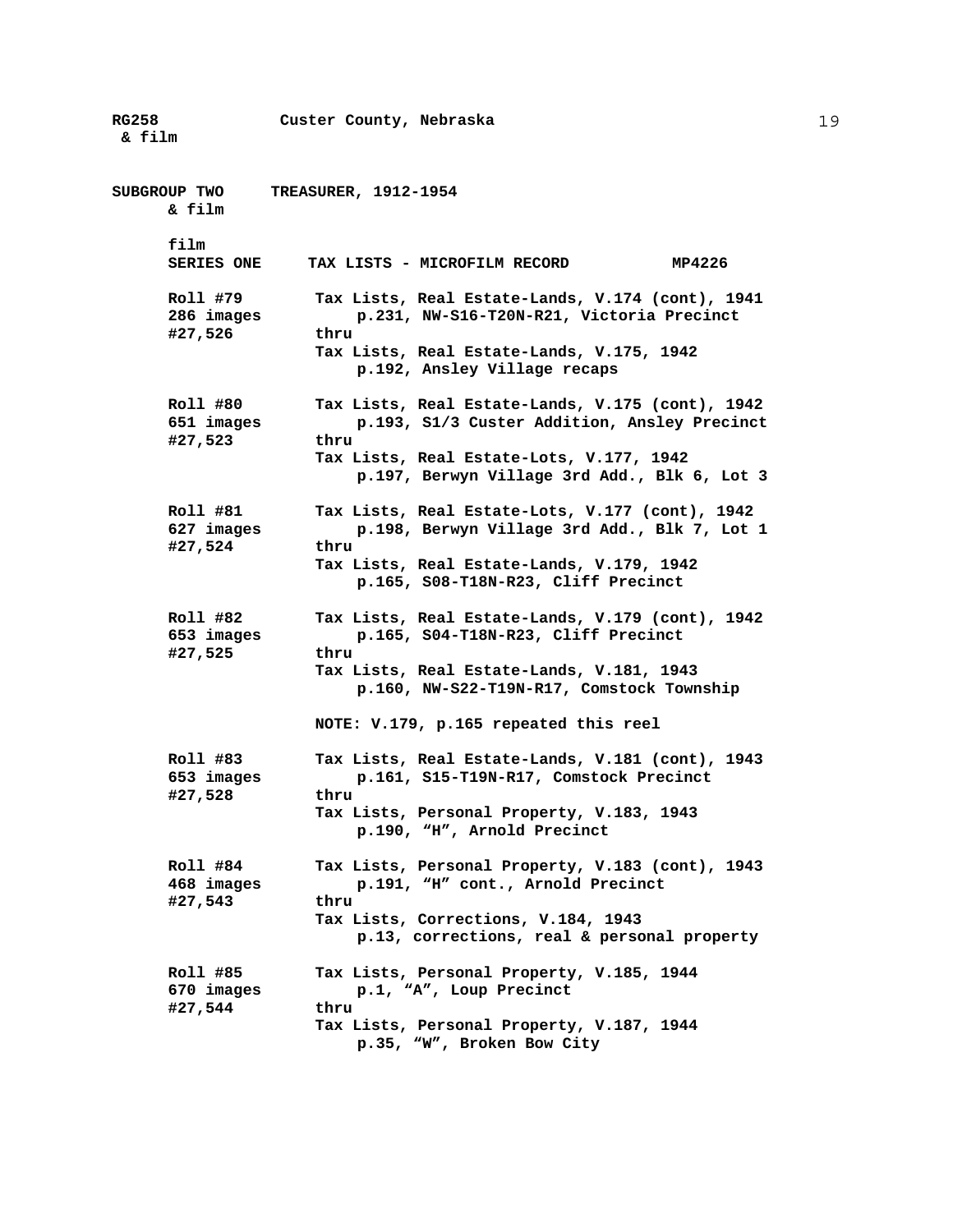**RG258 Custer County, Nebraska & film SUBGROUP TWO TREASURER, 1912-1954 & film film SERIES ONE TAX LISTS - MICROFILM RECORD MP4226 Roll #86 Tax Lists, Personal Property, V.187 (cont), 1944 662 images p.36, "Y", Broken Bow City #27,545 thru Tax Lists, Personal & Real Estate, V.189, 1944 p.57, Ryno Precinct Roll #87 Tax Lists, Personal Property, V.189 (cont), 1944 678 images p.58, "A", Kilfoil Precinct #27,546 thru Tax Lists, Real Estate-Lands, V.191, 1945 p.85, S10-T19N-R18, Sargent City Roll #88 Tax Lists, Real Estate-Lands, V.191 (cont), 1945 674 images p.86, S10-T19N-R18, Sargent City cont. #27,547 thru Tax Lists, Personal & Real Estate, V.193, 1945 p.121, Wayne Precinct Personal recaps Roll #89 Tax Lists, Real Estate-Lands, V.193 (cont), 1945 672 images p.124, S04-T13N-R24, Wayne Precinct #27,548 thru Tax Lists, Personal Property, V.195, 1946 p.140, "R", Algernon Precinct NOTE: V.193, pp.122-123 were blank Roll #90 Tax Lists, Personal Property, V.195 (cont), 1946 677 images p.141, "R" cont., Algernon Precinct #27,551 thru Tax Lists, Personal & Real Estate, V.197, 1946 p.186, recaps, Broken Bow Precinct Roll #91 Tax Lists, Personal Property, V.197 (cont), 1946 674 images p.189, "B", Berwyn Precinct #27,552 thru Tax Lists, Real Estate-Lands, V.199, 1946 p.225, SW-S23-T19N-R21, Victoria Precinct NOTE: V.197, pp.187-188 are blank**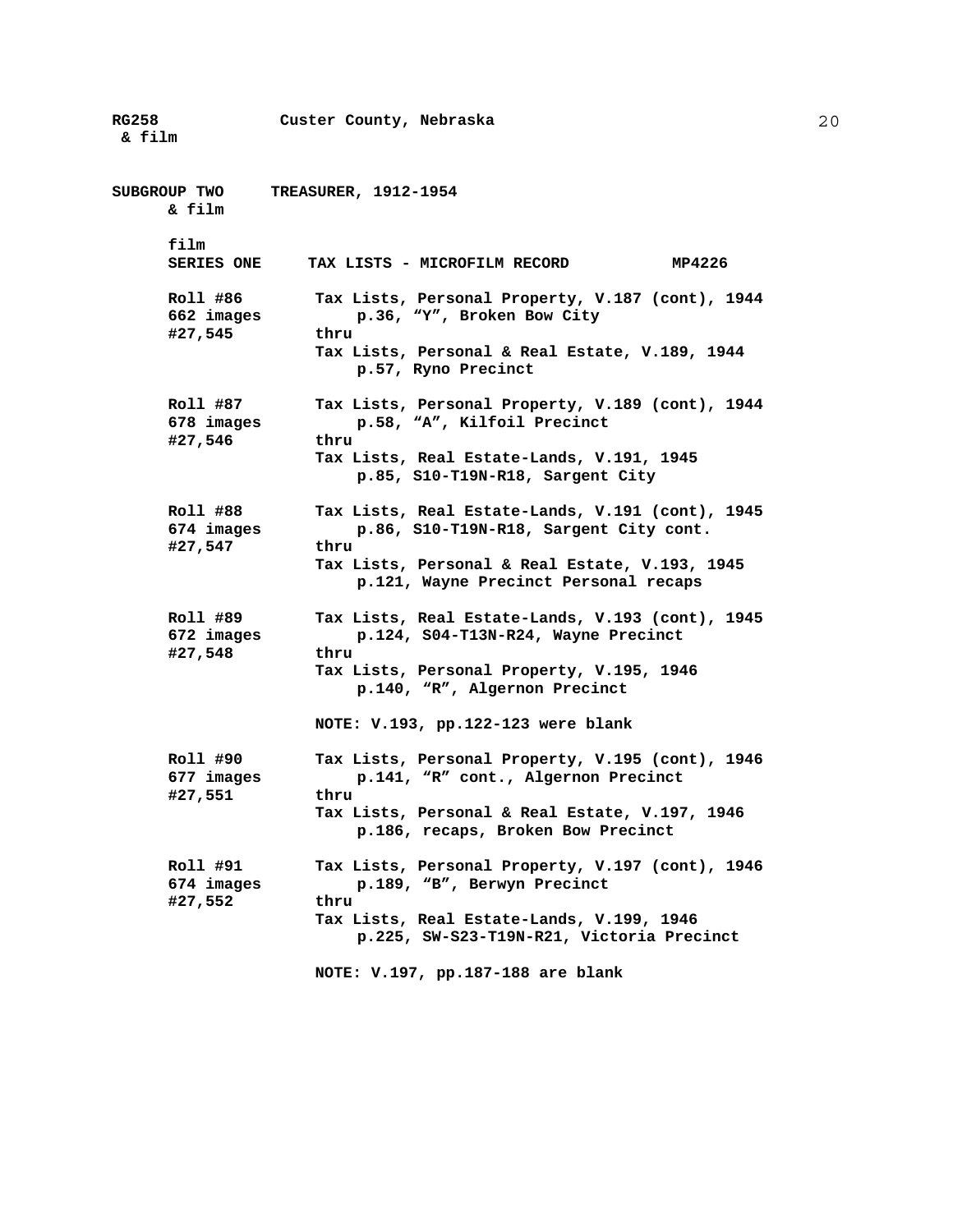**RG258 Custer County, Nebraska & film SUBGROUP TWO TREASURER, 1912-1954 & film film SERIES ONE TAX LISTS - MICROFILM RECORD MP4226 Roll #92 Tax Lists, Real Estate-Lands, V.199 (cont), 1946 678 images p.226, SE-S23-T19N-R21, Victoria Precinct #27,553 thru Tax Lists, Personal & Real Estate, V.201, 1947 p.261, Westerville Precinct recaps Roll #93 Tax Lists, Personal Property, V.201 (cont), 1947 677 images p.262, "A", Myrtle Precinct #27,554 thru Tax Lists, Real Estate-Lands, V.203, 1947 p.310, N1/2/NW-S04-T19N-R20, Lillian Pct Roll #94 Tax Lists, Real Estate-Lands, V.203 (cont), 1947 607 images p.311, S1/2-NW-S04-T19N-R20, Lillian Pct #27,566 thru Tax Lists, Real Estate-Lands, V.205, 1948 p.283, SW-S25-T16N-R18, Ansley Precinct Roll #95 Tax Lists, Real Estate-Lands, V.205 (cont), 1948 658 images p.284, NW-S25-T16N-R18, Ansley Precinct #27,567 thru Tax Lists, Real Estate-Lands, V.207, 1948 p.304, S09-T17N-R19, Garfield Precinct Roll #96 Tax Lists, Real Estate-Lands, V.207 (cont), 1948 497 images p.305, S04-T17N-R19, Garfield Precinct #27,568 thru Tax Lists, Real Estate-Lots, V.209, 1948 p.128, Merna Village, Blk 14, Lot 12 Roll #97 Tax Lists, Real Estate-Lots, V.209 (cont), 1948 665 images p.129, Merna Village, Blk 15, Lot 1 #27,569 thru Tax Lists, Personal Property, V.211, 1949 p.149, Personal recaps, Comstock Village Roll #98 Tax Lists, Personal Property, V.211 (cont), 1949 662 images p.150, "A", Comstock Precinct #27,570 thru Tax Lists, Personal Property, V.213, 1949 p.151, Elim Precinct recaps NOTE: V.212, p.326 was blank**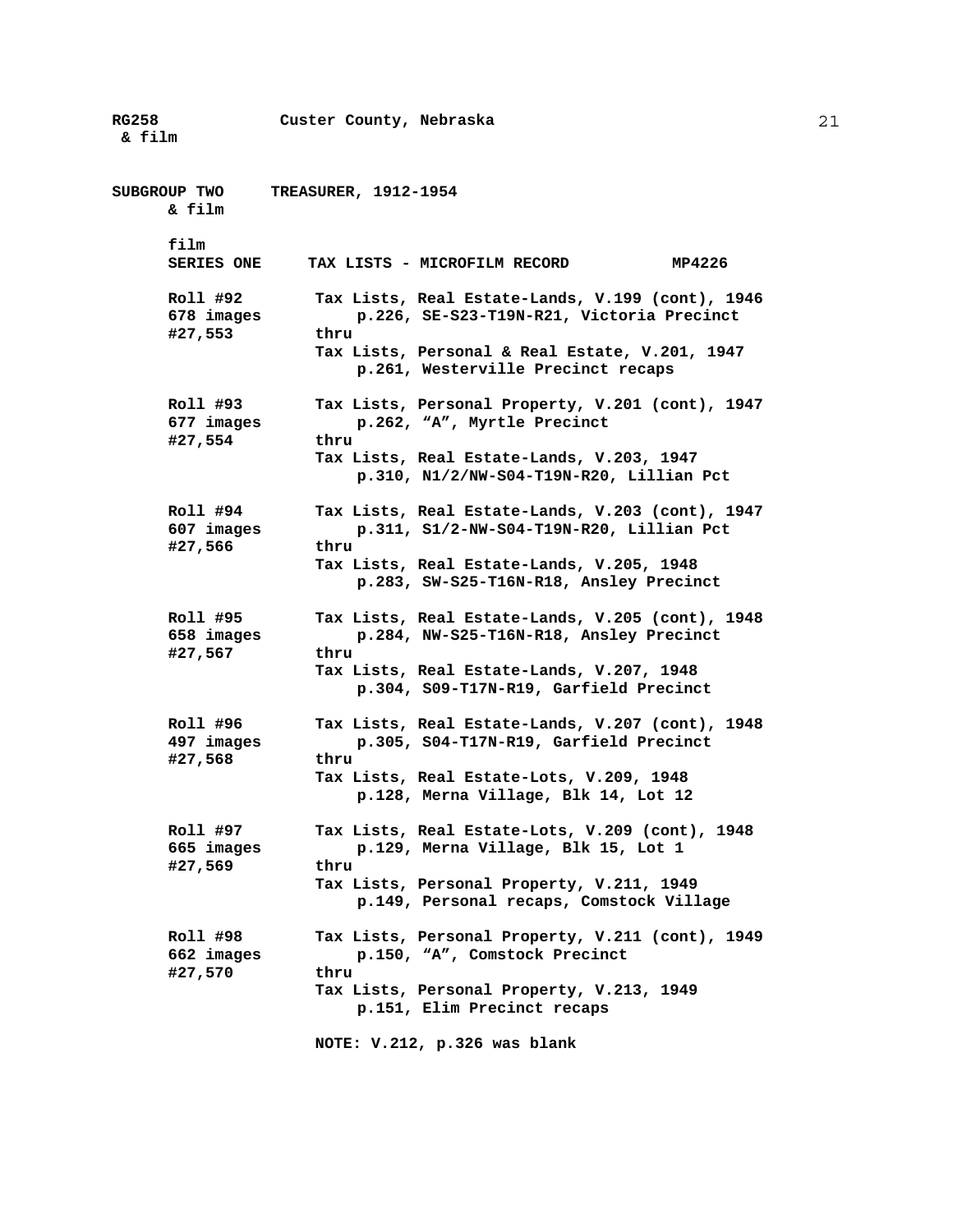**RG258 Custer County, Nebraska & film SUBGROUP TWO TREASURER, 1912-1954 & film film SERIES ONE TAX LISTS - MICROFILM RECORD MP4226 Roll #99 Tax Lists, Real Estate-Lands, V.213 (cont), 1949 664 images p.153, S02-T14N-R24, Elim Precinct #27,571 thru Tax Lists, Personal Property, V.215, 1950 p.155, "V", Comstock Village Roll #100 Tax Lists, Personal Property, V.215 (cont), 1950 678 images p.156, "W", Comstock Village #27,572 thru Tax Lists, Real Estate-Lands, V.217, 1950 p.157, S11-T14N-R24, Elim Precinct NOTE: V.216, pp.306-307 are blank Roll #101 Tax Lists, Real Estate-Lands, V.217 (cont), 1950 672 images p.158, S14-T14N-R24, Elim Precinct #27,586 thru Tax Lists, Real Estate-Lots, V.219, 1951 p.167, Mason City, Amsberry Add., Blk 4, Lot 5 Roll #102 Tax Lists, Real Estate-Lots, V.219 (cont), 1951 628 images p.168, Mason City, Weimer Add., Blk 1, Lot 1 #27,587 thru Tax Lists, Real Estate-Lots, V.221, 1951 p.129, Broken Bow, Groat Add., Blk 93, Lot 10 NOTE: V.219, pp.293-294 are blank Roll #103 Tax Lists, Real Estate-Lots, V.221 (cont), 1951 655 images p.130, Broken Bow, Groat Add., Blk 93, Lot 8 #27,588 thru Tax Lists, Personal Property, V.223, 1951 p.134, "S", Kilfoil Precinct NOTE: v.222, p.124 is blank Roll #104 Tax Lists, Personal Property, V.223 (cont), 1951 661 images p.135, "S" cont., Kilfoil Precinct #27,589 thru Tax Lists, Personal & Real Estate, V.225, 1952 p.126, Real Estate recaps, Sargent Precinct**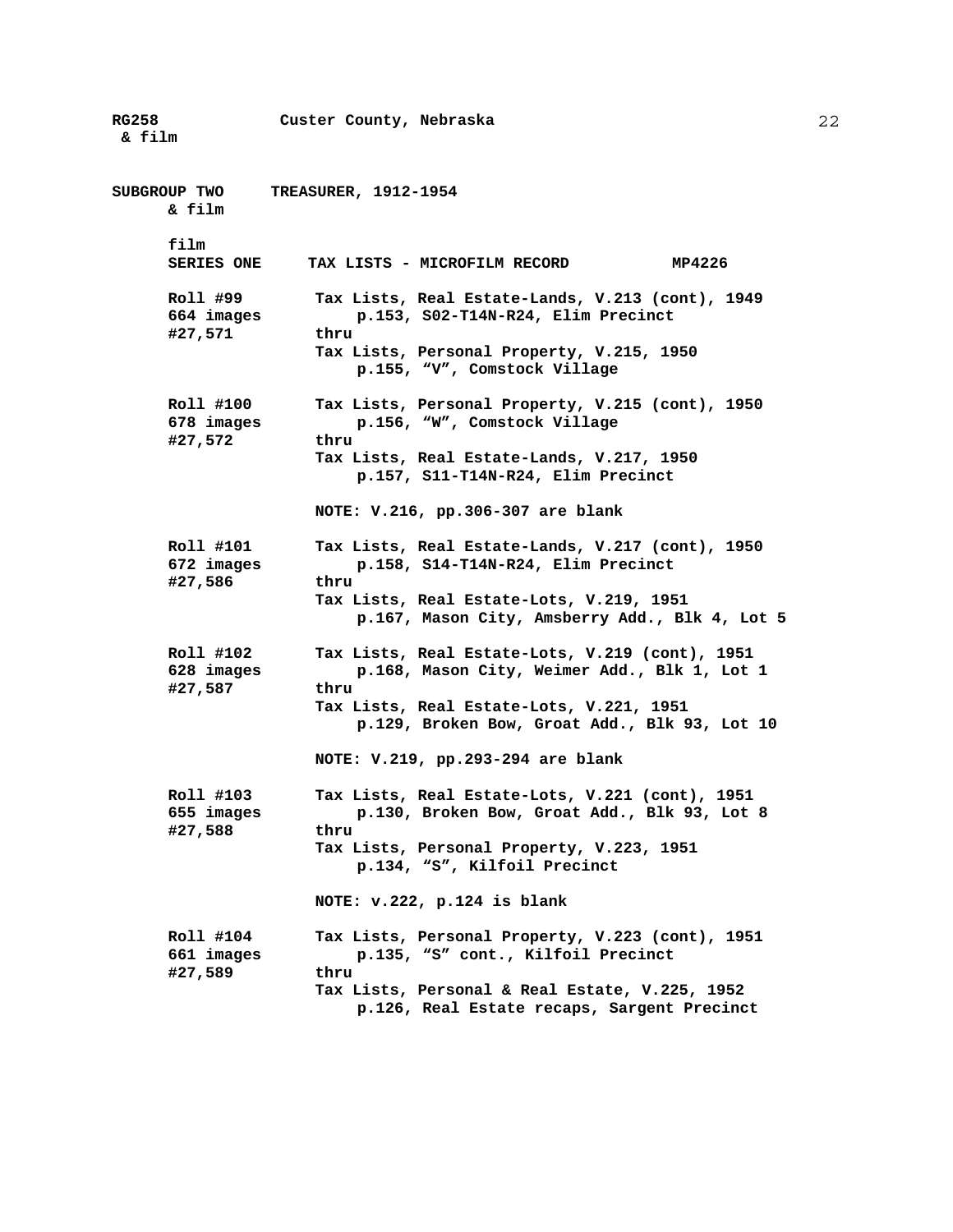| <b>RG258</b><br>& film                             | Custer County, Nebraska                                                                                                                                                                           |
|----------------------------------------------------|---------------------------------------------------------------------------------------------------------------------------------------------------------------------------------------------------|
| SUBGROUP TWO<br>& film                             | <b>TREASURER, 1912-1954</b>                                                                                                                                                                       |
| film<br><b>SERIES ONE</b>                          | MP4226<br>TAX LISTS - MICROFILM RECORD                                                                                                                                                            |
| Roll #105<br>628 images<br>#27,590                 | Tax Lists, Personal Property, V.225 (cont), 1952<br>p.130, "B", Corner Precinct<br>thru<br>Tax Lists, Real Estate-Lands, V.227, 1952<br>p.83, NE-S05-T15N-R23, Delight Precinct                   |
|                                                    | NOTE: V.225, pp.127-129 are blank                                                                                                                                                                 |
| Roll #106<br>661 images<br>#27,591                 | Tax Lists, Real Estate-Lands, V.227 (cont), 1952<br>p.84, SE-S05-T15N-R23, Delight Precinct<br>thru<br>Tax Lists, Real Estate-Lands, V.229, 1953<br>p.89, S36-T13N-R21, Wood River Precinct       |
| Roll #107<br>632 images<br>#27,592                 | Tax Lists, Real Estate-Lands, V.229 (cont), 1953<br>p.90, S25-T13N-R21, Wood River Precinct<br>thru<br>Tax Lists, Real Estate-Lots, V.231, 1953<br>p.100, Broken Bow, Blk 73, Lot 8 $(N1/2)$      |
| Roll #108<br>660 images<br>#27,593                 | Tax Lists, Real Estate-Lots, V.231 (cont), 1953<br>p.101, Broken Bow, Blk 73, Lot 8 $(S1/2)$<br>thru<br>Tax Lists, Personal Property, V.233, 1953<br>p.114, Personal recaps, Kilfoil Precinct     |
| Roll #109<br>661 images<br>#27,594                 | Tax Lists, Real Estate-Lots, V.233 (cont), 1953<br>p.116, Merna Village, Blk 1, Lot 1<br>thru<br>Tax Lists, Personal & Real Estate, V.235, 1954<br>p.125, Real Estate recaps, Sargent Precinct    |
| Roll #110<br>658 images<br>#27,595<br>SUBGROUP TWO | Tax Lists, Personal Property, V.235 (cont), 1954<br>p.127, "A", Corner Precinct<br>thru<br>Tax Lists, Personal Property, V.237, 1954<br>p.115, "C", Wayne Precinct<br><b>TREASURER, 1912-1954</b> |
| & film                                             |                                                                                                                                                                                                   |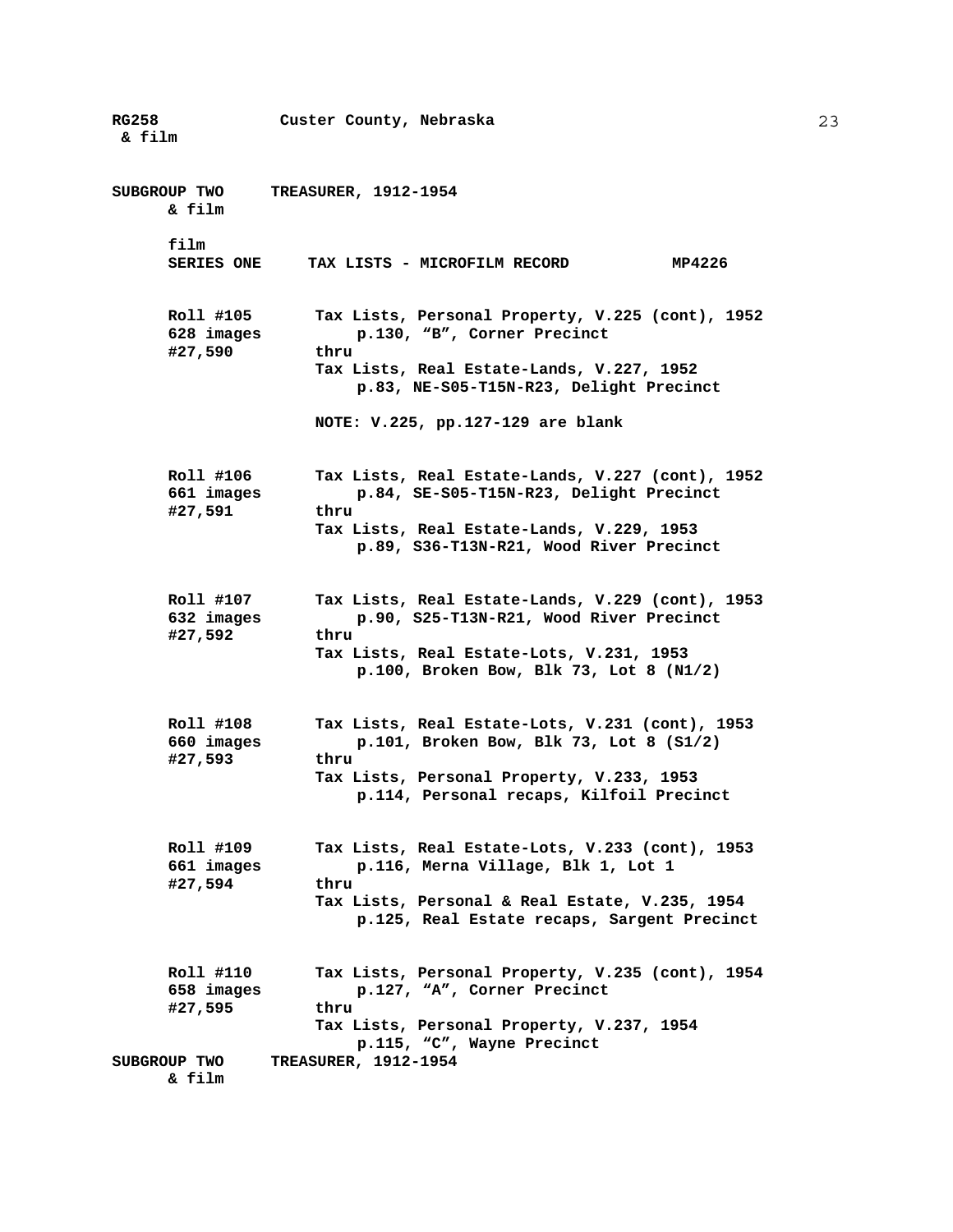**film SERIES ONE TAX LISTS - MICROFILM RECORD MP4226 Roll #111 Tax Lists, Personal Property, V.237 (cont), 1954 (part) p.116, "C", Wayne Precinct cont.**  550 images **#27,596 Tax Lists, Personal & Real Estate, V.238, 1954 Custer County recapitulations NOTE: Roll #111 continues with Series Two, Motor Vehicle film MOTOR VEHICLE TAX LISTS, 1935-1944 Vol. 1 1935 Vol. 2 1936 Vol. 3 1937 Vol. 4 1938 Vol. 5 1939 Vol. 6 1940 Vol. 7 1941 Vol. 8 1942 Vol. 9 1943 Vol. 10 1944 film SERIES TWO MOTOR VEHICLE TAX LISTS - MICROFILM RECORD Roll #111 Motor Vehicle Tax Lists, V.1, 1935 118 images p.1 "A", Loup Precinct frame #554 thru #27,596 Motor Vehicle Tax Lists, V.1, 1935 p.37, "T", Sargent Precinct NOTE: Motor Vehicle starts at frame #554 Roll #112 Motor Vehicle Tax Lists, V.1 (cont), 1935 665 images p.38, "W", Sargent Precinct #27,605 thru Motor Vehicle Tax Lists, V.2, 1936 p.59, "M", Kilfoil Precinct CORRECTION: p.12, Broken Bow City; and p.62, Myrtle, retakes at END OF REEL.**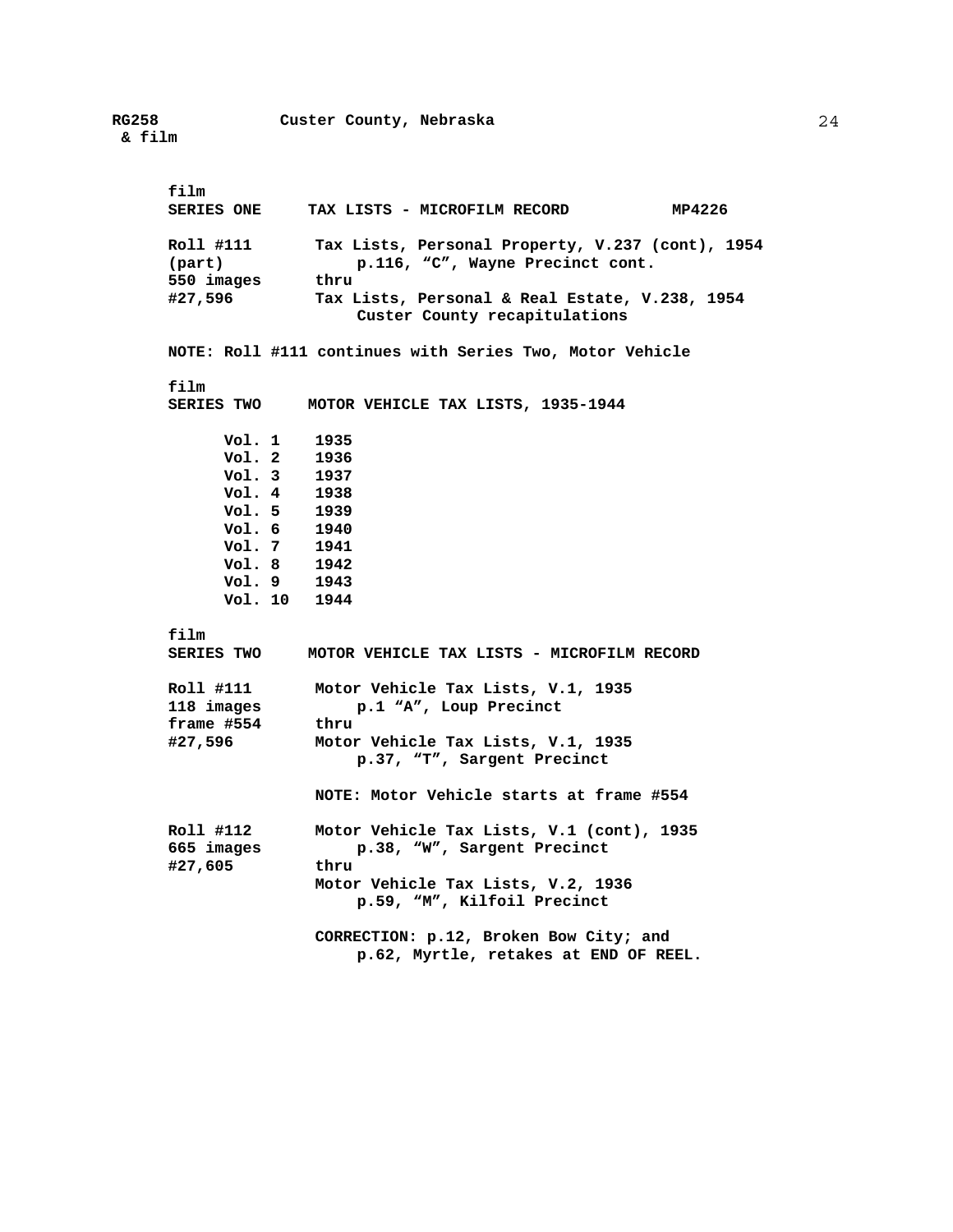**& film** 

#### **RG258 Custer County, Nebraska**

**SUBGROUP TWO TREASURER (cont) SERIES TWO MOTOR VEHICLE TAX LISTS - MICROFILM RECORD Roll #113 Motor Vehicle Tax Lists, V.2 (cont), 1936 672 images p.60, "N", Kilfoil Precinct #27,606 thru Motor Vehicle Tax Lists, V.4, 1938 p.74, Recapitulations, Custer Precinct Roll #114 Motor Vehicle Tax Lists, V.4 (cont), 1938 678 images p.76, "A", Garfield Precinct #27,607 thru Motor Vehicle Tax Lists, V.6, 1940 p.27, "Z", Sargent Precinct NOTE: V.4, p.75 is blank CORRECTION: V.6, 1940 begins fr. #573. Target is incorrect. Roll #115 Motor Vehicle Tax Lists, V.6 (cont), 1940 669 images p.28, Recaps, Sargent Precinct #27,608 thru Motor Vehicle Tax Lists, V.7, 1941 p.19, "D", Kilfoil Precinct Roll #116 Motor Vehicle Tax Lists, V.7 (cont), 1941 670 images p.20, "E", Kilfoil Precinct #27,609 thru Motor Vehicle Tax Lists, V.9, 1943 p.205, recaps, Custer Precinct NOTE: Vol. 9, p.138 is blank Roll #117 Motor Vehicle Tax Lists, V.9 (cont), 1943 563 images p.207, "A", Garfield Precinct #27,610 thru Motor Vehicle Tax Lists, V.10, 1944 p.332, recaps & corrections, Hays Precinct NOTE: Vol. 9, p.206 is blank Vol. 10, page numbering out of sequence SERIES THREE DELINQUENT TAX LISTS NO RECORDS IN STORAGE SUBGROUP TWO TREASURER (cont)** 

 **SERIES FOUR TAX SALE & REDEMPTION RECORDS**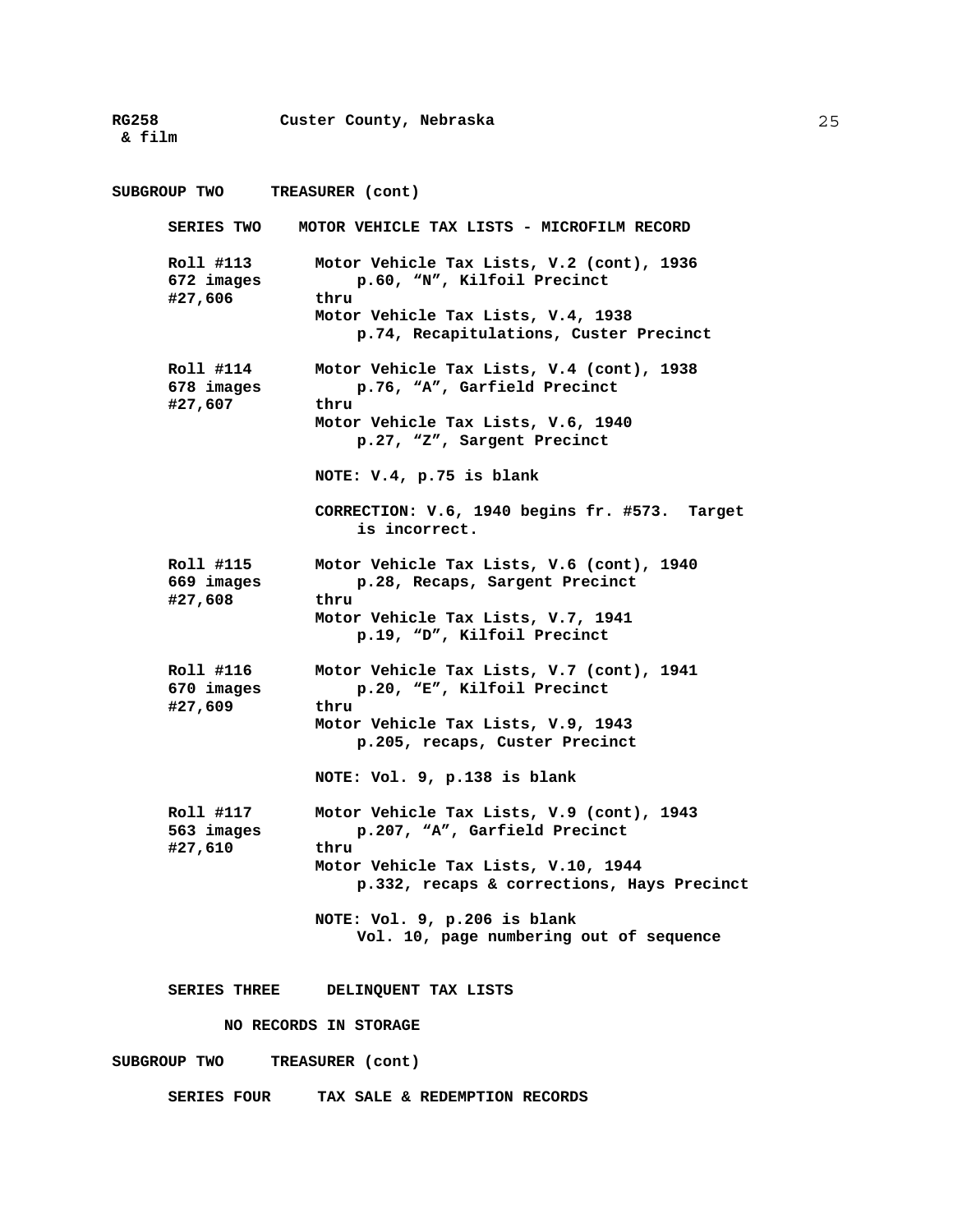**& film** 

#### **NO RECORDS IN STORAGE**

**SERIES FIVE SPECIAL ASSESSMENTS** 

# **NO RECORDS IN STORAGE**

**SERIES SIX SCHOOL LAND RECORDS** 

**NO RECORDS IN STORAGE** 

## **film**

**SUBGROUP THREE COUNTY BOARD OF SUPERVISORS, 1887-1938** 

## **film**

 **SERIES ONE COUNTY BOARD PROCEEDINGS, 1887-1954** 

**NOTE: Minutes of the Board, 1877-1887, are missing or not on microfilm** 

|         | Vol. #1 Minutes, Vol. #1                                             |
|---------|----------------------------------------------------------------------|
|         | Nov. 15, 1887 - Dec. 12, 1890                                        |
|         | Vol. #2 Minutes, Vol. #2                                             |
|         | Jan. 13, 1891 - July 12, 1895                                        |
| Vol. #3 | Minutes, Vol. #3                                                     |
|         | Aug. 26, 1895 - Mar. 09, 1900                                        |
| Vol. #4 | Minutes, Vol. #4                                                     |
|         | June 12, 1900 - Jan. 04, 1905                                        |
| Vol. #5 | Minutes, Vol. #5                                                     |
|         | Jan. 10, 1905 - Aug. 13, 1909                                        |
| Vol. #6 | Minutes, Vol. #6                                                     |
|         | Aug. 19, 1909 - June 10, 1919                                        |
| Vol. #7 | Minutes, Vol. #7                                                     |
|         | July 15, 1919 - July 12, 1927                                        |
| Vol. #8 | Minutes, Vol.#8 (indexed)                                            |
|         | Aug. 01, 1927 - Dec. 18, 1935                                        |
|         | Vol. #9 Minutes, Vol. #9 (indexed)                                   |
|         | Jan. 14, 1936 - Dec. 15, 1942<br>Vol. #10 Minutes, Vol.#10 (indexed) |
|         | Jan. 12, 1943 - Dec. 21, 1955                                        |
|         | Vol. #11 Minutes, Vol. #11 (indexed, 1956-1960)                      |
|         | Jan. 10, 1956 - June 16, 1970                                        |
|         | Vol. #12 Minutes, Vol. #12 (indexed, 1970-1979)                      |
|         | June 29, 1970 - January 1973                                         |
|         |                                                                      |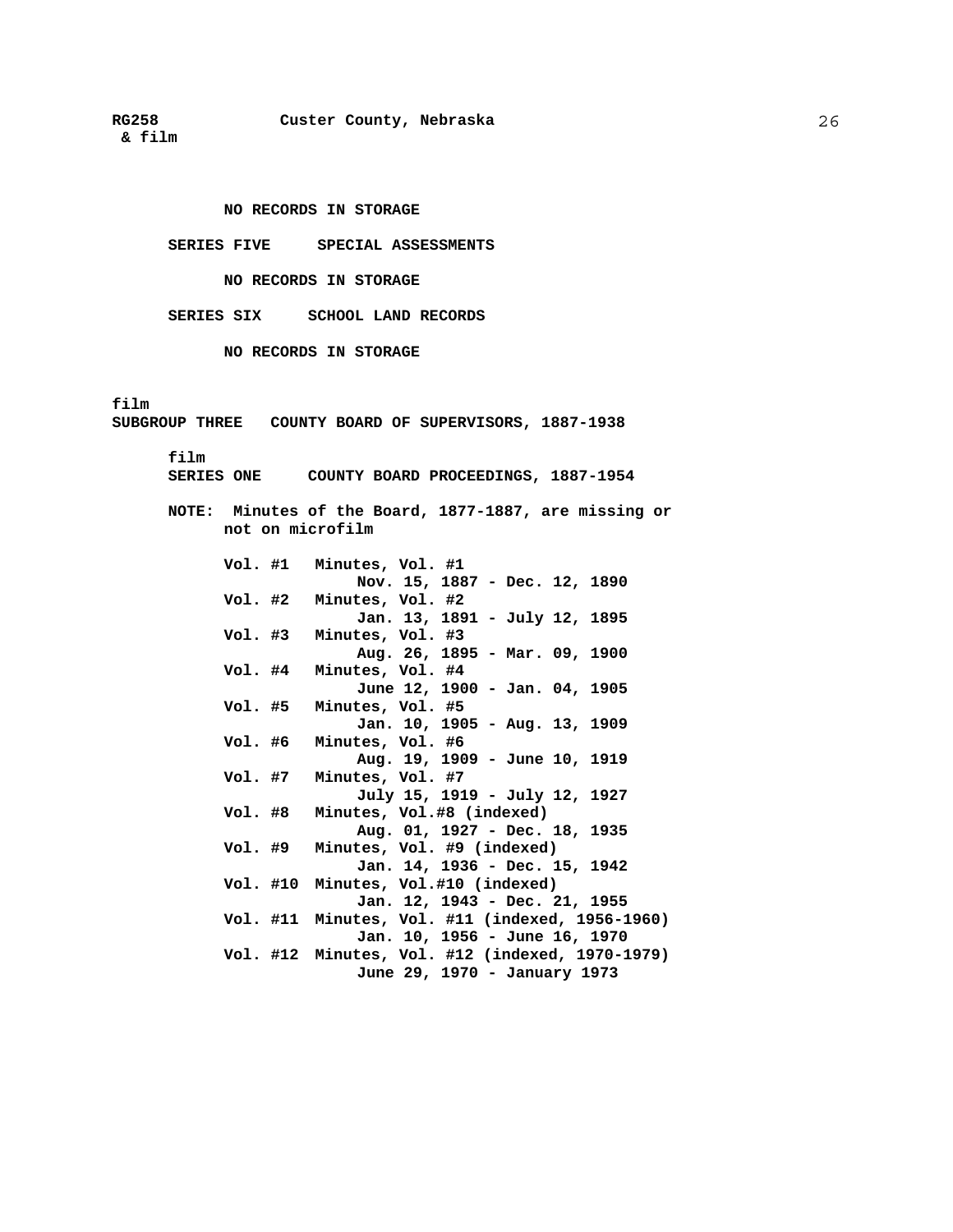**film** 

**SUBGROUP THREE COUNTY BOARD OF SUPERVISORS, 1887-1938 film SERIES ONE COUNTY BOARD PROCEEDINGS - MICROFILM RECORD MP3344 NOTE: The Archives is not responsible for the condition of security microfilm copies. We have copied this film to accomodate our patrons. Since we did not do the original filming, we must excuse the existence of some illegible or hard to read documents. Roll numbers on microfilm are not the same as Archives assigned numbers Roll #1 County Board of Supervisors Book 1 16mm Neg. p.1 - Railroad mileage and assessments, 1888 AR #002 School District footage, 1888 SF08487 p.2 - Minutes, November 15, 1887 thru County Board of Supervisors Book 3 pp.623 - Minutes, March 9, 1900 pp.624-625 - Contract for bridges, 1900 p.626 - Bid of Purcell for Supplies, 1900 pp.626-627 - Books and Stationery pp.628-640 - County Officials reports, 1899/1900 pp.632-640 - illegible due to density error in original filming. Roll #2 County Board of Supervisors Book 4 16mm Neg. p.1 - June 12, 1900 AR #003 thru** 

**SF08488 County Board of Supervisors Book 6 pp. 695-700 (June 10, 1919)** 

> **NOTE: pp. 217-232 difficult to read due to severe bleed-through in original vol. NOTE: End Targets fogged out.**

**Roll #3 Road Record #10, p.81, road #2076 (8/10/1965) 16mm Neg. thru AR #004 Road Record #10, p.277 - Resolution, 10/20/1981 SF08489 re road through Algernon Township. and, County Board of Supervisors Book 7 pp.1-3, Proceedings of Board of Equalization June, 1919 and p.4 - Minutes of County Board, July 15, 1919 thru County Board of Supervisors Book 9 pp. 340-342 - Minutes, August 17, 1939**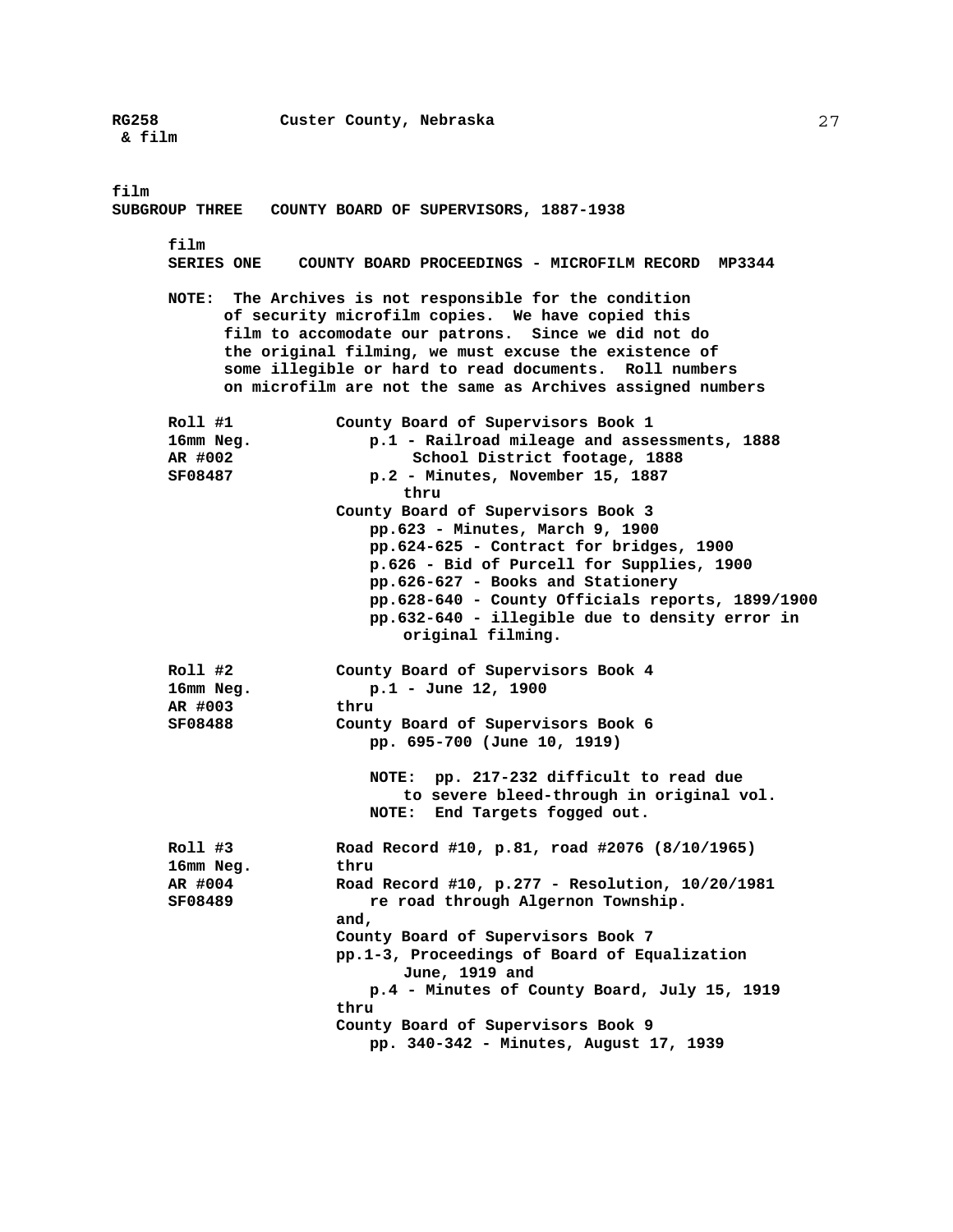# **film**

**SUBGROUP THREE COUNTY BOARD OF SUPERVISORS, 1887-1938** 

**film** 

| <b>SERIES ONE</b> | COUNTY BOARD PROCEEDINGS - MICROFILM RECORD MP3344 |
|-------------------|----------------------------------------------------|
| Roll #4           | County Board of Supervisors Book 9 cont.           |
| 16mm Neg.         | pp.343-344 - Minutes, August 17, 1939              |
| AR #005           | thru                                               |
| SF08490           | County Board of Supervisors Book 12                |
|                   | pp.171-176 - Minutes, January 1973                 |

#### **film**

**SUBGROUP FOUR COUNTY CLERK, 1878-1972** 

 **film** 

| <b>SERIES ONE</b> | ELECTION RECORDS, 1886-1980 |  |
|-------------------|-----------------------------|--|
|-------------------|-----------------------------|--|

- **V.1 General Election, Nov. 1886 thru General Election, Nov. 1905**
- **V.2 Township Election, Nov. 1906 thru General Election, Nov. 1938**
- **V.3 Primary Election, Apr. 1940 thru Primary Election, May 1980**

**film** 

```
 SERIES ONE ELECTION RECORDS - MICROFILM RECORD MP3344 
     NOTE: Microfilmed for the county in 1980 and copied 
           from security microfilm. 
     NOTE: Because this roll contains marriage records after 
           the abstracts of elections, it is filed with the 
           Marriage Records in the Reference Room. 
Roll #1 Vol. 1 General Election, Nov. 1886 
16mm Neg. thru 
                    AR #006 Vol. 3, Primary Election, May 1980 
SF08491
```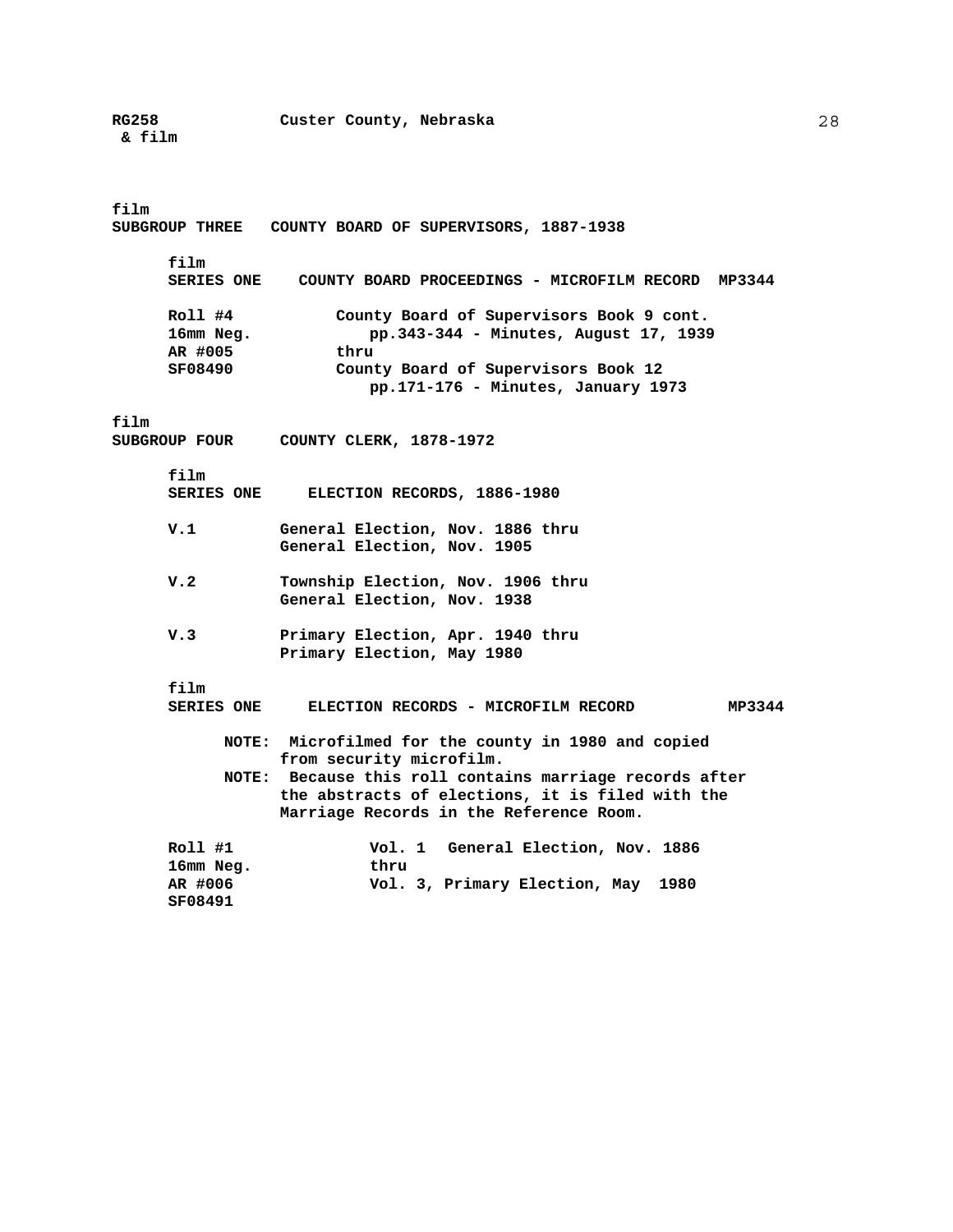| RG258<br>& film                                 | Custer County, Nebraska                                                                                          |
|-------------------------------------------------|------------------------------------------------------------------------------------------------------------------|
| film                                            | SUBGROUP FOUR COUNTY CLERK, 1878-1972                                                                            |
| film<br><b>SERIES TWO</b>                       | MARRIAGE RECORDS, 1878-1972                                                                                      |
| Vol. A                                          | Marriage Register & Index, 1881-1841                                                                             |
| Vol. 1                                          | Marriage Docket, 1878-1888<br>p.1, Carpenter-McDonald, 8/12/1878<br>thru<br>p.638, Wardrobe-Sage, 9/17/1888      |
| Vol. 2                                          | Marriage Docket, 1888-1891<br>$p.1$ , Thurber-Lynes, $9/25/1888$<br>thru<br>p.454, Sanderson-Deforest, 5/18/1891 |
|                                                 |                                                                                                                  |
| Vol. 3<br>Vol. 4                                | MISSING<br><b>MISSING</b>                                                                                        |
| Vol. 5                                          | Marriage Docket, 1898-1902<br>p.1, Ward-Fay, 4/19/1898<br>thru<br>$p.610$ , Dickson-Huffman, $8/25/1902$         |
| Vol. 6                                          | Marriage Docket, 1902-1906<br>$p.1$ , Vincent-Walton, $9/2/1902$<br>thru<br>p.635, Muller-Prouty, 2/20/1906      |
| Vol. 7                                          | Marriage Docket, 1906-1909<br>p.1, Wagner-Smith, 2/20/1906<br>thru<br>p.638, Norden-Burton, 6/9/1909             |
| Vol.8<br>Vol.9<br>Vol. 10<br>Vol. 11<br>Vol. 12 | <b>MISSING</b><br><b>MISSING</b><br><b>MISSING</b><br><b>MISSING</b><br><b>MISSING</b>                           |
| Vol. 13                                         | Marriage Docket, 1928-1932<br>p.2, Wellman-Fortuna, 1/9/1928<br>thru<br>p.637, Mallory-Siedhoff, 11/26/1932      |
|                                                 | Vol. #13, p.1 is blank<br><b>NOTE:</b>                                                                           |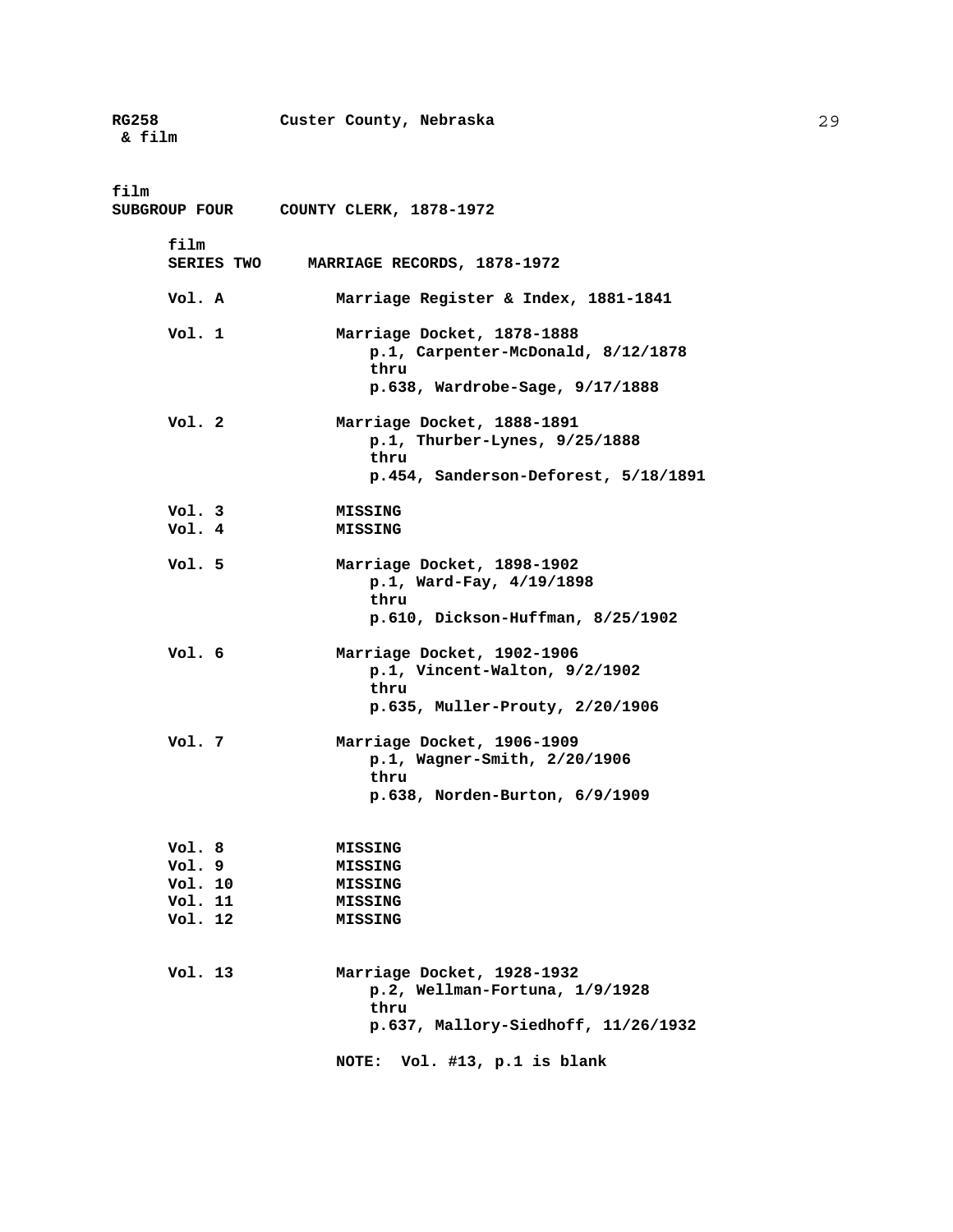| RG258<br>& film              | Custer County, Nebraska                                                                                                                |
|------------------------------|----------------------------------------------------------------------------------------------------------------------------------------|
| film<br><b>SUBGROUP FOUR</b> | COUNTY CLERK, 1878-1972                                                                                                                |
| film<br><b>SERIES TWO</b>    | MARRIAGE RECORDS, 1878-1972                                                                                                            |
| Vol. 14                      | Marriage Docket, 1932-1937<br>p.1, Scott-Day, 11/30/1932<br>thru<br>p.557, Cords-Schuller, 1/12/1937                                   |
| Vol. 15                      | Marriage Docket, 1937-1942<br>p.1, Sterling-McMullen, 1/26/1937<br>thru<br>$p.600$ , Thompson-Frakes, $1/17/1942$                      |
| Vol. 16                      | Marriage Docket, 1942-1948<br>p.1, Rodocker-Dent, 1/24/1942<br>thru<br>$p.696$ , Richardson-Jones, $1/21/1948$                         |
|                              | On microfilm, Vol.#16, pp. 600-696<br><b>NOTE:</b><br>are attached to the end of Vol. #17 and<br>microfilmed as a part of that volume. |
| Vol. 17                      | Marriage Docket, 1948-1951<br>$p.1$ , Bullock-Evans, $1/31/1948$<br>thru<br>p.500, DeVos-Books, 6/5/1951                               |
| Vol. 18                      | Marriage Docket, 1951-1956<br>p.1, Dunker $(Jr)$ -Crouch, $6/2/1951$<br>thru<br>p.626, Pederson-Lomax, 2/19/1956                       |
| Vol. 19                      | Marriage Docket, 1956-1962<br>$p.1$ , Seeger-Sells, $2/23/1956$<br>thru<br>p.648, Jones-Collins, 5/20/1962                             |
| Vol. 20                      | Marriage Docket, 1962-1968<br>p.1, Peterson-Anderson, 5/18/1962<br>thru<br>p.650, Lehmkuhler-Whipple, 6/15/1968                        |
| Vol. 21                      | Marriage Docket, 1968-1972<br>$p.1$ , Overgard-Block, $6/16/1968$<br>thru<br>p.445, Giddings-Velder, 7/15/1972                         |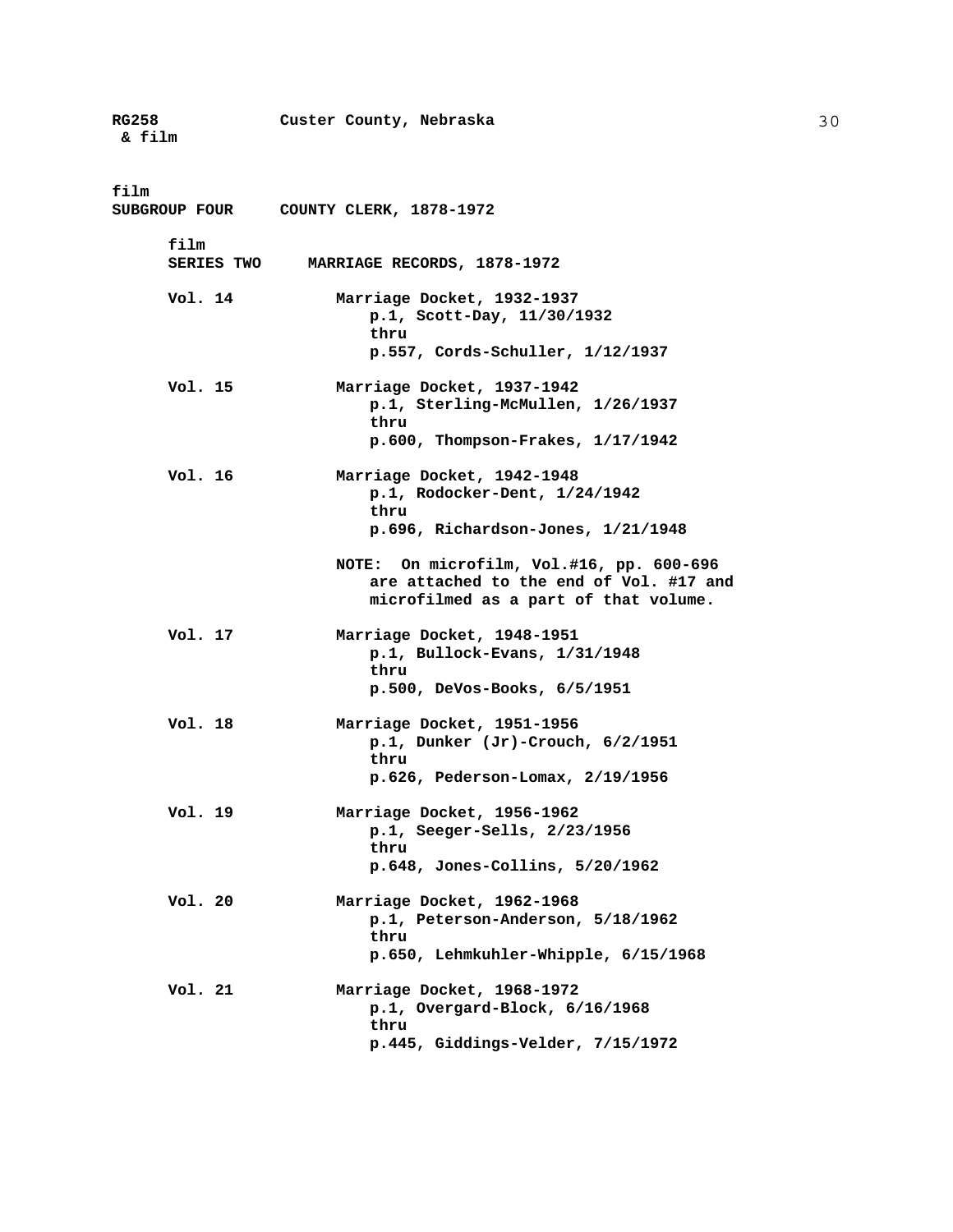**RG258 Custer County, Nebraska & film film SUBGROUP FOUR COUNTY CLERK, 1878-1972 film SERIES TWO MARRIAGE RECORDS - MICROFILM RECORD MP3344 NOTE: Roll "A" begins with Election Records, 1886-1980 Roll A Marriage Register, 1881-1941 16mm Neg. Begins w/ index A-Z, n.d. AR #006 pp. 1-26: No dates given, lists groom and SF08491 residence; bride and residence; witnesses and residence; and person officiating and residence. pp. 23-25 are Blank pp. 27-301: Index by Book and Page Number. pp. 27-31 (Groom A), 1882-1925 pp. 32-35 (Bride A), 1881-1931 thru pp. 300-301 (Groom Y), 1887-1938 Roll #1 Marriage Docket, Vol. #1 16mm Pos. p.1, Carpenter-McDonald, Aug. 12, 1878 AR#R18 thru SF37226 Marriage Docket, Vol. #2 p.258, Price-Predmore, Dec. 31, 1889 Roll #2 Marriage Docket, Vol. #2 cont. 16mm Pos. p.259, Street-Winchester, Dec. 31, 1889 AR#R19 thru SF37227 Marrige Docket, Vol. #7 p.372, Cox-Shamblen, Dec. 26, 1907 NOTE: Vols. 3 & 4 (1891-1898) are not microfilmed on this reel. Roll #3 Marriage Docket, Vol. #7 cont. 16mm Pos. p.373, Webb-Hauley, Dec. 26, 1907 AR#R20 thru SF37228 Marriage Docket, Vol. #15 p.402, Roach-Cosner, June 21, 1940 NOTE: Vols. 8-12 (1909-1927) are not on microfilm at this time.**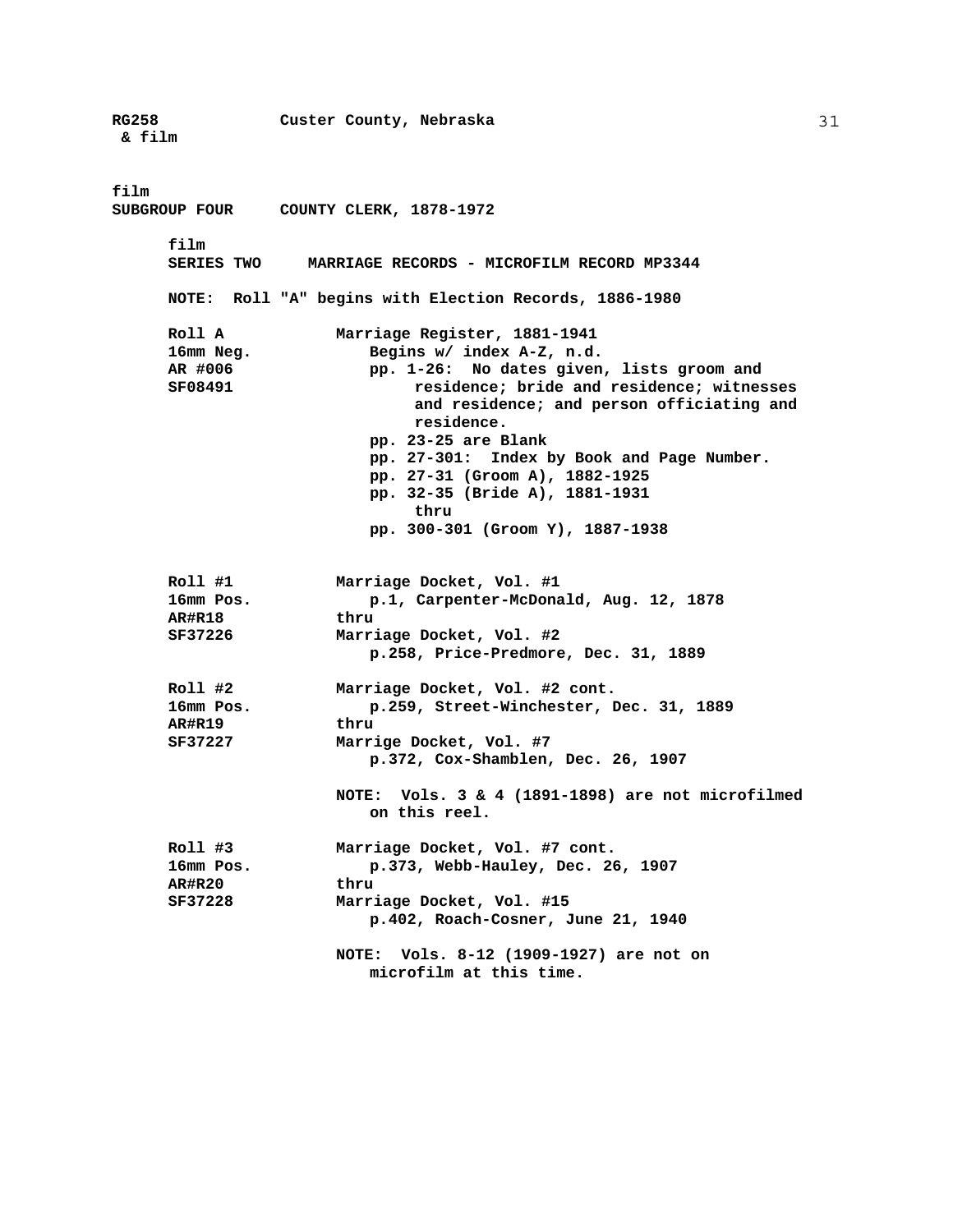**RG258 Custer County, Nebraska & film film SUBGROUP FOUR COUNTY CLERK, 1878-1972 film SERIES TWO MARRIAGE RECORDS - MICROFILM RECORD MP3344 Roll #4 Marriage Docket, Vol. #15 cont. 16mm Pos. p.403, Beezley-Brown, June 22, 1940 AR#R21 thru SF37229 Marriage Docket, Vol. #18 p.476, Mikhelsen-Smith, Dec. 4, 1954 NOTE: Vol. #16, pp. 600-696 are attached to Vol. #17 on this reel and microfilmed as a part of that volume. Roll #5 Marriage Docket, Vol. #18 cont. 16mm Pos. p.477, Leslie-Oyler Leslie, Dec. 9, 1954 AR#R22 thru SF37230 Marriage Docket, Vol. #21 p.445, Giddings-Velder, July 15, 1972 SUBGROUP FIVE COUNTY COURT, 1885-1904 film SERIES ONE JUDGE'S DOCKETS, 1885-1904 Vol. A Index to Court Docket 1885 - 1888 Vol. 1 Judge's Docket #2 Jan. 1885 - Dec. 1888 John S. Benjamin, Co. Judge p.1 - Merchant vs. Custer Co. (1/5/1885) thru p.13 - Hapgood Plow Co. vs. Gandy (12/24/1885) Arthur Kilgore, Co. Judge p.13 - Hapgood Plow Co. vs. Gandy (1/4/1886) thru p.161 - Nat'l Lumber Co. vs. Miller (12/1887) John Reese, Co. Judge p.162 - Gandy vs. Evans (Jan. 1888) thru p.316 - Peru Plow & Wheel Co. vs. Holland (Dec) Vol. 2 Judge's Docket #3 Nov. 1888 - Sept. 1891 John Reese, Co. Judge p.1 - Collman vs. Hohnan et al (Nov. 1888) thru p.337 (Cross vs. Bristol et al (Mar. 1890) H. J. Shinn, Co. Judge**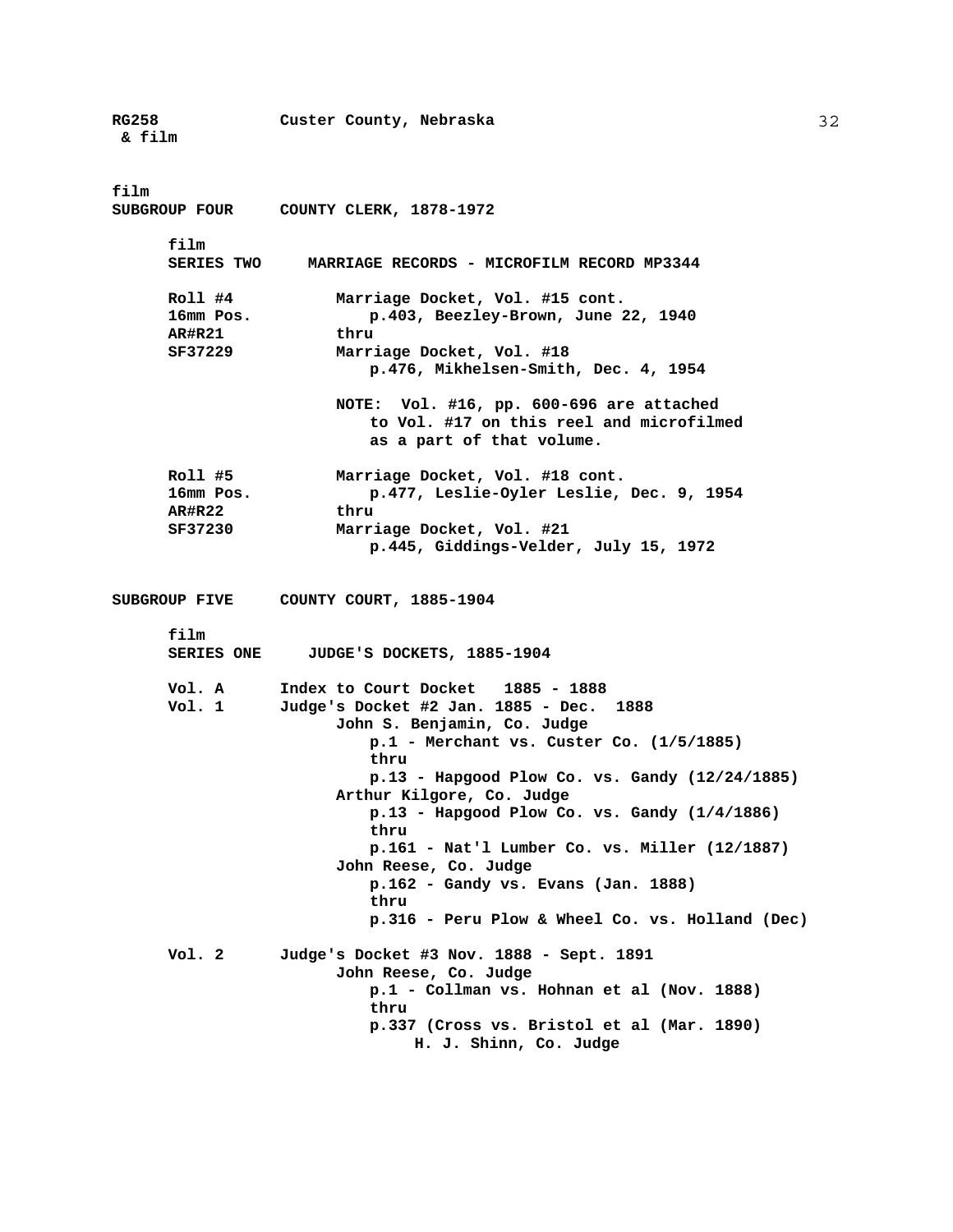**RG258 Custer County, Nebraska & film SUBGROUP FIVE COUNTY COURT, 1885-1904 film SERIES ONE JUDGE'S DOCKETS, 1885-1904 V.02 Judge's Docket #3, 1888-1891 (cont) p.333 - People's Bank vs. Amsberry et al (December 1889-Mar. 1890) thru p.606 - Waite vs. Faulkner (Apr. 13, 1891) Vol. 3 Judge's Docket #4 May 1891 - Apr. 1894 H. J. Shinn, Co. Judge p.1 - Lee vs. Olsen (May 1891) thru p.542 - Clarke & Leonard Investment Co. vs. School Dist. #4 (12/15/1893-1/2/1894) J. R. Rhodes, Co. Judge p.545 - Potter vs. Denton (Jan. 5, 1894) thru p.634 - Myers vs. Wantz, Apr. 23, 1894 pp.635-639, continued cases, 1893 Vol. 4 Judge's Docket #5 Feb. 1894 - Jan. 1898 J. R. Rhodes, Co. Judge p.1 - Wescott, Gibbon & Co. vs. McDonald (2/16-10/15/1894) thru p.156 - Clark & Leonard Investment Co. vs. School Dist. #89 (Jan. 4, 1898) J. A. Armour, Co. Judge p.157 - McQusten vs. McQusten (1/7/1898) thru p.160 - Windsor Savings Bank vs. Manlick (1/27) Vol. 5 Judge's Docket #6 Jan. 1898 - Oct. 1903 J. A. Armour, Co. Judge p.1 - Kingman & Co. vs. Lewis (1/27/1898) thru p.158 (Zumbaum vs. McLean et al (6/9/1903) Vol.II-1 Judge's Docket #5 Apr. 1889 - Mar. 1891 John Reese, Co. Judge p.1 - Downey vs. Durnquest (Apr. 27, 1889) thru p.188 - Hedges vs. Zimmerer (Jan. 3, 1890)**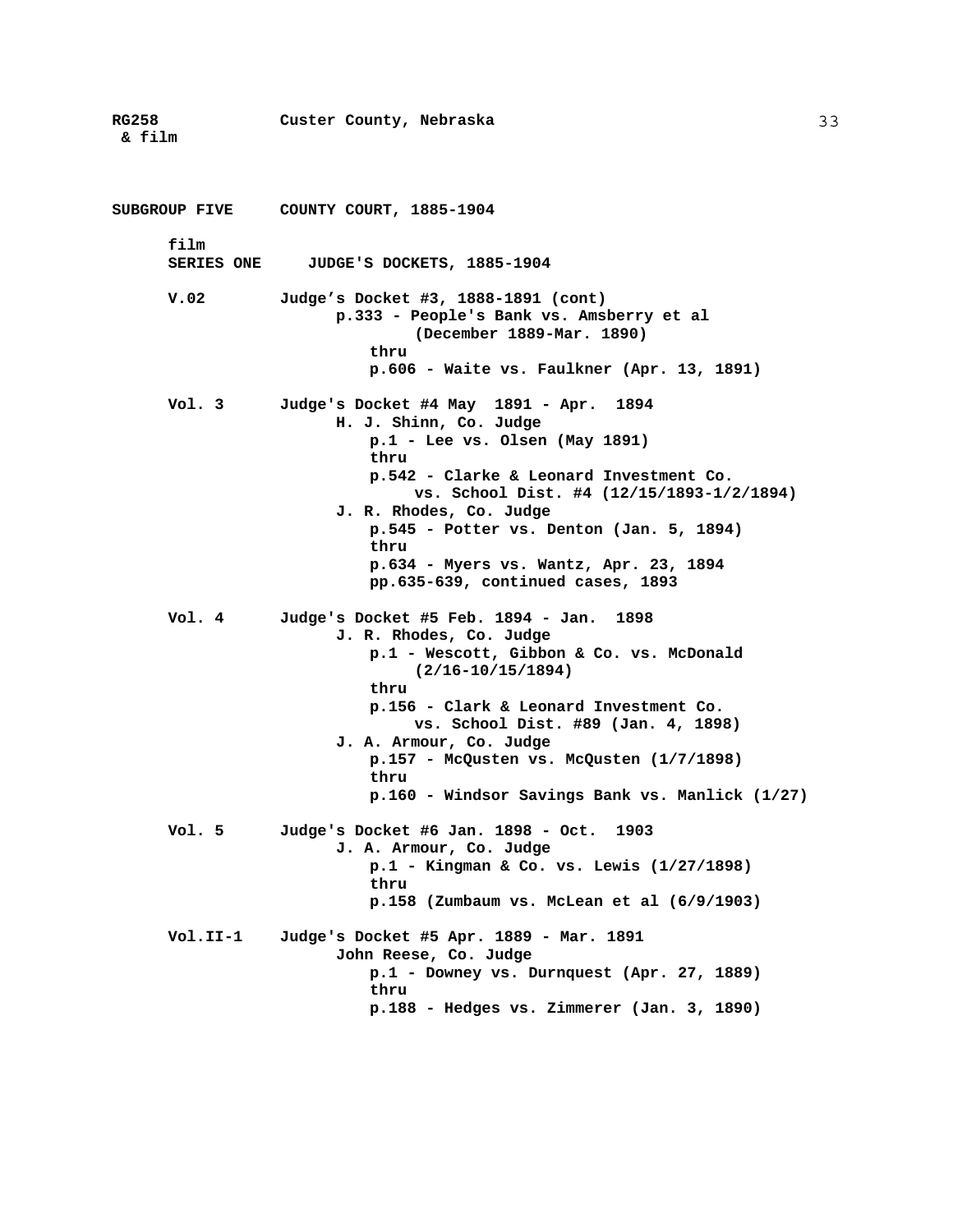**RG258 Custer County, Nebraska & film SUBGROUP FIVE COUNTY COURT, 1885-1904 film SERIES ONE JUDGE'S DOCKETS, 1885-1904 Vol. II-1 (cont) H. J. Shinn, Co. Judge p.189 - McCormick Harvesting Co. vs. Risley (January 3, 1890) thru pp.303-304, Wm. Deering & Co. vs. Willis and Comstock (Mar. 24, 1891) Vol.II-2 Judge's Docket #6 Mar. 1891 - Mar. 1895 H. J. Shinn, Co. Judge p.1 - Dierks Bros. vs. Rankin (Mar. 11, 1891) thru pp.235 - Duplex Windmill Co. vs. Bucher (December 1, 1893) J. R. Rhodes, Co. Judge p.236 - Clark & Leonard Investment Co. vs. School Dist. #18 (Dec. 15, 1893) thru p.317 - Brown vs. Eastham (Mar. 14, 1895) Vol.II-3 Judge's Docket #7 Mar. 1895 - Dec. 1899 J. R. Rhodes, Co. Judge p.1 - Lexington Bank vs. Sch. Dist. #130 (March 25, 1895) thru p.87 - American Book Co. vs. School Dist. #89 (Jan. 4, 1898) J. A. Armour, Co. Judge p.88 - Barrett vs. Allen et al (1/8/1898) thru p.159 - Sidles vs. Gadd (Dec. 16, 1899) Vol.II-4 Judge's Docket #8 Dec. 1899 - Jan. 1905 J. A. Armour, Co. Judge p.1 - Hunter vs. Whitney (Dec. 27, 1899) thru p.151 - ? (1/5/1905)** 

**NOTE: Microfilm Record for Series One begins next page**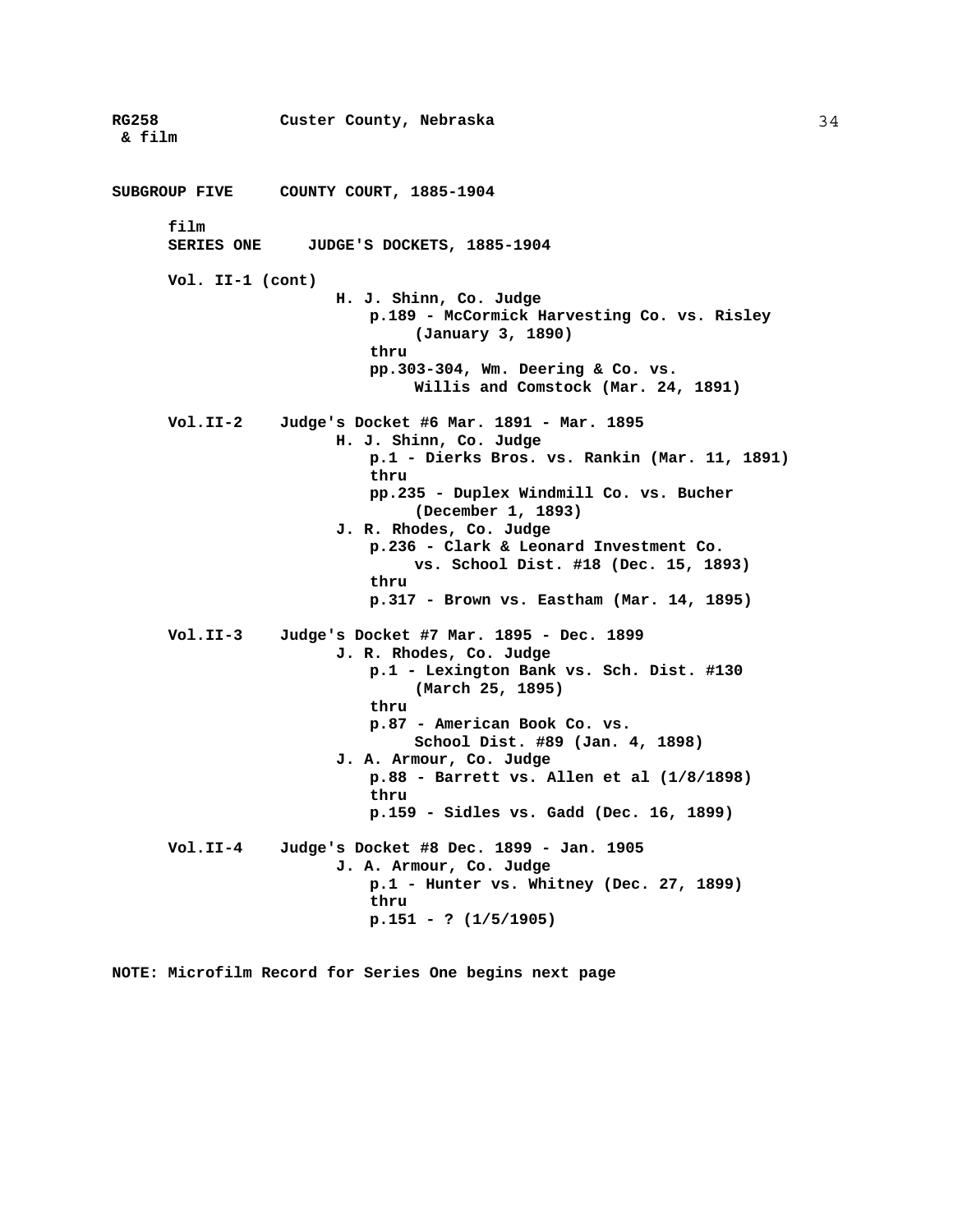**RG258 Custer County, Nebraska & film SUBGROUP FIVE COUNTY COURT, 1885-1904 film SERIES ONE JUDGE'S DOCKETS - MICROFILM RECORD MP3468 Roll #1 Index to Civil Dockets, Vol. #A, 1885-1888 748 shots and 1568 pp. Judge's Docket, Vol. #1 #20,178 John S. Benjamin, Co. Judge p.1 (April 6, 1885) thru Judge's Docket, Vol. #3 H. J. Shinn, County Judge p.119 (December 9, 1891) NOTE: Vol. #1 begins at frame #060 Vol. #2 begins at frame #386 Vol. #3 begins at frame #706 Roll #2 Judge's Docket, Vol. #3 778 shots H. J. Shinn, County Judge 1556 pp. p.120 (December 21, 1891) #20,179 thru Judge's Docket, Vol. #5 J. A. Armour, County Judge p.89 (May 21, 1892) NOTE: Vol. #4 begins at frame #265 Vol. #5 begins at frame #570 Roll #3 Judge's Docket, Vol. #5 784 shots J. A. Armour, County Judge 1568 pp. p.90 (November 3, 1900) #20,180 thru Judge's Docket (2nd Series), Vol. #2 J. R. Rhodes, County Judge p.276 (March 8, 1894) NOTE: Vol. #2, A index filmed out of order following "Z" NOTE: Vol. #1 (2nd Series), begins at frame #148 Vol. #2 (2nd Series), begins at frame #480**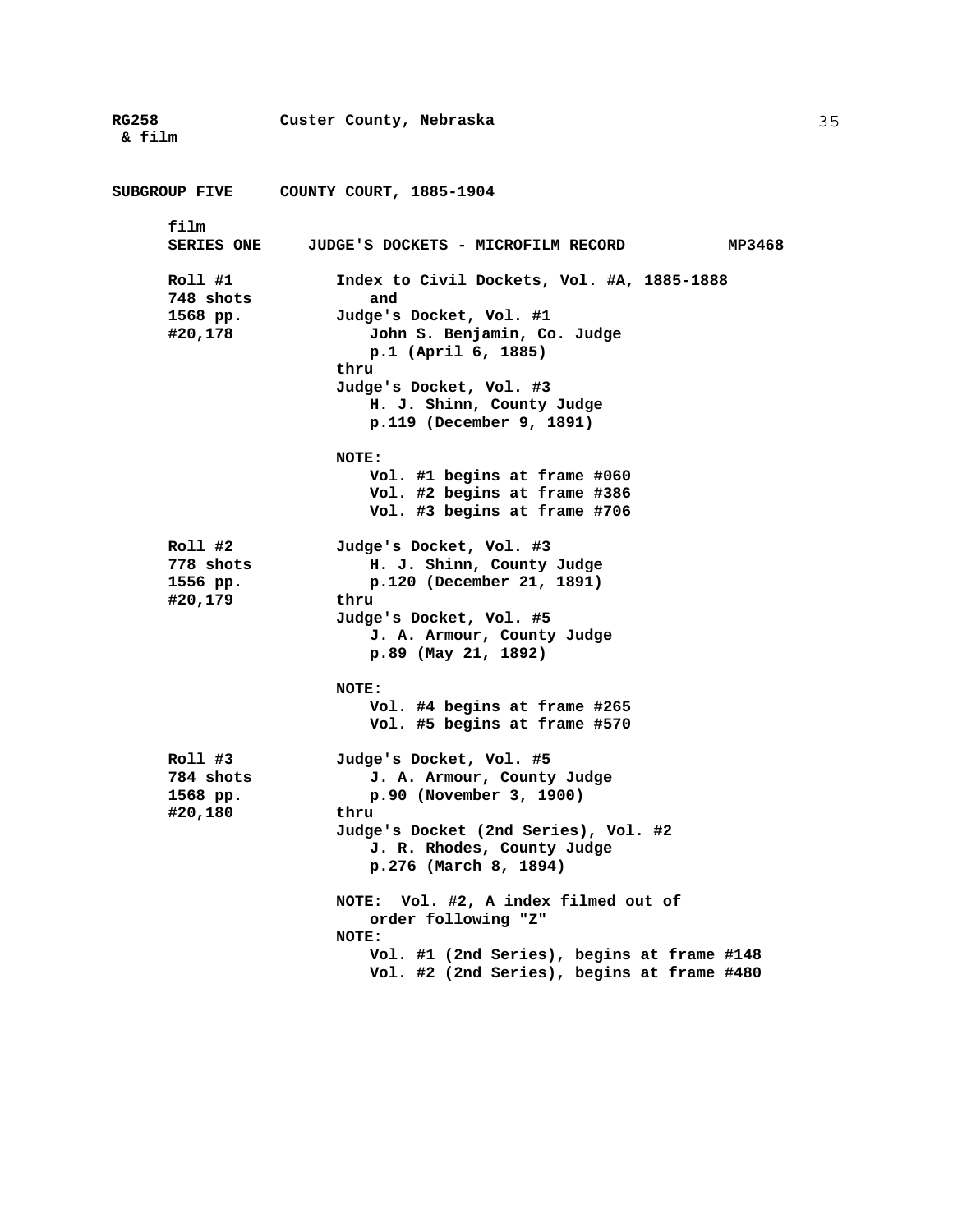**RG258 Custer County, Nebraska & film SUBGROUP FIVE COUNTY COURT, 1885-1904 film SERIES ONE JUDGE'S DOCKETS - MICROFILM RECORD MP3468 Roll #4 Judge's Docket (2nd Series), Vol. #2 cont. 604 shots J. R. Rhodes, County Judge 1208 pp. p.277 (March 10, 1894) #20,181 thru Judge's Docket (2nd Series), Vol. #4 J. A. Armour, County Judge p.151 (January 5, 1905) NOTE: Vol. #3 (2nd Series), begins at frame #051 Vol. #4 (2nd Series), begins at frame #346 SUBGROUP SIX DEED RECORDS, 1882-1982 film**  PATENT BOOKS, 1884-1982 MP3351 **NOTE: Patent Books contain certificates for Homesteads under the Act of Congress, 1862 & 1892; Patents under the Act of Congress, 1820; Timber Culture certificates under the Acts of Congress, 1873-1878; and Railroad Land Grants under the Pacific Railroad Acts of 1862 & 1864; and Military Land Grants. Roll # 1 Vol. 1 Patent Book, 1884-1890 16mm Neg. p.3 - Homestead Cert. #4757, Jan. 26, 1884 2436 pp. thru SF18463 p.640 - Timber Culture #67, Aug. 5, 1890 NOTE: There is no target for Book 2. Volume 2 immediately follows p.640 of Book 1. Vol. 2 Patent Book, 1890-1899 Contains Patents under Act of 1820 p.1 - Patent (1820) #943, July 7, 1890 thru p.640 - Patent (1820) #1978, Nov. 18, 1899**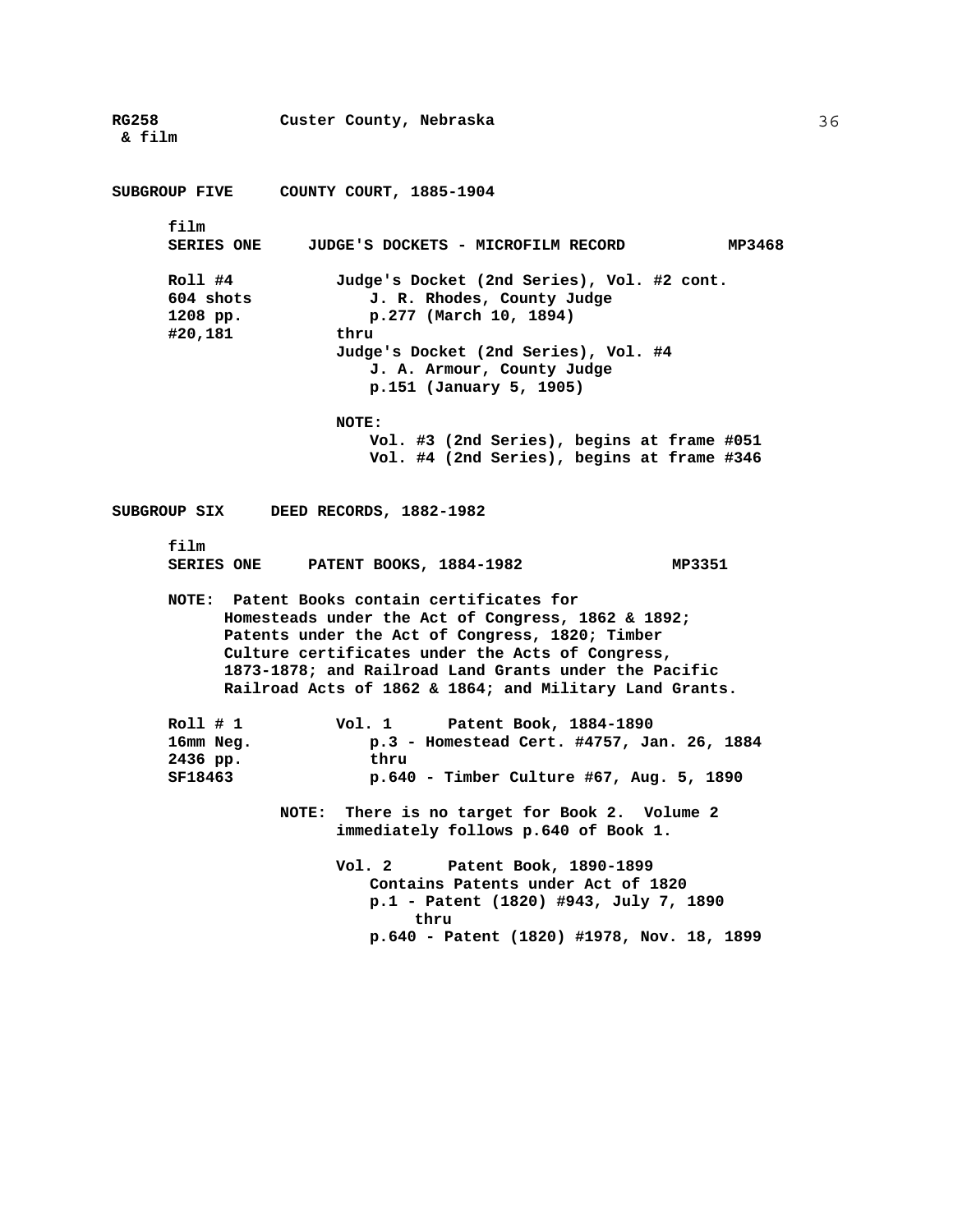**RG258 Custer County, Nebraska & film SUBGROUP SIX DEED RECORDS, 1882-1982 film SERIES ONE PATENT BOOKS, 1884-1982 MP3351 Roll #1 Vol. 3 Patent Book, 1890-1893 cont. Contains Homesteads & Timber Cultures p.1 - Homestead Cert. #1342, Aug. 25, 1890 thru p.640 - Homestead Cert. #3403, Sept. 28, 1893 Vol. 4 Patent Book, 1893-1898 p.1 - Patent (1820) #4426, Mar. 27, 1893 thru pp. 315-316 - UPRR Grant, Patent #43 (T13-R21), March 4, 1898 NOTE: pp. 317-640 were blank & not filmed. Vol. 5 Patent Book, 1894-1903 & 1914 p.1 - Homestead Cert. #9095, Jan. 29, 1894 thru p.200 - Timber Culture #901, May 7, 1897 Roll #2 Vol. 5 (cont), 1897-1903 & 1914 16mm Neg. p.201 - Timber Culture #658, May 15, 1897 1531 pp. thru SF18464 pp.596-597 - Military Grant, War of 1812 #402264, March 13, 1914 NOTE: Last entry only for 1914 Vol. 6 Patent Book, 1899-1904 Homesteads (Act of 1862) p.1 - #9949, July 10, 1899 thru p.238 - #8358, March 25, 1903 Patents (Act of 1820) p.241 - #3701, Nov. 20, 1899 thru p.490 - #7365, Mar. 3, 1903 pp.239 & 240 missing at time of filming NOTE: Pages throughout the remainder of the patent books are targeted as missing on the film. The Archives does not feel that pages of documents are missing. We believe that these pages were removed to mark the change of types of certificates as they appear at this division throughout the books. Timber Culture Certificates (Acts of 1873-1878) p.493 - #432, July 25, 1899 thru p.641 - #552, Jan. 5, 1904**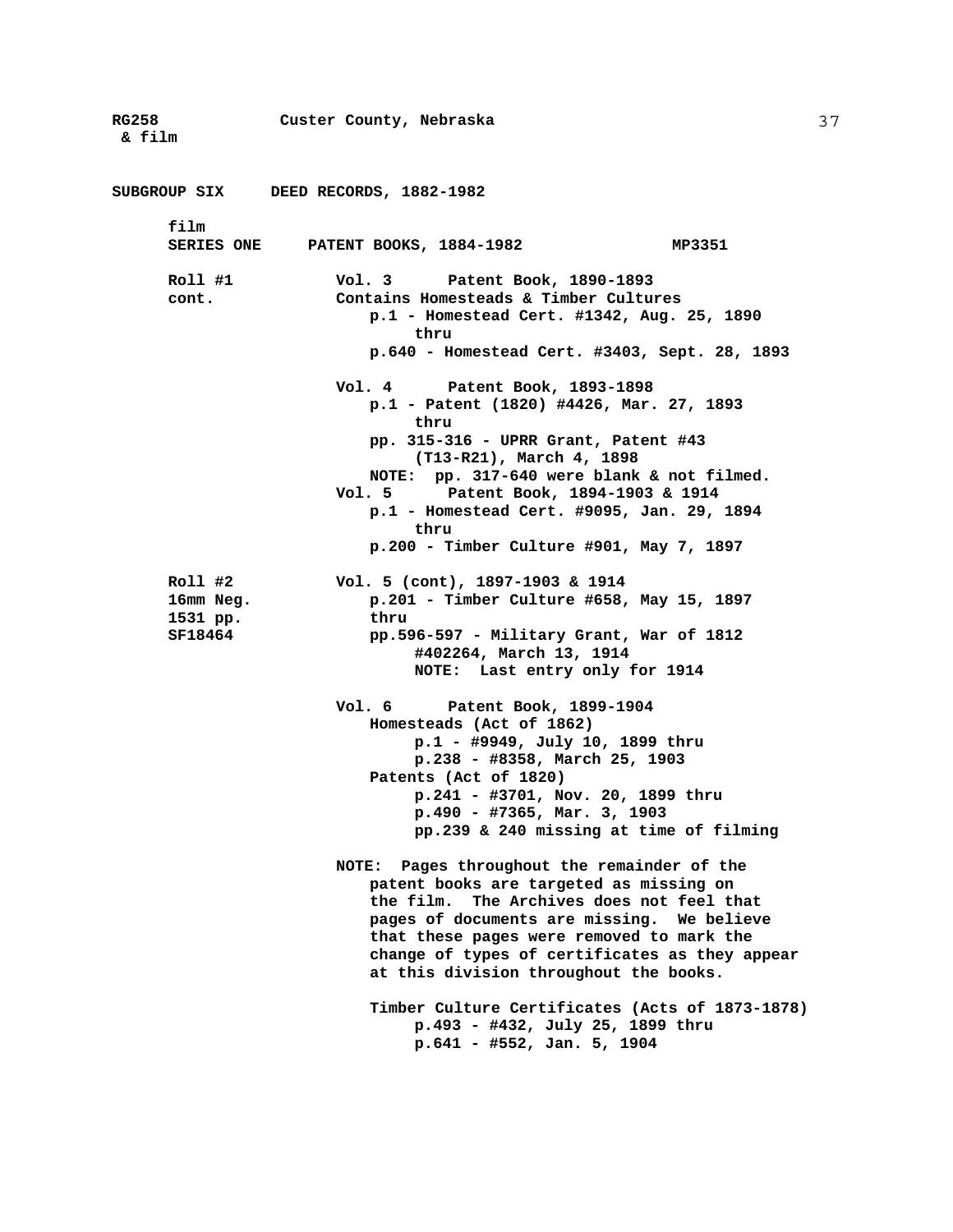**RG258 Custer County, Nebraska & film**  38 **SUBGROUP SIX DEED RECORDS (cont) film SERIES ONE PATENT BOOKS - MICROFILM RECORD MP3351 Roll #2 cont. Vol. 7 Patent Book, 1903-1919 Homestead Certificates (Act of 1862) p.1 - #11740, Mar. 28, 1903 thru p.238 - #1376, Jan. 20, 1906 Note: Page 13 is refilmed at end of volume pp.239 & 240 missing at time of filming Patents (Act of 1820) p.241 - #3882, Mar. 3, 1903 thru p.490 - #142, May 17, 1905 pp. 491 - Void pp. 492-493 missing at time of filming Timber Culture Certificates (Acts of 1873-1878) p.494 - #1586, Jan. 18, 1904 thru p.635 - #1092, Sept. 25, 1919 Vol. 8 Patent Book, 1905-1909 Homestead Certificates p.1 - #5805, Jan. 22, 1906 thru p.220 - #0758, Nov. 10, 1909 Patents (Act of 1820) p.221 - #4157, June 26, 1905 thru p.335 - #4931, Apr. 28, 1906 p.336 (4/25/1906) thru p.340 (5/7/1906) partially illegible due to fog covering documents p.340 (5/7/1906) thru p.367 (8/21/1906) entire documents illegible due to fog p.368 (8/27/1906) thru p.390 (11/19/1906) partially illegible due to fog pp. 391 (11/27/1906) thru p.499 end of roll illegible - completely fogged out.**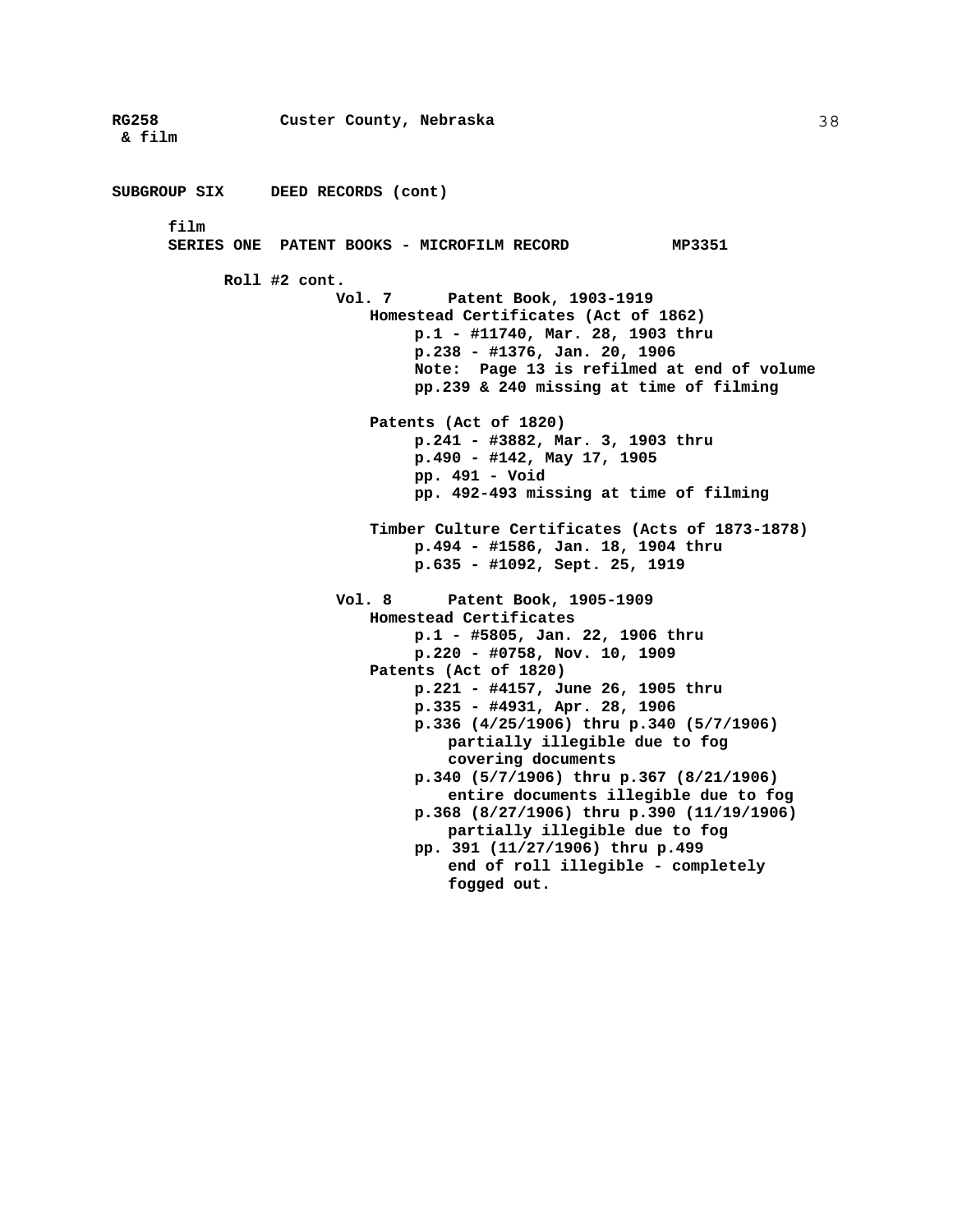**RG258 Custer County, Nebraska & film SUBGROUP SIX DEED RECORDS (cont) film PATENT BOOKS - MICROFILM RECORD MP3351 Roll #3 Vol. 8 (cont) Patent Book, 1908-1921 16mm Neg. Patents (Act of 1820) 1765 pp. p.500 - #78, Dec. 24, 1908 thru SF18465 p.580 - #4773, Oct. 12, 1910 Timber Culture Certificates p.581 - #795, Dec. 24, 1908 thru p.620 - #726, Aug. 23, 1921 Vol. 9 Patent Book, 1910-1921 Homestead Cetificates p.1 - #01133, Jan. 10, 1910 thru p.400 - #8477, May 6, 1921 Patents (Act of 1820) p.401 - #5457, Oct. 15, 1910 thru p.640 - #3101, May 20, 1920 Vol. 10 Patent Book, 1920-1962 Mixed Entries p.1 - Patent (1820), #4531, June 2, 1920 thru pp.563-564 - Patent (1820) #4268, July 24, 1962 Vol. 11 Patent Book, 1963-1982 NOTE: This volume contains original filings, ends, c.p.86, August 13, 1982 NOTE: Poor filming. Originals are sometimes in poor condition but more often illegible film SERIES TWO GENERAL INDEX TO DEEDS, 1880-1944 MP3351 Roll #1 Vol. 1 General Index to Deeds Book 1 (A-Z) 16mm Neg. 1880 - August 1886 SF19413 Vol. 2 General Index to Deeds Book 2 (A-Z) Aug. 1886 - Mar. 1888 Vol. 3 General Index to Deeds Book 3 (A-Z) Apr. 1888 - Jan. 1890 Vol. 4 General Index to Deeds Book 4 (A-Z) Jan. 1890 - Mar. 1892 Vol. 5 General Index to Deeds Book 5 (A-Z) Mar. 1892 - Apr. 1894**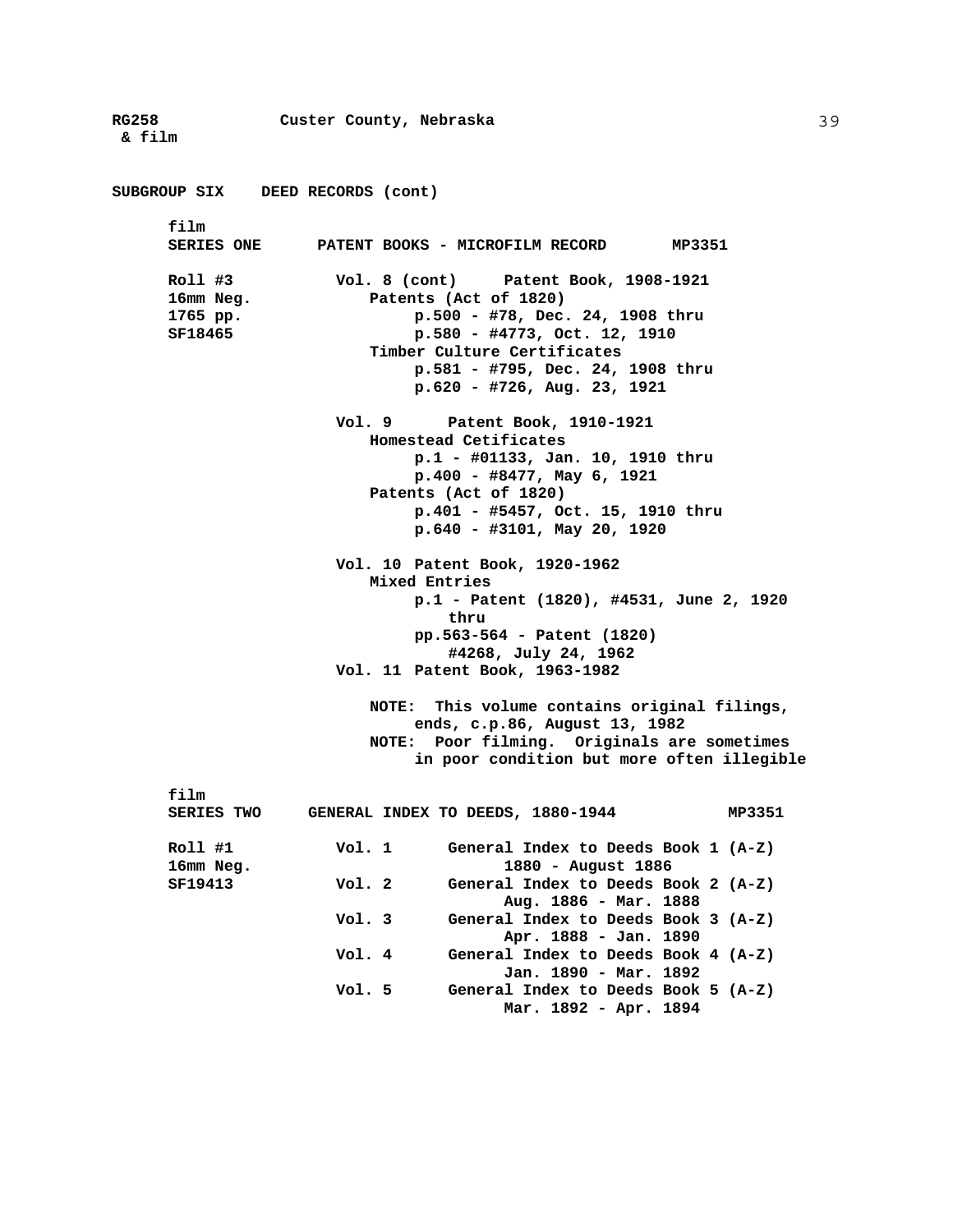**RG258 Custer County, Nebraska & film SUBGROUP SIX DEED RECORDS (cont) film SERIES TWO GENERAL INDEX TO DEEDS - MICROFILM RECORD MP3351 Roll #2 Vol. 6 General Index to Deeds Book 6 (A-Z) 16mm Neg. Apr. 1894 - Dec. 1897 SF18461 Vol. 7 General Index to Deeds Book 7 (A-Z) Jan. 1898 - Nov. 1899 Vol. 8 General Index to Deeds Book 8 (A-Z) Nov. 1899 - May 1902 Vol. 9 General Index to Deeds Book 9 (A-Z) May 1902 - July 1904 Vol. 10 General Index to Deeds Book 10 (A-Z) July 1904 - Mar. 1906 Roll #3 Vol. 11 General Index to Deeds Book 11 (A-Z) 16mm Neg. Mar. 1906 - Feb. 1908 SF18462 Vol. 12 General Index to Deeds Book 12 (A-Z) Feb. 1908 - Feb. 1910 Vol. 13 General Index to Deeds Book 13 (A-Z) Mar. 1910 - Feb. 1913 Vol. 14 General Index to Deeds Book 14 (A-Z) Feb. 1913 - July 1917 Vol. 15 General Index to Deeds Book 15 (A-K) Dec. 1916 - Apr. 1923 Roll #4 Vol. 15 General Index to Deeds Book 15 (L-Z) 16mm Neg. 1917 - 1920 SF19414 Vol. 16 General Index to Deeds Book 16 (A-Z) 1920 - Feb. 1926 Vol. 17 General Index to Deeds Book 17 (A-Z) 1926 - 1934 Vol. 18 General Index to Deeds Book 18 (A-Z) 1927 - 1938 Vol. 19 General Index to Deeds Book 19 (A-Z) 1932 - 1939 Vol. 20 General Index to Deeds Book 20 (A-Z) NOTE: v. 20 is filmed in the following order: Grantor/Grantee A-W (1939-1944); S (1943); C (1941-1944); V (1942-1944); Y-Z (1939- 1944) Grantee/Grantor, A (Feb. 1939-Aug. 1944) thru H (Feb. 1939 - Dec. 1944)**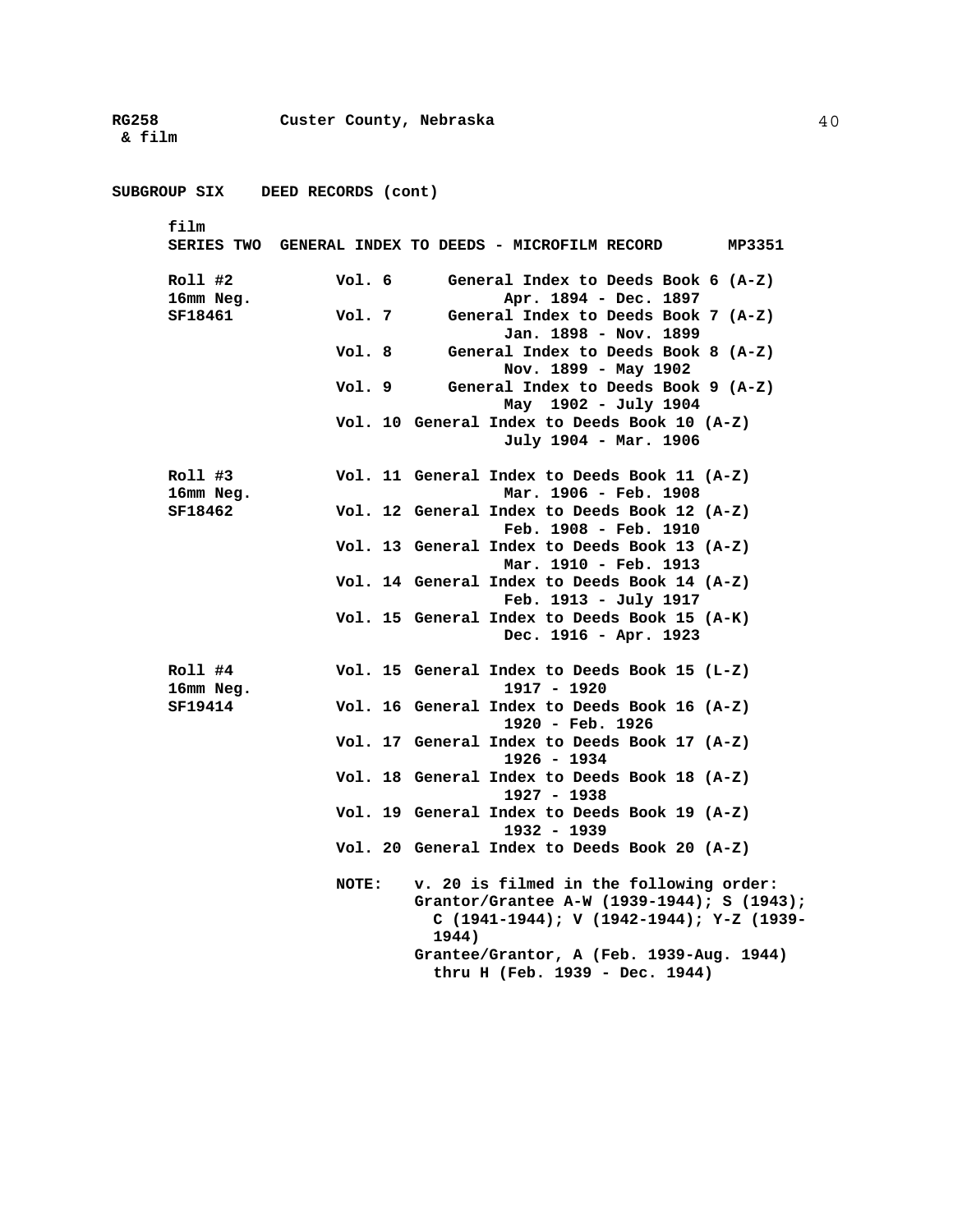**RG258 Custer County, Nebraska** 

 **& film** 

**SUBGROUP SEVEN DISTRICT COURT** 

**NO RECORDS AT STATE ARCHIVES** 

**SUBGROUP EIGHT SUPERINTENDENT OF SCHOOLS** 

**NO RECORDS AT STATE ARCHIVES** 

**SUBGROUP NINE SCHOOL DISTRICT RECORDS** 

 **SERIES ONE SCHOOL DIST. #234, Berwyn, 1917-1988** 

- **B.01 Certificates of Free High School Attendance, 1928-1940 Fiscal Corres. & Reports, 1986-1988 Budget Documents, 1972-1976 Treasurer's Records, 1976-1989 (8 vols) Secretary's Records, 1972-1978 (9 vols) PTA Minutes, 1953-1974 (1 vol) Census Records, 1974-1978**
- **\*\* B.02 (restricted from public use, Sec. 79-4, 157, R.R.S. Neb.)**

**Classification & Daily Attendance, 1917-1936 (3 vols) contains grade reports** 

**Attendance Record, 1968-1996 (51 vols) contains health record & grades** 

**Annual Term Summary, 1975-1987 (6 items) contains grade reports** 

**\*\* RESTRICTED, Confidential**